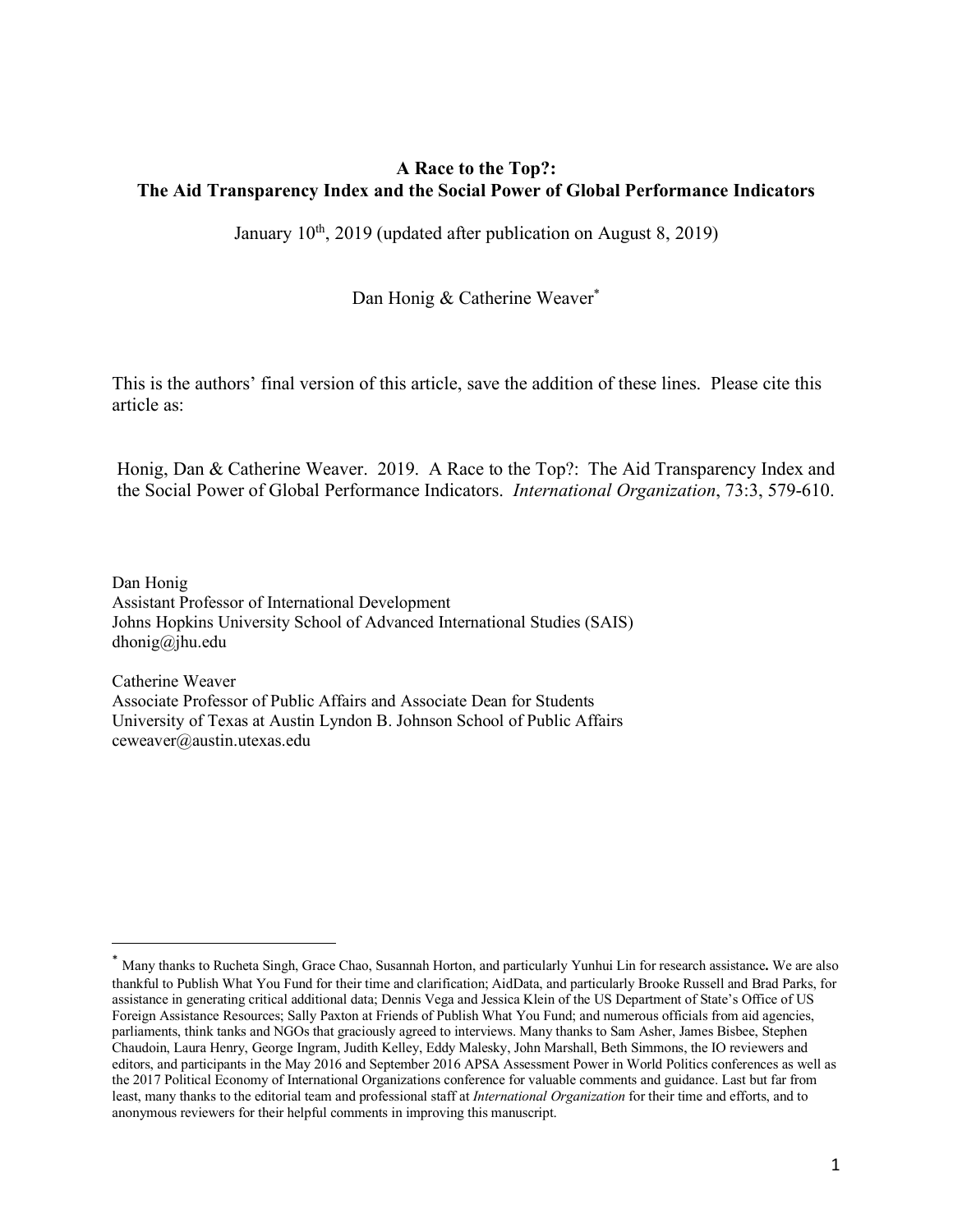# **A Race to the Top?: The Aid Transparency Index and the Social Power of Global Performance Indicators**

### **Dan Honig & Catherine Weaver**

Recent studies on global performance indicators (GPIs) reveal the distinct power that non-state actors can accrue and exercise in world politics. How and when does this happen? Using a mixed-methods approach, we examine the impact of the Aid Transparency Index (ATI), an annual rating and rankings index produced by the small UK-based NGO Publish What You Fund. The ATI seeks to shape development aid donors' behavior with respect to their transparency – the quality and kind of information they publicly disclose. To investigate the ATI's effect, we construct an original panel dataset of donor transparency performance before and after ATI inclusion (2006-2013) to test whether, and which, donors alter their behavior in response to inclusion in the ATI. To further probe the causal mechanisms that explain variations in donor behavior we use qualitative research, including over 150 key informant interviews conducted between 2010-2017. Our analysis uncovers the conditions under which the ATI influences powerful aid donors. Moreover, our mixed methods evidence reveals *how* this happens. Consistent with Kelley and Simmons' central argument that Global Performance Indicators (GPIs) exercise influence via social pressure, we find that the ATI shapes donor behavior primarily via direct effects on elites: the diffusion of professional norms, organizational learning, and peer pressure.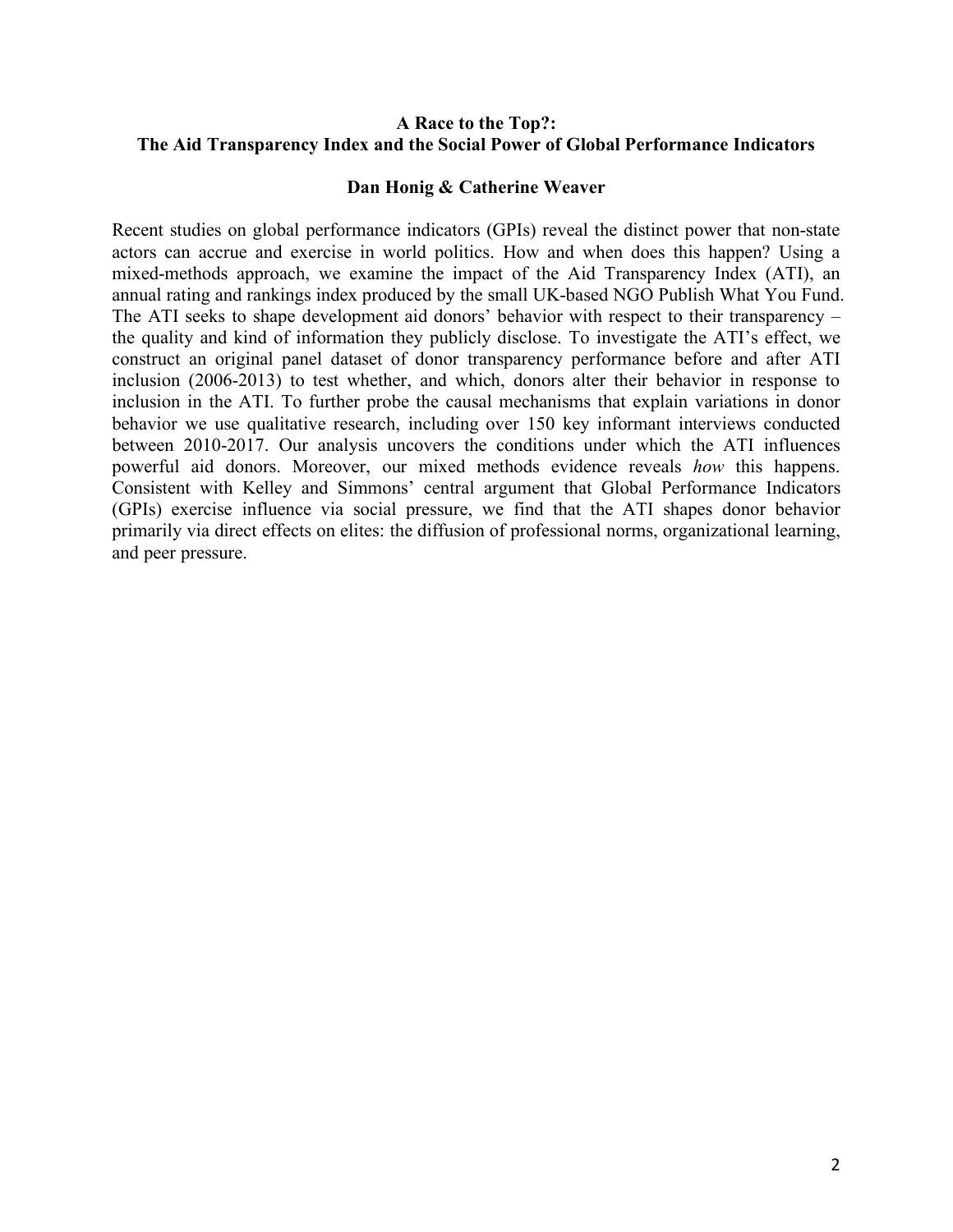One of the more striking examples of the power exercised by global performance indicators in world politics is the case of the Aid Transparency Index (ATI), an annual rating and ranking of international development assistance donor agencies by Publish What You Fund (PWYF).1 PWYF was established as a nongovernmental organization in 2008 to monitor the progress of international donors by disclosing where they spend their aid funds, on whom, and for what. PWYF is small, with nine staff members and a 2017 budget of less than £600,000.<sup>2</sup> Housed in a modest one-room office above an Italian restaurant on London's South Bank, PWYF has no direct material power with which to coerce change in the behavior of these large multilateral and bilateral donors.

Nonetheless, the ATI has contributed greatly to global aid transparency. How so? As described by Kelley and Simmons in this symposium's introduction, we find that the ATI has attained and exercised significant symbolic and normative power by defining clear indicators and benchmarks for donor transparency.3 Its authority derives from its independence and its process of working with donors and external reviewers to construct and validate the annual ratings and rankings. The ATI catalyzes behavior change by publicly comparing and categorizing donors as "very good," "good," "fair," "poor," and "very poor" performers, thus invoking peer reputation and status concerns and mobilizing pressure for donor reforms.

This is important. Since the first High-Level Forum on Aid Effectiveness in Rome in 2003, a cascade of initiatives and organizations have sought to pry open the spigot of information

<sup>&</sup>lt;sup>1</sup> UK Charity Registration  $\#1158362$ . In the interests of full disclosure, both authors have a prior relationship with the organization. Weaver has worked as an external reviewer for the ATI's 2016 and 2018 indices. Honig has a longstanding friendship with PWYF's CEO at the time this study was conducted, Rupert Simons. Neither Simons nor PWYF have had any influence over the research questions asked or results discussed here, though PWYF has commented on drafts of the paper for errors of fact regarding PWYF's activities.

<sup>&</sup>lt;sup>2</sup> Publish What You Fund Annual Report 2017.<br> $3$  Kelley and Simmons 2019.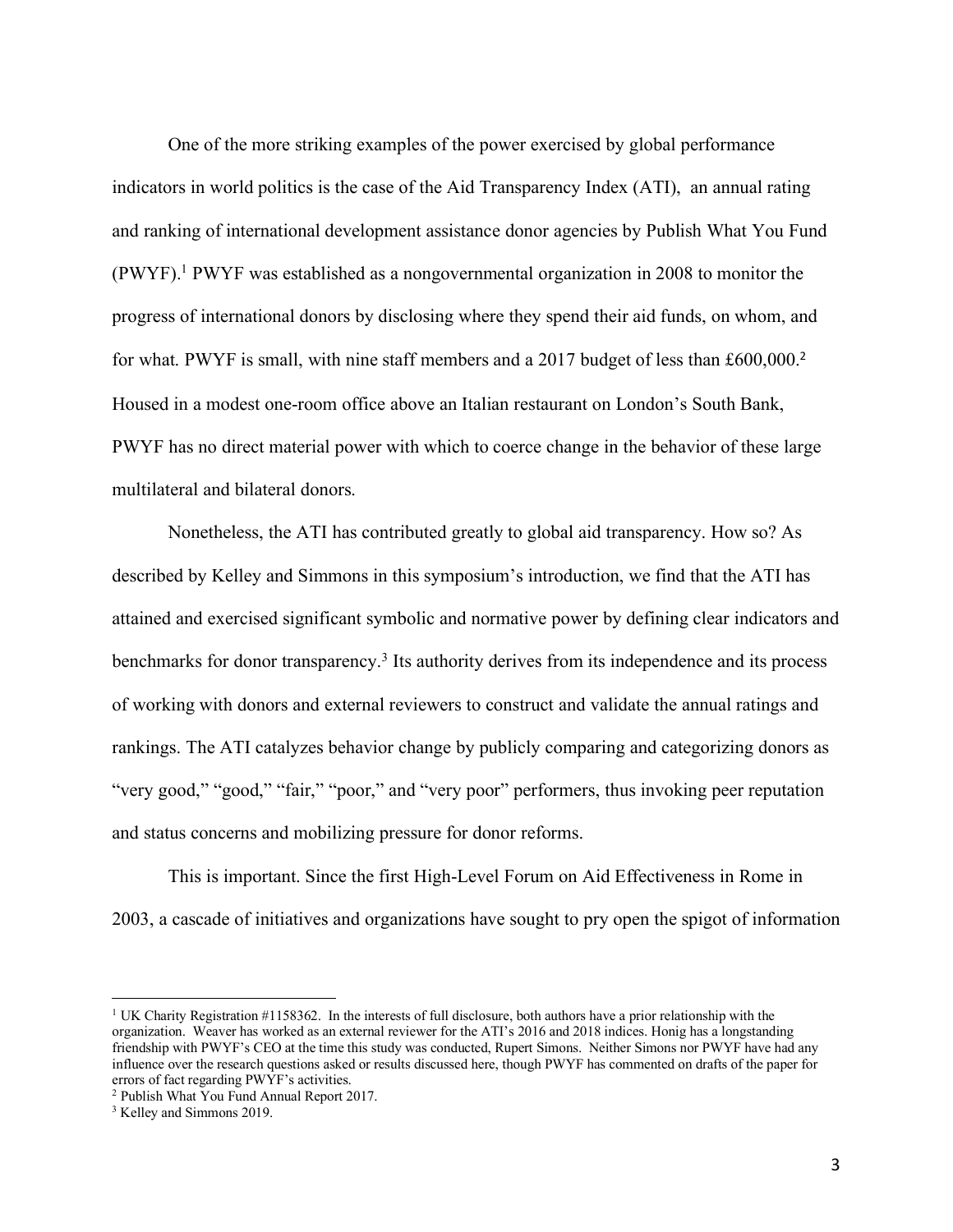on donor agencies' projects and programs.4 The principles of transparency and open data are centrally embedded in the 2030 Sustainable Development Goals and the UN's "Data Revolution,"<sup>5</sup> in hopes of centralizing information and improving donor coordination, countrylevel development planning, and management. <sup>6</sup> Advocates also claim that transparency empowers the poor by providing opportunities for citizen voice and feedback. For example, in January 2018, two Ebola survivors from Sierra Leone sued their government, alleging that it had misdirected millions of dollars of foreign aid marked for the Ebola crisis.<sup>7</sup> Transparency, simply put, promises to makes aid more inclusive, accountable and effective. The notion that transparency is coincident with public disclosure of greater information is not limited to the ATI: e.g. Hollyer et. al. have taken greater public disclosure to be a key element of transparency in a series of scholarly publications.<sup>8</sup>

However, to an aid industry long subject to public scrutiny, the push for transparency presents a double-edged sword. On the one hand, the transparency agenda promises to assuage NGOs, CSOs, and national parliaments who have long demanded enhanced access to donor information as a tool for accountability. On the other, as our interviews with donor staff and management suggest, transparency also threatens to lift the veil on internal processes which may disrupt donors' relationships with borrowers, introduce onerous reporting burdens, and invite further interrogation from parties disaffected by aid programs. Moreover, not all donor agency staff agree that the ATI's 39 indicators represent the "right path" towards transparency. PWYF's efforts to promote convergence on the ATI's particular standards are not simply a

<sup>4</sup> For reviews of transparency and accountability initiatives in global development, including campaigns and initiatives focused on aid transparency, see Darby 2010; Martin 2010; Carothers and Brechenmacher 2014; and McGee and Gaventa 2013.<br><sup>5</sup> See https://unstats.un.org/sdgs/files/meetings/iaeg-sdgs-meeting-06/2017-10-

<sup>04</sup>\_CCSA%20Guiding%20Principles%20data%20flows.pdf.<br><sup>6</sup> Interview with Owen Barder, Center for Global Development [date]; interview with Tony German, Development Initiatives, 11 January 2017. See also Florini 2002 and 2007; Collin, Zubairi, Nielson and Barder 2009; Publish What You Fund 2009; Mulley 2010; Carothers and Brechenmacher 2014; Herrling 2015; Barder 2016.

<sup>7</sup> Inveen 2018.

<sup>8</sup> Hollyer et. al. 2018a, 2018b, 2015, 2014, 2011.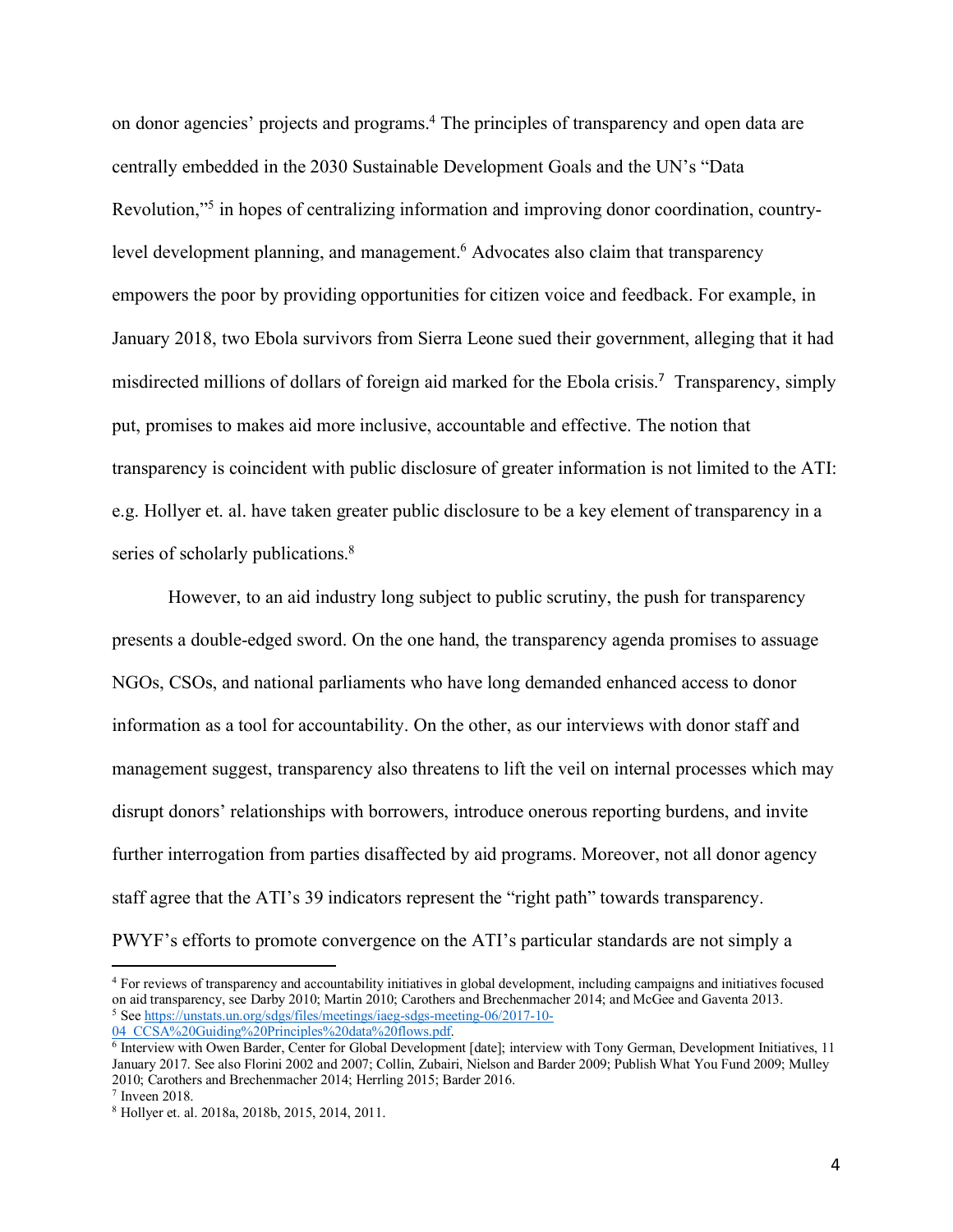matter of pushing on an open door. The ATI constitutes a critical case study that can address key questions regarding under what conditions and through what mechanisms an NGO-produced Global Performance Indicator (GPI) can influence powerful actors to do what they otherwise might not do on their own volition. Bisbee et. al. and Doshi et al.'s contributions to this symposium demonstrate the impact of GPIs propogated in part by international donors (the Millennium Development Goals and Ease of Doing Business indicators, respectively) on the behavior of countries.<sup>9</sup> We explore whether the donor community is also itself influenced by GPIs. We find that the ATI does impact donors' transparency practices, but not evenly. Agencies that have aid distribution as their primary operational mandate (e.g. the US Agency for International Development) are much more likely to respond to the ATI than donors for whom the provision of official development assistance is secondary to their core mandate (e.g. the U.S. Department of Defense). When agencies respond to the ATI, they do so because of the ATI's influence on policy *elites*. The ATI diffuses via networks of elite actors, consistent with Morse's findings in her analysis of the Financial Action Task Force in this symposium.<sup>10</sup>

Similarly to Doshi et. al.'s findings on the Ease of Doing Business indicators, the ATI operates via social pressure.<sup>11</sup> In the case of the ATI, however, it is not public reputational sanctioning that drives agency responsiveness. Rather, elites worry about their status in their peer group of aid professionals and are susceptible to socialization around new norms. Moreover, the very process of being closely monitored and regularly interacting with the PWYF team produces inter- and intra-organizational learning and norm diffusion, and professionalizes aid staff and management around ATI's standards. Secondarily, the ATI enhances domestic *political pressure*

<sup>&</sup>lt;sup>9</sup> Bisbee et al 2019; Doshi et. al. 2019.<br><sup>10</sup> Morse 2019.<br><sup>11</sup> Doshi et al. 2019.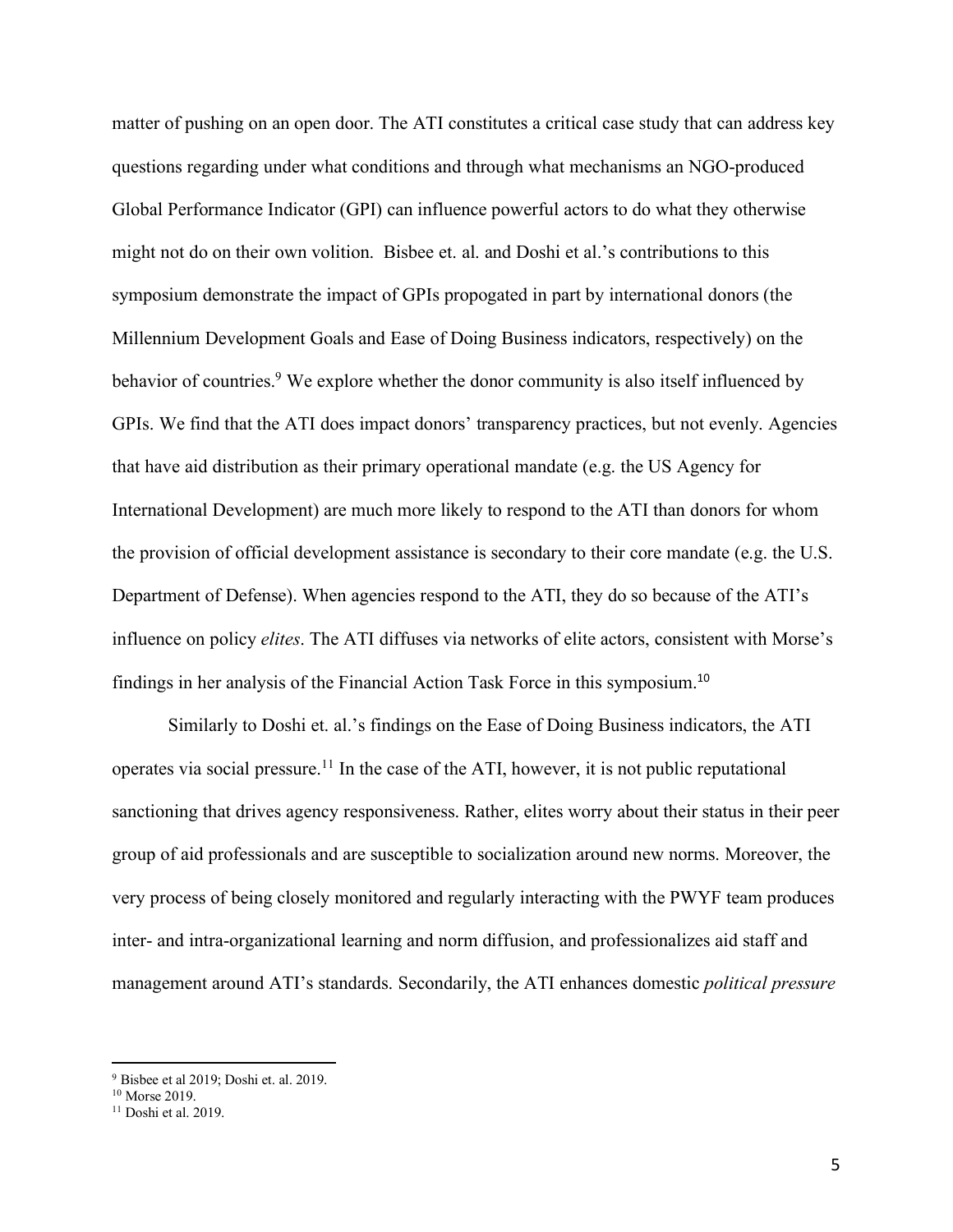by equipping transparency reform proponents (particularly those with some material power over aid agencies) with critical information and clear standards to guide policy change.

In the following Section 2, we provide a brief overview of the international aid transparency movement to provide context for our study of the ATI. In Section 3 we present our central hypotheses and mixed methods of inquiry, In Section 4, we use quantitative analysis to to understand variation in donor performance on, and donor response to, the ATI. In Section 5 we further examine mechanisms using qualitative interview evidence.<sup>12</sup> This qualitative research enables us to dig deeper into how the channels of influence work. Together, our quantitative and qualitative evidence informs our conclusion in Section 6: the ATI does in fact influence donors, and does so primarily through elite channels of influence and secondarily through its indirect influence via political pressure of donors' principals.

# **2. The International Aid Transparency Movement and the ATI**

The transparency movement represents a sea change for international aid. Ten years ago, if you wanted to find out how much development assistance was going to Kenya, to whom, and for what, you would have needed high-bandwidth access to the OECD's creditor reporting system and the ability to decipher the complex accounting jargon of elaborate spreadsheets. Even then, only highly aggregated data was available. Actual project documents, which might or might not have contained information on the subnational locations of aid activities, implementing partners, and details on project objectives, could only be attained in hardcopy for a fee, through a few select donors' public information centers. Borrower governments themselves had scant

 $12$  Specifically, as part of a broader project on aid transparency between 2010-2017. Weaver personally interviewed or sent trained graduate research assistants to conduct 465 interviews in eight countries, with a concentrated focus on members of the development community based in the US (D.C. and New York), the United Kingdom, Kenya, Uganda, Malawi, and Nepal. These interviews are listed in the online appendix and discussed further in Section 5.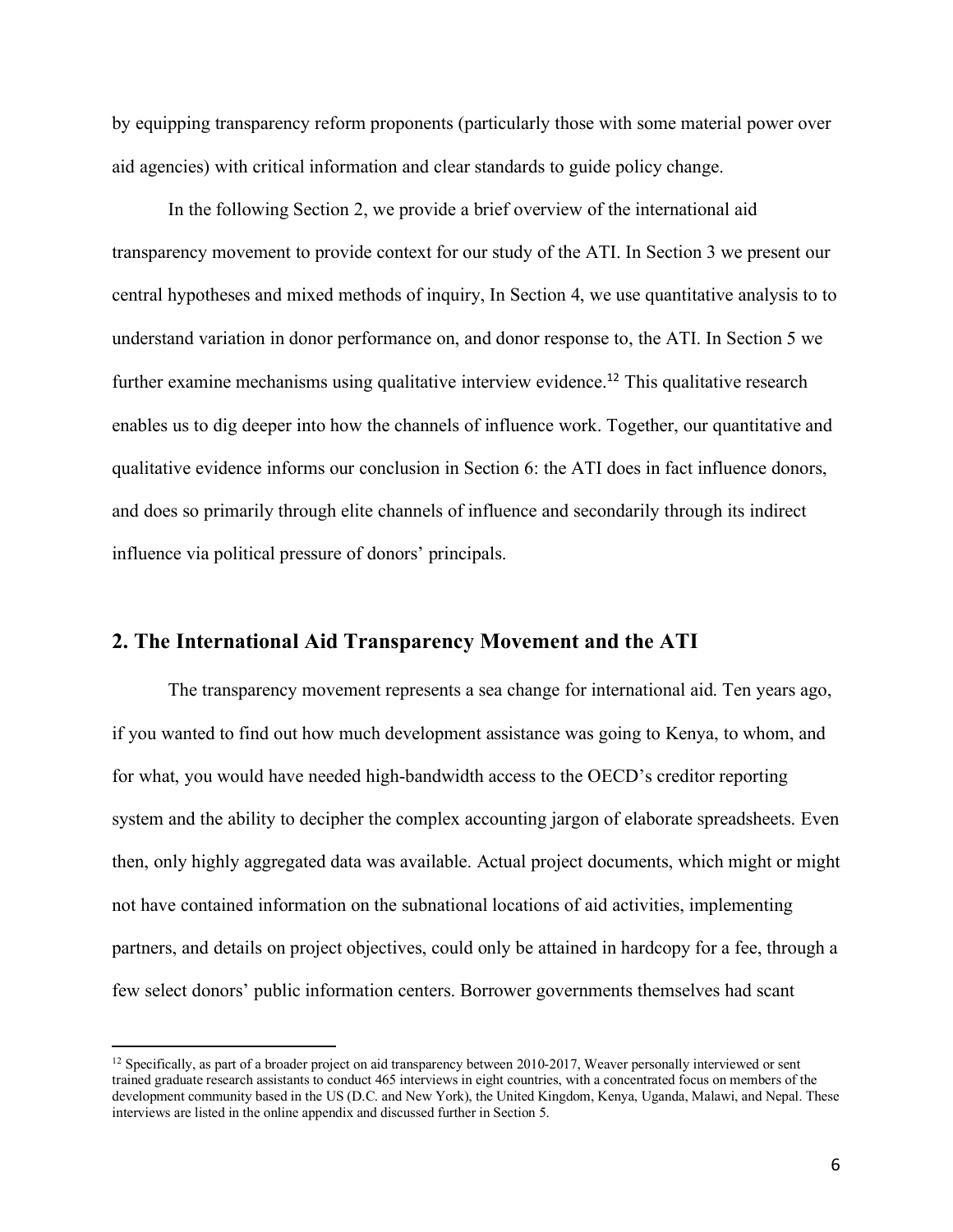knowledge of where the aid was in their country. As one Malawian Deputy Minister of Finance \ told us in 2010, "We don't really know where the aid is in our country, what [it] is doing, and who is doing it. How can we plan to properly spend government money to build schools, hire doctors, or provide services when we don't know if our donor partners are already doing this?"<sup>13</sup>

By 2017, the aid information landscape had dramatically changed. It is easy now to go directly to the World Bank's website to find full project documents. Most major donors have created public dashboards, with infographics and interactive maps. The International Aid Transparency Initiative, established in 2008, is rapidly moving towards a common, publicly accessible database with standardized information on the precise geographical locations of aid, budget data, and activity-level project details. While significant challenges remain, the past decade has been nothing short of a revolution in aid data.<sup>14</sup> Achieving this transparency in the multibillion dollar global aid industry has not been an easy task. Donor agencies have enjoyed relative opacity for most of their existence. Past efforts to enact fundamental changes in national freedom of information acts and organizational information disclosure policies have been met with resistance and persistent delays.<sup>15</sup> Numerous published analyses and interviews point out pervasive problems of organizational inertia, staff's cultural fears surrounding transparency, and a myriad of technological and economic barriers to change.<sup>16</sup>

PWYF was established in 2008 by International Aid Transparency Initiative (IATI) advocates, including founding CEO Karin Christiansen, with funding from the Hewlett Foundation and Open Society Foundation. Three short years later, at the Fourth High Level Forum on Aid Effectiveness in Busan, South Korea in November 2011, most major donor

<sup>13</sup> Interview with Deputy Minister of Finance, Government of Malawi, Nairobi, Kenya, December 2010.

<sup>14</sup> Lee 2016.

<sup>15</sup> Nelson 2001; Florini 2007; Carothers and Brechenmacher 2014; and Ingraham 2015.

<sup>16</sup> Bent 2015; and Weaver and Peratsakis 2014.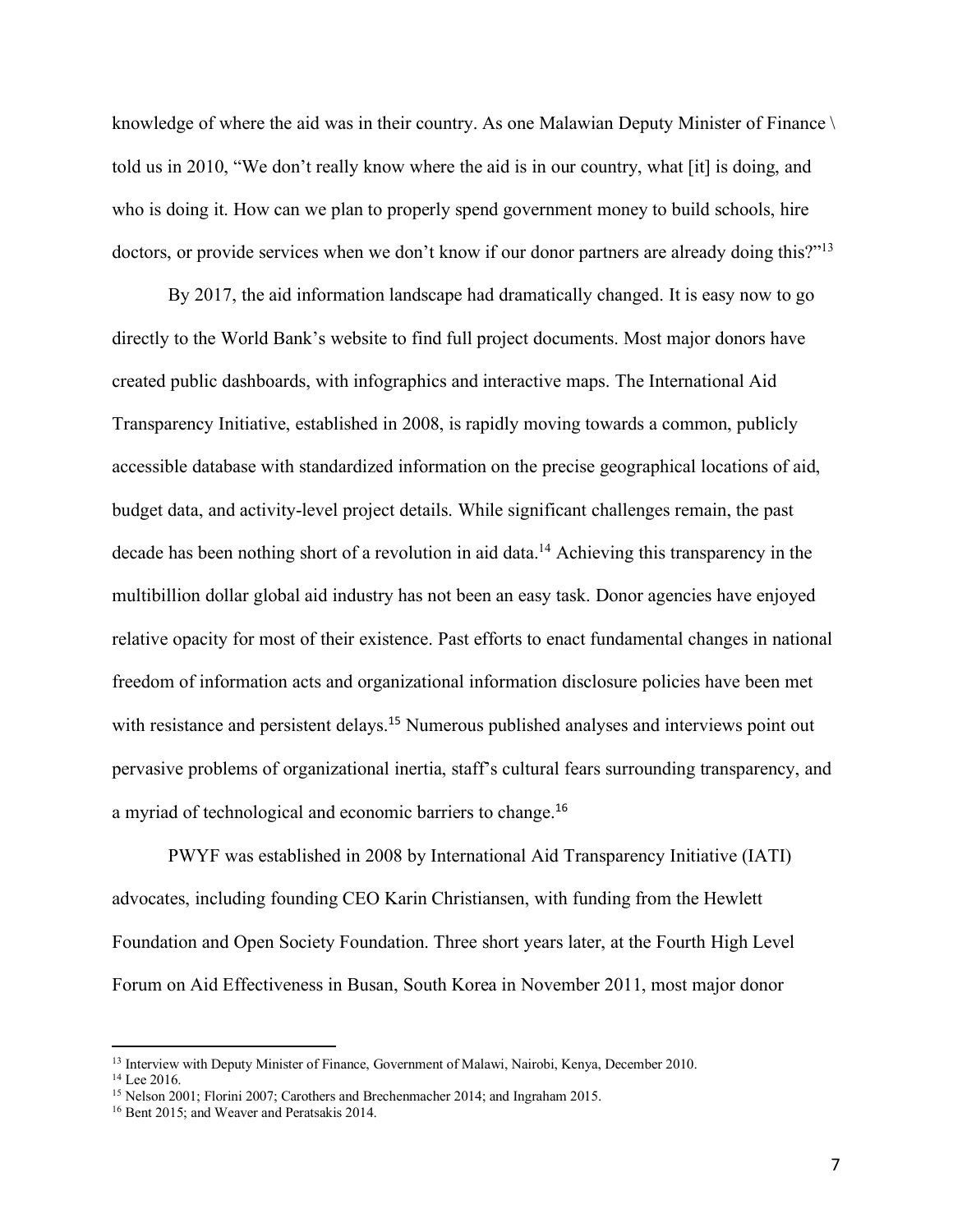countries and agencies – including many from the global south – committed themselves to reporting their aid information to a common standard. <sup>17</sup> A rich set of supranational initiatives (such as the EU Aid Transparency Guarantee and the Global Partnership for Effective Development Cooperation), national level policies, open data systems,<sup>18</sup> and international nongovernmental organizations and networks have since been created to advocate for open aid data.<sup>19</sup> PWYF's ATI plays a specific role in this advocacy movement by translating the broad goals of transparency into measurable standards of performance and using ratings and rankings to monitor and enforce donor agencies' compliance with these international commitments.

The ATI works explicitly through engagement with donors and independent experts to collate annual data. Publish What You Fund publishes the evaluation criteria for a given year's index and engages in a three-month dialogue with every aid agency prior to the finalization of annual ATI scores. There were annual releases of the ATI from 2011-2016. <sup>20</sup> While the methodology of the ATI has been modified slightly over time, the ATI has always focused on publishing specific data regarding aid flows at the activity level – that is, the details regarding particular interventions and projects. While the ATI is primarily disseminated to the public via hierarchical rankings of agencies into categories ("good", "fair", "poor", etc.), these rankings

<sup>19</sup> See, e.g., AidData, Aidwatch, aidinfo, Development Gateway, DevInfo, Development Initiatives, Data2X, Interaction, Modernizing Foreign Assistance Network, Open Aid Partnership, Oxfam International, and many others.

<sup>&</sup>lt;sup>17</sup> The standard combined three complementary systems: the Organization for Economic Cooperation and Development (OECD) Development Assistance Committee (DAC) Creditor Reporting System (CRS++), the OECD DAC Forward Spending Survey (FSS) and the International Aid Transparency Initiative (IATI). See https://stats.oecd.org/Index.aspx?DataSetCode=CRS1, https://stats.oecd.org/Index.aspx?DataSetCode=FSS, and http://www.aidtransparency.net for more on each of the three systems. <sup>18</sup> For example, many countries – especially lead countries such as Sweden, Britain, Denmark, and the US - adopted National Transparency Guarantees with specific references to aid (Sweden, Britain), integrated aid transparency commitments within their Open Government Partnership National Action Plans, and similar open aid data strategies and policy papers. In the U.S. case, see Obama's executive order on open government (Obama 2009) and the Office of Management and Budget's open government director (Orzag 2009). For examples of aid transparency systems, see the UK Department for International Development's DevTracker, Sweden's openaid.se, Denmark's Danida Open Aid USAID's Global Aid Explorer, and the US Government's Foreign Assistance Dashboard. See also Clare, Verhust and Young 2016; Greening 2012.

 $^{20}$  In that time there were five full waves of the ATI: 2011, 2012, 2013, 2014, and 2016. In 2015, PWYF conducted a 'mid-term review' covering only EU and US agencies. The 2011 data was called a "pilot index"; there was also a 2010 assessment, but at a country level and based on perceptions surveys. While annual through 2016 (the last data included in this paper), the ATI has now transitioned to an 18- month cycle. (Email from Elise Dufief, PWYF Research Manager, November 21, 2017), and there is no 2017 ATI. The 2018 index was launched in June 2018, after conditional acceptance of this paper. As such this paper does not consider the 2018 data, with data through 2016 included in the analysis.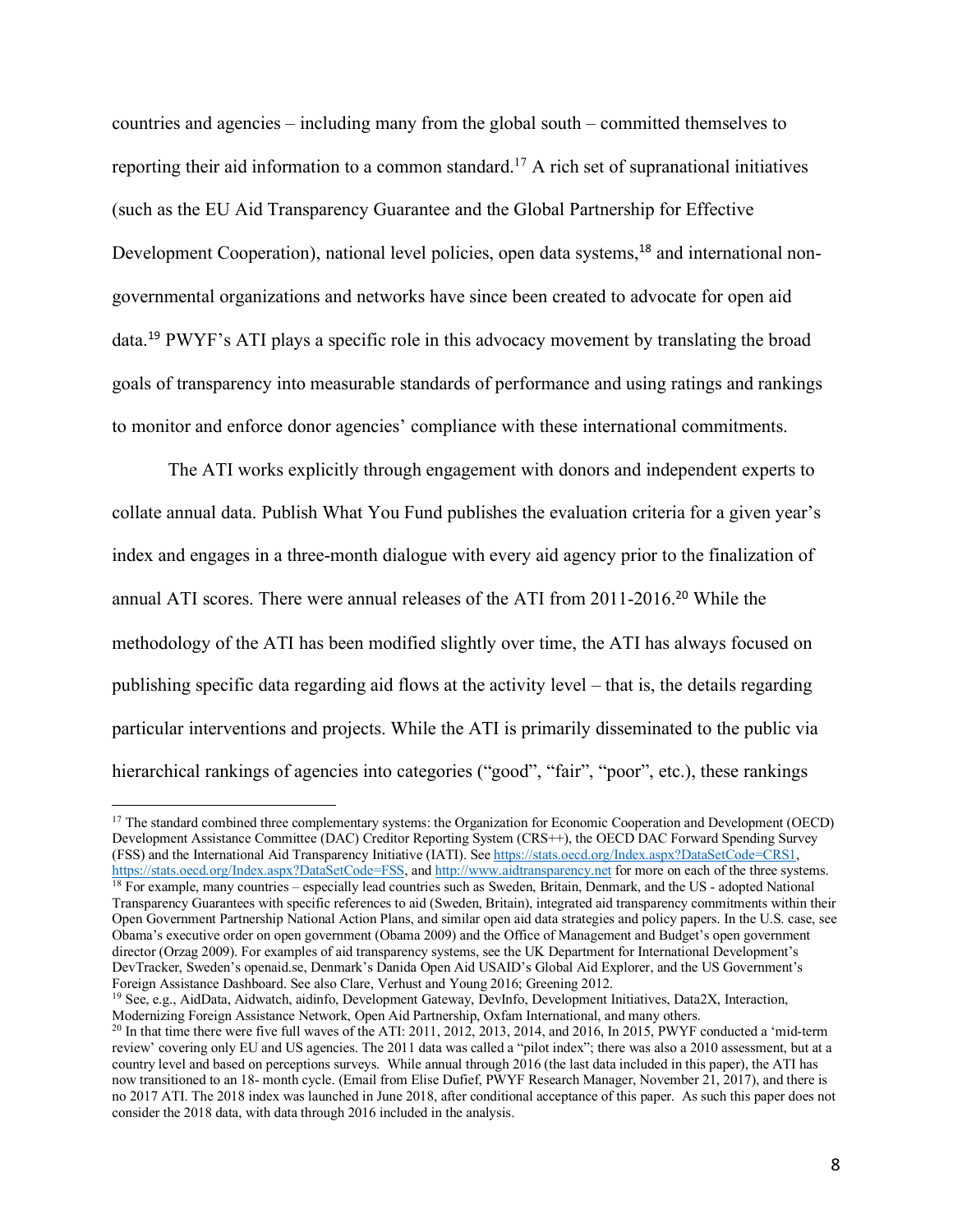draw from a continuous scale drawn from a series of indicators. There are currently 39 indicators in the ATI, which cover information such as project title, description, budget, and objectives of interventions. Table 1 provides greater detail.

# [Table 1 Here]

The comprehensive index largely evaluates national government agencies and international organizations, as well as a few foundations (e.g., Hewlett and Gates). The primary focus is bilateral aid agencies (e.g., the US Agency for International Development or the UK Department for International Development) and major multilateral aid-focused organizations (e.g., the UN Development Program or the World Bank), who together account for the vast majority of ODA. Notably, the index also includes agencies that disburse significant amounts of foreign aid, even though development assistance is not their primary mandate. For example, the 2016 index includes six US government agencies, only three of whom have ODA as a primary mandate. 21

# **3. When and How Does the ATI Influence Aid Donors?**

A recent survey of staff within U.S. development agencies revealed that over 75% of respondents thought the ATI had a "very positive impact" on their own agency's transparency efforts.22 To what extent does observable agency behavior support this claim? If indeed the ATI influences organizational practices, under what conditions do we observe this impact? How exactly does the ATI influence targeted donors? Key informants and our examination of agency

 $\overline{\phantom{a}}$ 

<sup>&</sup>lt;sup>21</sup> The three agencies with aid as a primary mandate are the US Agency for International Development (USAID), the Millennium Challenge Corporation (MCC), and the President's Emergency Plan for AIDS Relief (PEPFAR). The other three US agencies are the U.S. Department of Defense, the U.S. Department of State, and the U.S. Department of the Treasury. While the US has the greatest number of evaluated agencies in 2016 (and 2014, the year with the broadest coverage), it is not alone in having multiple units evaluated. In 2014, five UK, three German, and three French agencies were evaluated. Among multilaterals, four EC and three UN agencies were evaluated. The online appendix provides a complete listing of all covered agencies and their inclusion in the various waves of the ATI.

<sup>22</sup> Friends of Publish What You Fund 2016, 10.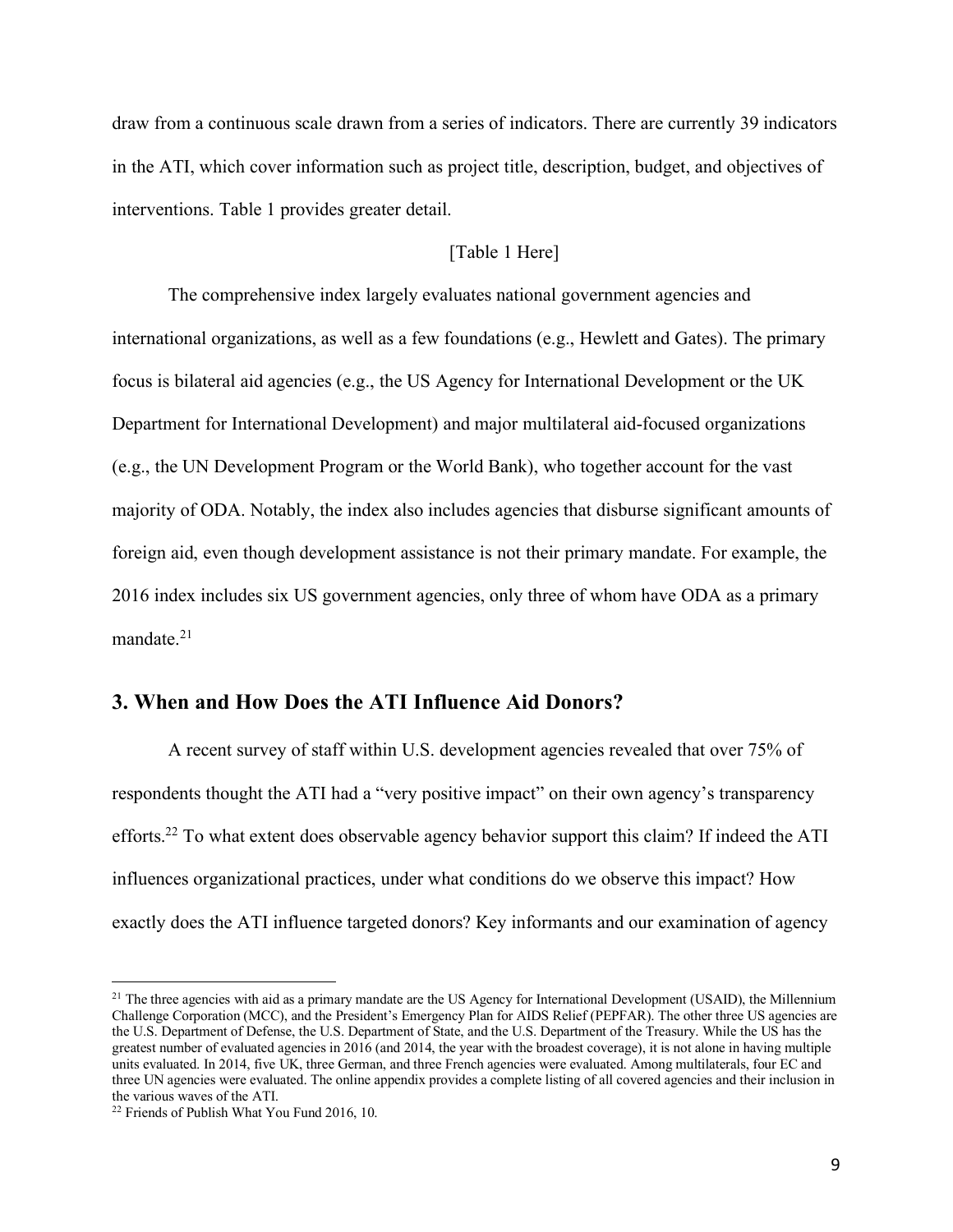level documents suggest that not all donors are equally concerned about, or responsive to, the ATI's assessment of their agencies' performance.<sup>23</sup> One key mediating factor appears to shape agencies' reaction to the ATI: whether their primary mandate is to provide ODA.

In the introduction to this symposium Kelley & Simmons suggest there are several possible channels of influence for GPIs.24 In the case of the ATI, our interviews indicate that two channels are at play.<sup>25</sup> First, the ATI influences donors by inciting external political pressure, particularly through the provision of critical information to key domestic stakeholders who may then use the ATI's scores to monitor, sanction, and reward aid agencies. Second, the ATI plays a direct role in shaping the interests and behavior of elites within aid organizations by translating political broad mandates and commitments regarding transparency into distinct operational policies that can be enacted through internal reforms.

Donors act as the agents of principals, notably national legislatures (in the case of bilateral agencies, such as USAID or the U.S. Department of Defense) or multinational executive boards (in the case of multilateral agencies, e.g. the World Bank, or foundations such as the Hewlett Foundation). In this relationship, principals (member states or national parliaments) can exercise oversight and control over agents (donor agencies) through mechanisms such as mandated audits or threats of changes to financial appropriations. Here, as hypothesized by principal-agent theory,26 the ATI reduces critical information asymmetries and provides clear assessments of agents' relative performance. With such information, principals can more easily detect and sanction agents' deviant behavior. This is consistent with previous scholarship, which has shown that aid agencies are sensitive to demonstrating success to principals, with some

 $\overline{\phantom{a}}$ 

<sup>23</sup> Interview with Sally Paxton (Publish What You Fund, October 2015), George Ingram (Brookings Institution, October 2015), Nilmini Gunaratne Rubin (U.S Foreign Affairs Committee, September 2014), and two senior staff at USAID (September 2014).<br><sup>24</sup> Kellev and Simmons (2019)

<sup>&</sup>lt;sup>25</sup> These observations were offered by several senior staff at USAID, U.S. Congress House Foreign Affairs Committee and Senate Foreign Relations Committee, think tanks, and NGOs. See the online Appendix.

<sup>26</sup> On PA models, see Hawkins et al 2006.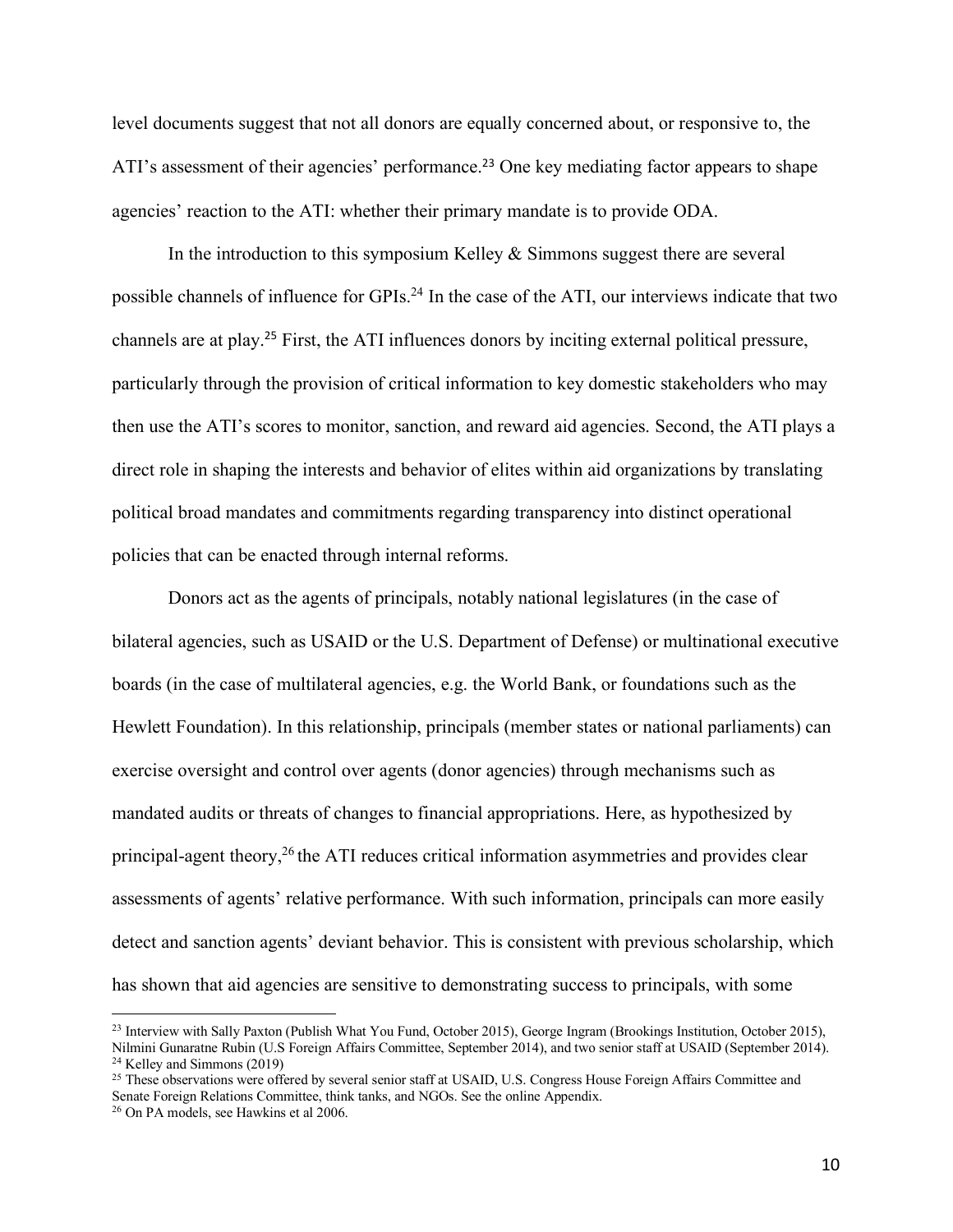agencies much more concerned with appearing successful to principals than others.<sup>27</sup> As a result, the mere presence of the ATI incites agencies to be more proactive in transparency reforms, often in *anticipation* of increased principal oversight and control even when principals do not actually make overt gestures to this end.<sup>28</sup>

Our interviews also suggest that the ATI shapes what transparency means to the elite professionals who staff aid agencies. This channel focuses on aid professionals' logic of appropriateness rather than the more traditional payoffs that might accrue to organizational reputational changes, such as greater funding, access to markets, or private investment. Donor organizations are often framed by scholars, in our view correctly, as part of an "aid industry."29 Professionals in that industry see themselves as part of a broader community of peers. By influencing the meaning of what it is to be a "good" aid agency and thus "good" aid professional, the ATI influences the actions of aid professionals.

Both the political pressure and direct elite response channels imply a scope condition for the ATI's influence. We hypothesize that when aid is an agency's primary mandate (versus a secondary mandate or goal), the agency will be more sensitive to the delegitimizing effect of poor ATI scores. Agencies that do not primarily provide aid are less likely to be staffed by individuals who see themselves as part of a broader professional aid community, nor are these agencies' political principals likely to express concern over agencies' level of aid transparency.

We hypothesize that both channels — political pressure and direct elite response —are operative, yet we remain agnostic as to which of the two channels is more influential. We construct a quantitative test for which of these is the more influential mechanism. We believe

<sup>27</sup> Buntaine 2016; Honig 2018, 2019.

<sup>&</sup>lt;sup>28</sup> This observation was offered by a senior staff member of the U.S. House Foreign Affairs Committee (interview, September 2014) and confirmed by several senior officials working on transparency reforms at USAID, MCC and the World Bank (interviews in Washington, D.C., September 2014, February 2015, and October 2015). 29 Hanlon, Barrientos, and Hulme 2010; Gulrajani 2011; Engel 2014.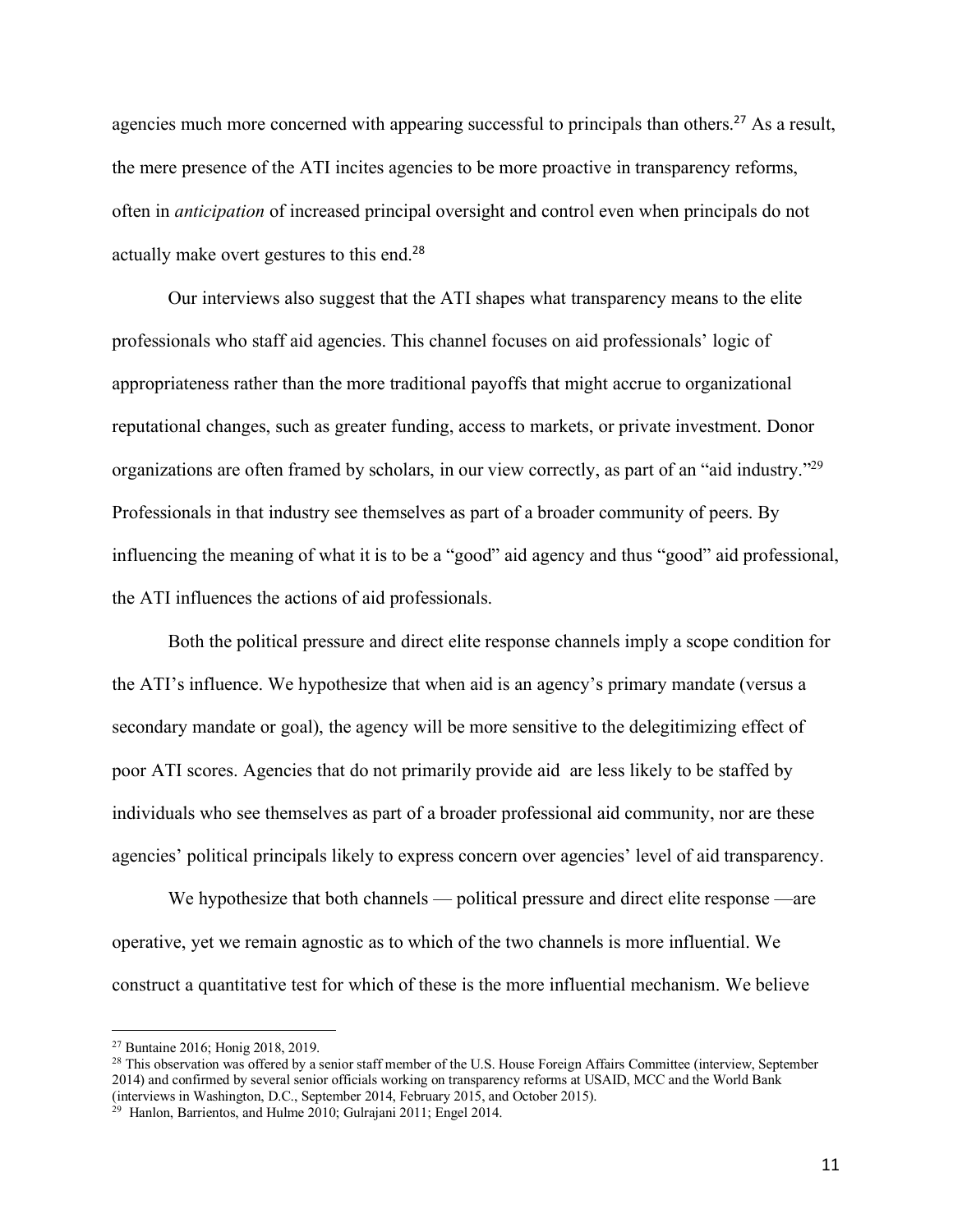leveraging variation in agency insulation from the pressure to respond to principals, or (as we term it) an agency's relative independence, is a way of getting purchase on which of these channels is the dominant means through which the ATI influences agencies. We hypothesize that the political pressure and direct elite response channels have conflicting implications as to whether more or less independent agency will be more responsive.

If political pressure is the stronger channel, then less independent agencies – agencies that are more susceptible to political pressure - should be more responsive to the ATI, as measured via their yearly net change on the ATI ratings and rankings. This channel rests on the ATI enabling the materially weak PWYF and its key allies in the aid transparency movement to capture principals' "power of the purse" and executive or legislative authority over donor agencies. Consequently, if principals are indeed paying attention to and taking action on the ATI's information, then aid agencies with higher degrees of dependence on principals' financial contributions should be especially sensitive to the ATI's effects.

However, if direct elite response is the stronger channel, then agencies that have more relative independence to engage in needed reforms are likely to be more responsive to the ATI. This is because more independent agencies can react faster to emerging standards around transparency policies and to the ATI's professional norm diffusion and socialization effects. Less independent agencies may hold more limited capacity to enact wide-sweeping operational reforms around transparency and data reporting without the consent and resources of their principals.

To restate our argument: We hypothesize that the ATI does influence donor agencies, prompting them to alter their information disclosure practices. The ATI achieves this both via reducing information asymmetries for political principals (*political pressure)* and by constructing

12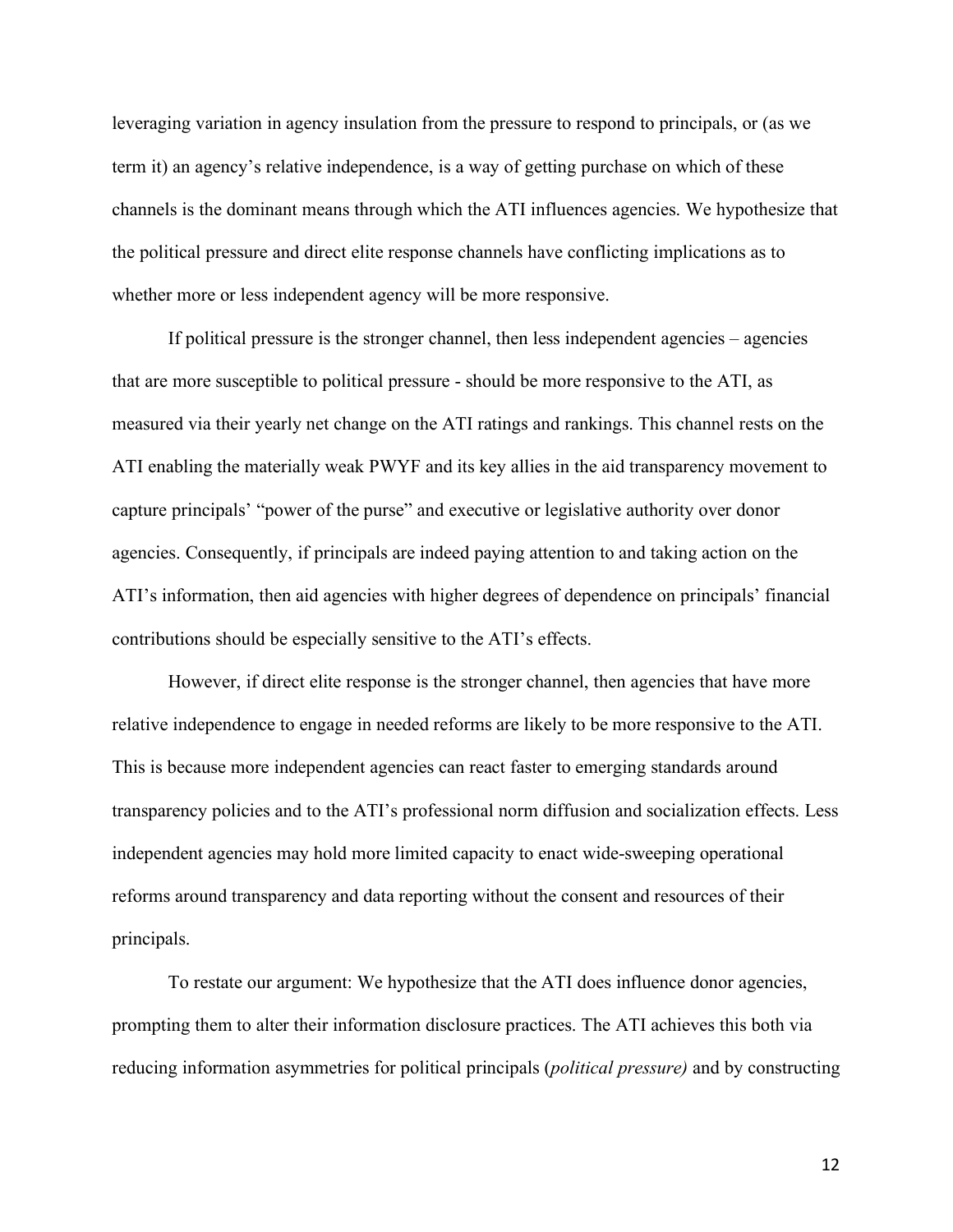meaning and inducing competition not tied to direct payoffs for the professionals who staff donor agencies (*direct elite effects)*.

We explore these hypotheses using a mixed methods approach. In Section 4, we employ regression analysis using a panel dataset of ATI scores with the unit of observation as the agency-year. In addition to each agency's overall and indicator-by-indicator score from 2011- 2016, our dataset includes independent data on aid agency disclosure and transparency practices from 2006-2013 compiled by AidData at our request.<sup>30</sup> The AidData data allows us to model the presence of the ATI as a treatment, examining whether (and which) agencies are responding to the ATI.

In Section 5 we utilize 465 semi-structured key informant interviews between 2010-2017, primarily in the U.S., U.K., Malawi, Uganda, Kenya, Nepal, and Honduras. These interviews were conducted with staff and management of donor organizations' headquarters and mission offices, national parliamentary and U.S. Congressional staff, relevant think tanks, civil society groups, and international non-governmental organizations. In addition, we analyzed a wide array of primary and secondary materials, including donor organization press releases, policy documents, parliamentary and congressional hearings and legislation, and the research and advocacy materials of NGOs, CSOs and think tanks.

<sup>&</sup>lt;sup>30</sup> AidData is a "stand-alone development research and innovation lab at the College of William and Mary" (http://aiddata.org/our-story). For a given country-year AidData uses the best, most complete data source available. Over the period in question (2006-2013) the primary source is agencies' official reporting to the OECD Development Assistance Committee's Creditor Reporting System, but the source is sometimes agencies' annual reports and public websites. AidData source choice represents a determination by arguably the organization most concerned with finding high-quality historic aid data of what source provides the best available data for a given country-year. The source of data is never the IATI data on which the ATI most directly contracts. This does not mean that e.g. the data reported to OECD and that reported to IATI in a given year are independent, of course. This is not a concern, inasmuch as the focus here (and what the alternative scale drawn from AidData's data measures) is changes in the quality of the best data disclosed irrespective of the forum where that disclosure occurs, whether it is via the IATI or not.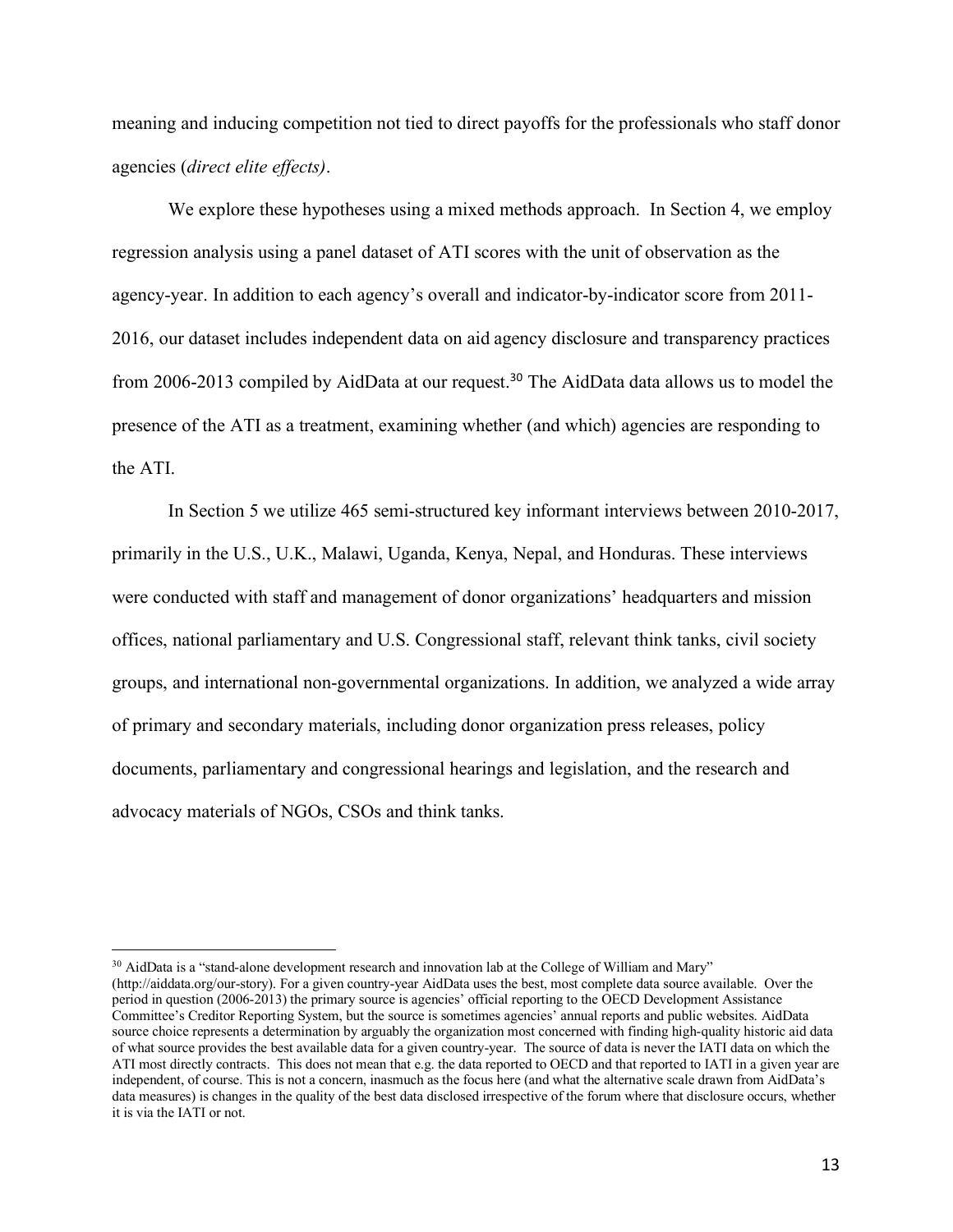# **4. Quantitative Results: Does the ATI Alter Donor Behavior?**

In this section, we present evidence as to whether the ATI has systematically affected donor practices, and for whom. We include agency independence in regression models, providing suggestive evidence that the elite channel of influence is more important than thepolitical pressure channel in explaining the ATI's effects. To explore differing organizational response to "treatment" by the ATI, we build a panel at the agency-year of ATI scores (and thus ATI coverage), complementing this with historic data on agency transparency practices. We also include a calculation of agency independence and an indicator for whether the aid agency's primary purpose is the giving of foreign aid (e.g. USAID) or not (e.g. the US Department of Defense) in the dataset. These agencies are hereafter referred to as "aid" and "non-aid" agencies to signal their primary mandate. Forty-five of the eighty-four agencies that appear in the ATI at some time between 2011 and 2016 are coded as aid agencies.<sup>31</sup> Online appendix Table A1 lists every covered agency, their country, their years of ATI coverage, and our assignment of the indicator as to whether the giving of foreign aid is the agency's primary mandate.

Table 2 provides summary statistics of key variables.

### [Table 2 Here]

To calculate agency independence, we build on Gilardi's work on Western European regulatory agencies.<sup>32</sup> The Gilardi Index is explicitly focused on agencies' relative independence from political authorizers' control and influence. Gilardi developed the index to allow crossnational calculation of formal agency independence from politicians for a variety of agencies. Independence is coded as a time-invariant measure based on the best available data. We were

<sup>&</sup>lt;sup>31</sup> At the time of writing the 2018 ATI had not yet been released, and thus is excluded from our study.

<sup>&</sup>lt;sup>32</sup> Gilardi 2002. Gilardi develops a scale of 21 indicators, unique in its attempt to compare the independence of a variety of agencies focusing on different issue areas from a range of countries. In collaboration with research assistants, we applied Gilardi's scheme to all agencies covered by the ATI using those indicators we were able to consistently code.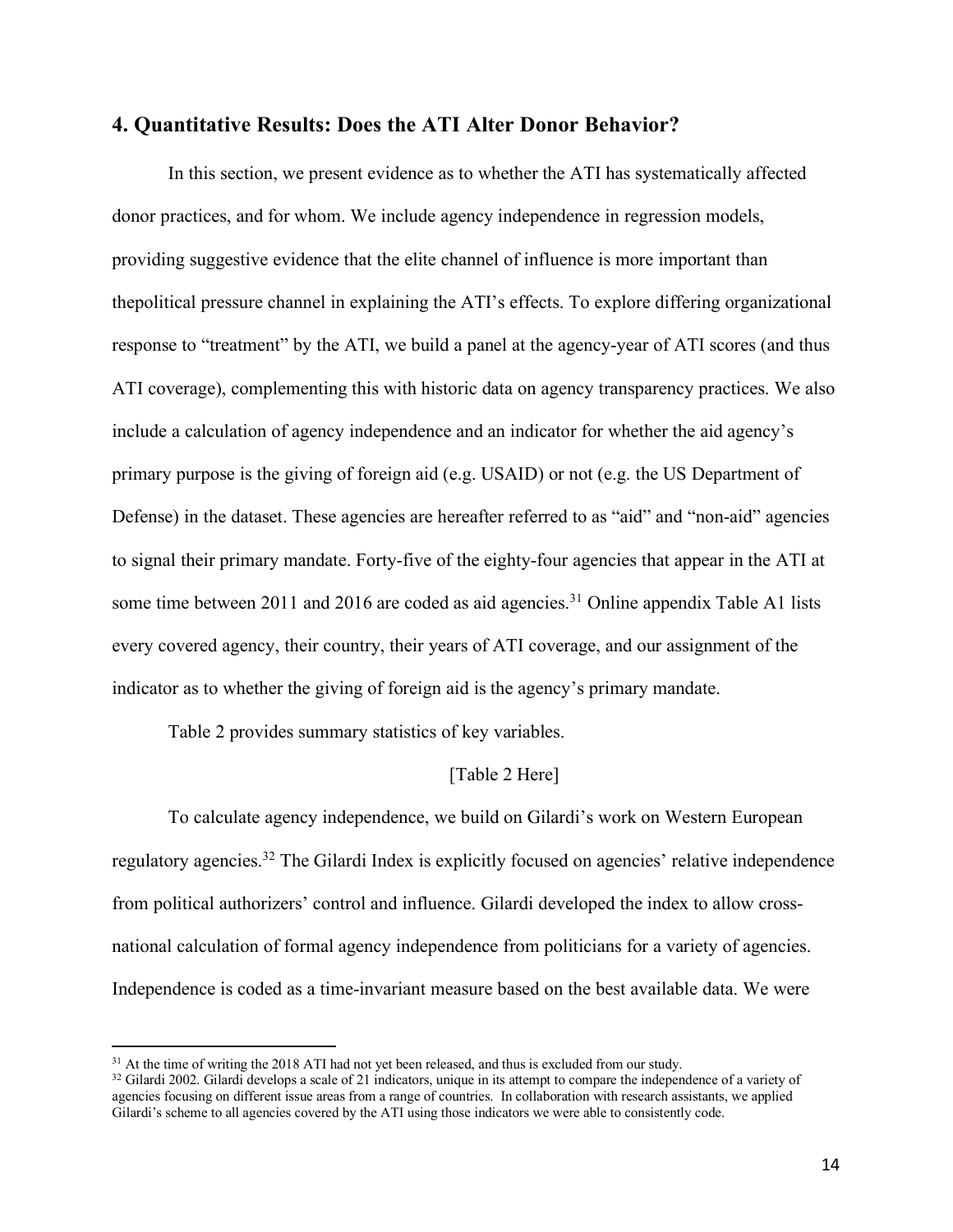able to find consistent information for just four of Gilardi's 21 indicators of agency independence: term of office of agency head, source of budget, whether independence is formally stated, and whether the head of the agency is of cabinet rank.<sup>33</sup> Each of these four measures is scored between 0 and 1 using Gilardi's coding scheme. For example, agencies whose head has a fixed term of office receive 1 point, agencies whose term of office is 6 to 8 years receive .8 points, and so on. While this opens up possible measurement error regarding changes in independence within organization over time, we expect this measurement error should be orthogonal to the primary analysis and thus add noise (reducing power) rather than lead to spurious inferences. The measure constructed using the Gilardi method is broad, incorporating both aid and non-aid agencies. The full coding scheme is detailed in the online appendix.

A visual examination of ATI scores and changes over time underscores the heterogeneity of agency response to the ATI. The wide differences in donors' behavior are demonstrated in Figure 2, which shows the variation in realized scores, and Figure 3, which compares each agency's score in its most recent year of ATI coverage to the agency's score in its first first year of ATI coverage.

#### [Figures 1 & 2 Here]

Table 3 uses the ATI overall score data to examine differential performance on the ATI with and without country, year, and country\*year fixed effects, allowing us to examine intracountry differences in ATI performance. The results are quite stable with and without these fixed effects. Agencies whose primary purpose is to give foreign aid perform better in the ATI ratings

 $33$  While the results presented here apply this scale to multilaterals and foundations – i.e., organizations without cabinet rank by definition, and for whom the scale was not intended by Gilardi – the results are robust to restricting the sample to bilateral agencies.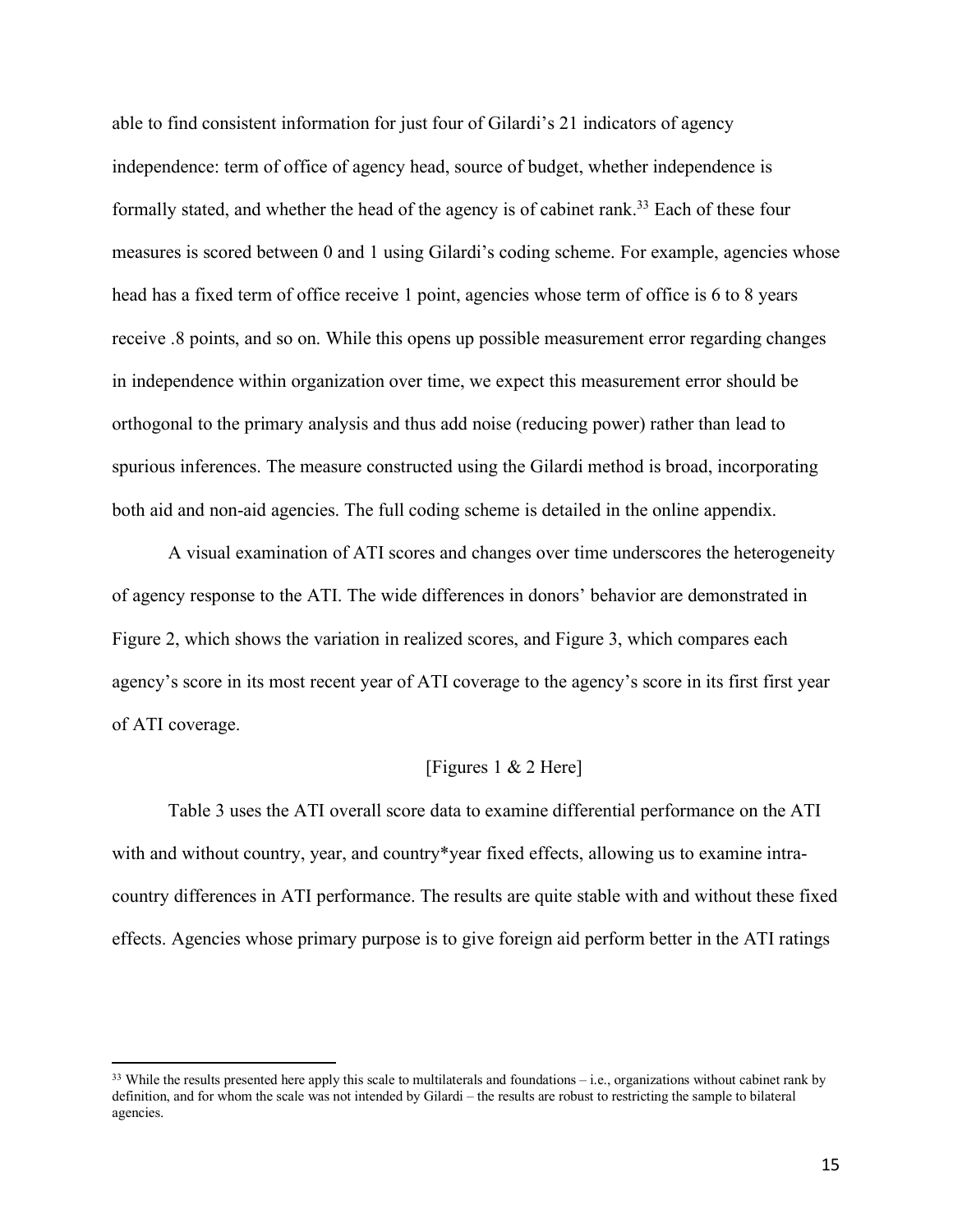than those for whom foreign aid is a secondary task. This is true looking both across all agencies and within a given country's set of covered agencies.<sup>34</sup>

Table 3 suggests that for non-aid agencies, greater independence has no association with higher ATI scores. For aid organizations, however, the picture is quite different. More independent aid organizations score better on the ATI than less independent aid organizations from the same country.

#### [Table 3 Here]

Of course, differential performance on the ATI by aid agencies of varying independence does not mean that it is the ATI that has affected the disclosure and transparency practices of aid agencies. Aid agencies, particularly those with more independence, may simply be more apt to disclose information, irrespective of the ATI's influence.

Our primary econometric test exploits intertemporal variation in ATI coverage across agencies. The ATI covers the vast majority of consequential aid agencies; that is, those that provide between 84 and 94% of global official development assistance between 2011 and 2016.<sup>35</sup> Of the 84 agencies in our sample to *ever* be included in the ATI, 58 are included in the first full year of the ATI (2011). In 2012, 72 are covered. In 2013, 67 agencies receive ATI scores. The

<sup>34</sup> Substantive findings in Table 3 are unchanged when running these models using the Hainmueller, Mummolo, and Xu (2019) interflex test for multiplicative interactions; that is, use of linear estimates of multiplicative interactions does not yield misleading conclusions.

<sup>&</sup>lt;sup>35</sup> Authors' calculations. This is the proportion of Official Development Assistance (ODA) reported to the OECD Development Assistance Committee's Creditor Reporting System (CRS) at www.stats.oecd.org represented by those agencies included in both the ATI and the CRS. This necessarily underestimates the actual aid provided by agencies included in the ATI, inasmuch as some agencies (e.g. Chinese development aid, the European Bank for Reconstruction and Development, the Hewlett Foundation, the European Investment Bank) are covered by the ATI but do not report to CRS. This calculation uses the year of reporting and net disbursements when possible. For example, the 2011 statistic is the proportion of 2011 net disbursements accounted for by agencies covered by the 2011 ATI. The broad coverage also unfortunately precludes matching strategies of included agencies to agencies never included in the ATI, as there are few, if any, plausible untreated agencies with which to match those covered by the ATI.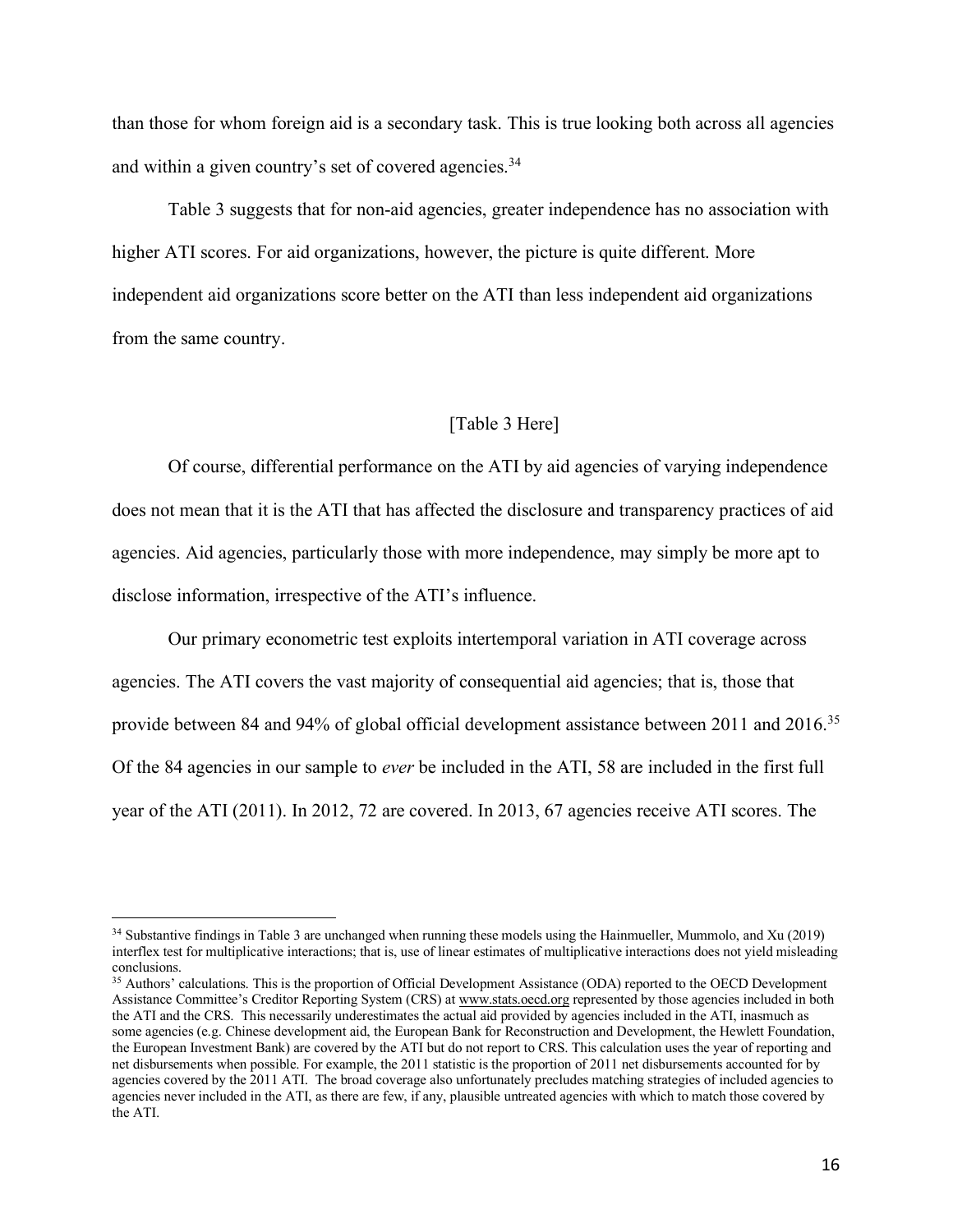empirical strategy in Table 4 exploits this within-organization and across time variation, including both agency and year fixed effects in examining agency responsiveness to the ATI.

Table 4 shifts to modeling inclusion in the ATI in a given year as a binary treatment variable. If an agency exists in the ATI in a given year, this variable takes the value of 1. Alternatively, if an agency is not covered by the ATI in a given year it takes the value of 0.36 Intra-agency variation in coverage years, when combined with agency fixed effects, allows Table 4 to better identify whether inclusion changes within-agency transparency practices.

Since ATI scores only exist in years where an agency is covered by the ATI, we draw on disclosure quality measures from AidData's historic aid flow reporting data described above to separately measure transparency practices.<sup>37</sup> This data commences in 2006, five years prior to the ATI's first year of coverage and two years prior to the launch of PWYF. It runs through 2013, thus overlapping with the first three waves of the ATI (in 2011, 2012, and 2013).<sup>38</sup>

To construct the dependent variable in Table 4, we use a subset of the AidData historic data. This is quite similar in thrust to the ATI's "Activity Level" component (see Table 1), which focus on the completeness of individual aid activity reporting. We also employ AidData's measures of the percent of projects for a given donor in a given year that provide a project title, a project description, report the source of the project's funding, and describe the type of flow (e.g.

 $\overline{\phantom{a}}$ 

<sup>&</sup>lt;sup>36</sup> This treatment variable is not lagged, as agencies do respond to the ATI in the same year as they are covered. Indeed, PWYF's process is explicitly designed to induce agencies to do so. PWYF staff engage in a three-month dialogue with covered agencies prior to the generation of an ATI rating for a given agency in a given year. As such, agencies are clearly aware of whether and when they will be covered and thus have the ability to alter their practices accordingly. PWYF frames this dialogue and the ability of agencies to improve scores in response to knowledge of ATI coverage as a critical part of the ATI's method.

<sup>&</sup>lt;sup>37</sup> AidData generously provided these data to us on request. See footnote 31 for more information.

<sup>&</sup>lt;sup>38</sup> Table 4 thus cannot speak to how the ATI has come to influence donors in the past few years if the pattern of influence has changed.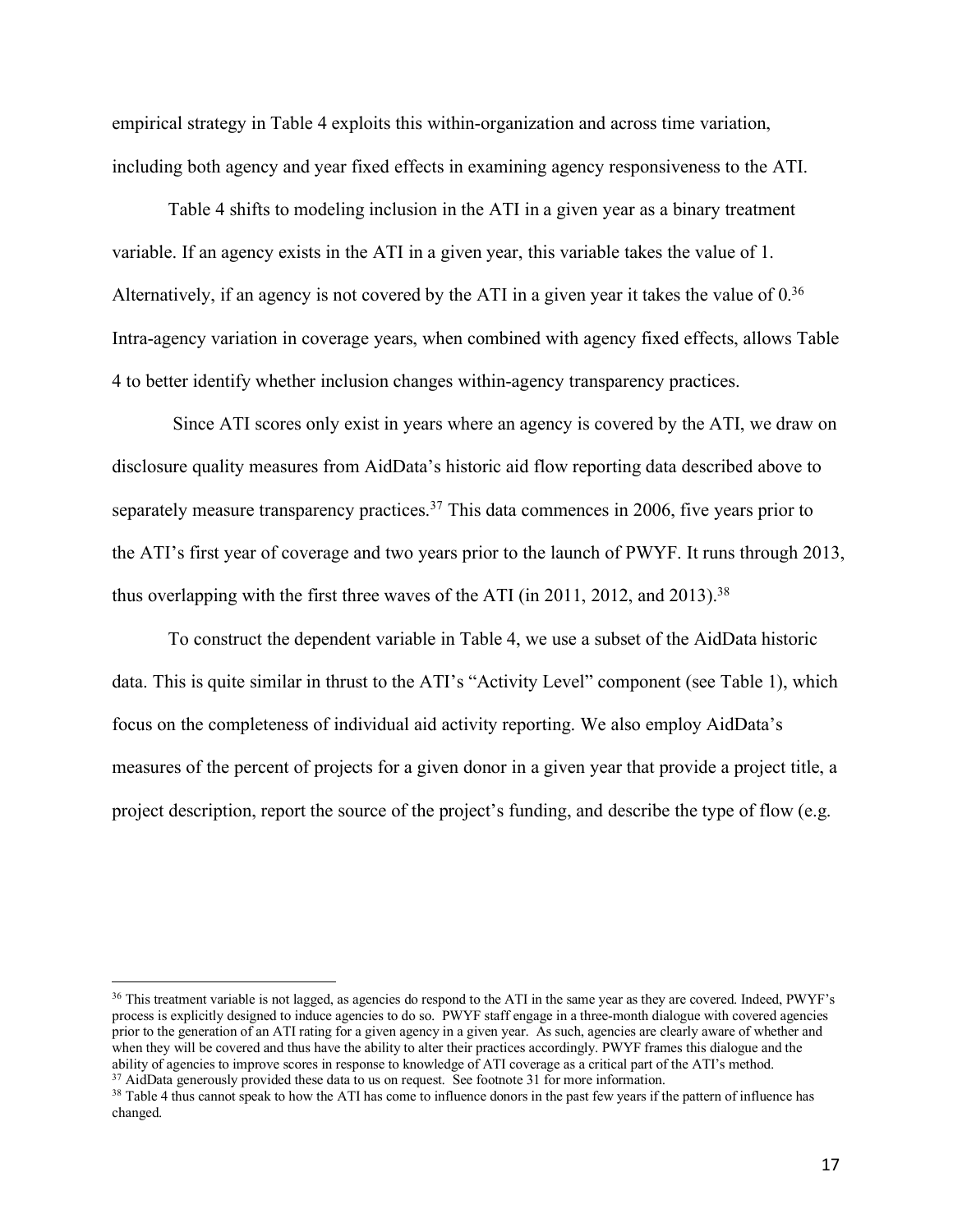a grant as opposed to a loan). We take the simple average of these four measures, and call this the *AidData Activity Scale*. 39

The AidData Activity Scale is a distinct measure of a subset of items on which the ATI focuses. <sup>40</sup> It begins before the ATI and is available even when agencies are not covered by the ATI (and thus in agency-years when the binary ATI treatment variable takes a value of 0). We can thus examine whether inclusion on the ATI is in fact associated with a change in a covered agency's disclosure behavior, leveraging the variation in agency years of coverage discussed above. In models with both year and agency fixed effects, Table 4's analysis indicates whether within-agency performance rose in years where the agency was covered by the ATI (over and above secular time trends).

### [Table 4 Here]

Table 4 strongly suggests that inclusion in the ATI changes aid agencies' behavior. Models 3 and 4 indicate that the quality of covered agencies' reporting at the "activity level" – the level of individual projects and interventions – improves when agencies are covered by the ATI. This finding is only robust in the case of dedicated aid agencies, however. When year fixed effects are included, the disclosure practices of aid agencies are positively correlated with coverage by ATI assessments, but there is no evidence that this holds for non-aid agencies.

This relationship is further conditional on agency independence. Models 5 through 8 of Table 4 examine the role of agency independence for aid and non-aid agencies. While there is no evidence of a relationship between independence and response for non-aid agencies, for aid

 $39$  Table 2's summary statistics provide fuller information on the measure's distribution. The AidData Activity Scale is calculable in at least one year for 56 of the 84 agencies to ever be included in the ATI. Appendix Table A1 provides information on which agencies have AidData Activity Scale scores.

<sup>40</sup> This does not mean that the AidData Activity Scale (with its four items) is well correlated with a donor's overall ATI score in the same year. Indeed, the two are slightly negatively correlated in practice (-.145). This is not terribly troubling, inasmuch as the ATI's much broader scale covers many, many other elements of transparency. A given donor could, e.g., improve on the components of the ATI measure related to activity level transparency in a given year, yet still decline on the ATI scale overall.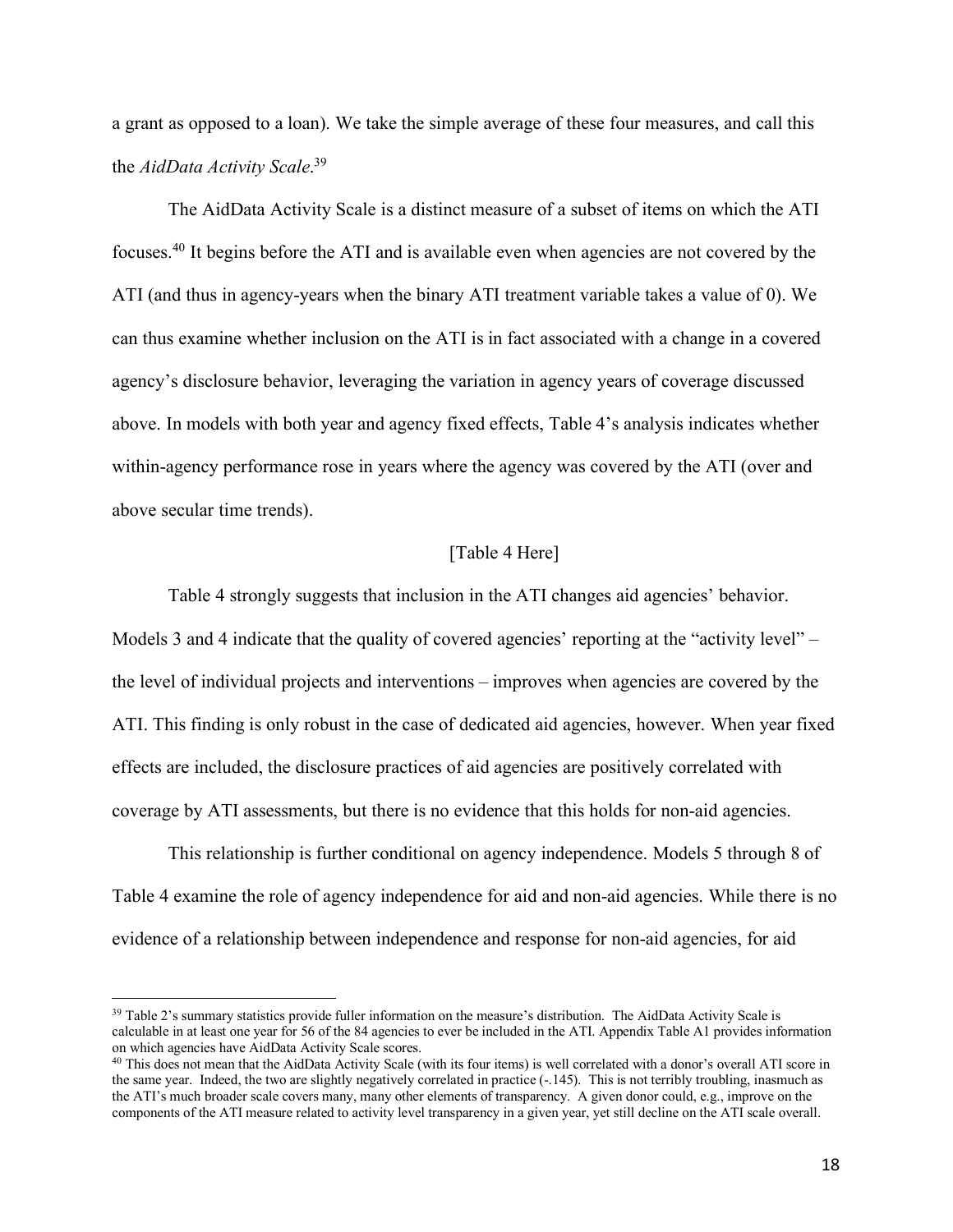agencies, greater independence is associated with greater improvement on the AidData scale, ceteris paribus. Indeed, for the median aid agency on the independence scale (independence=.375), there is no statistically significant effect of ATI inclusion. For a firm at the 75th percentile, however (independence=.5), there is a ten-point treatment effect statistically distinguishable from zero.<sup>41</sup> This ten point effect would raise the median aid agency (score=89.1) to a near-perfect 99.1.<sup>42</sup>

Figures 3 and 4 graphically represent the role of independence for aid and non-aid agencies respectively (Table 4, Models 4 and 6), demonstrating the importance of agency independence for aid but not non-aid agencies.

#### [Figures 3 and 4 Here]

The AidData Activity Scale captures the completeness of the information donors disclose about projects (titles, descriptions, financing agency names, and flow types) in percentage point terms. A one scale point is the equivalent of a one percentage-point shift in performance on the underlying measures. The ten-point treatment effect for an aid agency at the 75th percentile of independence is equivalent to a shift from non-disclosure to full disclosure of ten percentage points of a given agency's projects. For example, in 2012 USAID had \$17 billion US dollars of total disbursements and over 8500 activities.<sup>43</sup> This means an increase of ten percentage points of transparency for USAID would cover about 1.7 billion US dollars of aid flows and 850 activities. For these 850 activities, observers could now know what USAID's programs were doing, where, and who was financing them. Individuals and civil society

<sup>&</sup>lt;sup>41</sup> Drawn from Model 6, Table 4. Net treatment effect is the sum of the beta on the interaction term (37.97) and the beta on the effect of ATI coverage (-9.038).

 $42$  The maximum possible score on the AidData Activity Scale is 100 (full disclosure of all information fields for all projects, in percentage point terms). This ceiling effect means the test in Table 4 may in fact understate the effect of ATI inclusion on covered agencies.<br><sup>43</sup> Data drawn from USAID's "Foreign Aid Explorer", explorer.usaid.gov. The explorer covers all US Government assistance;

these are the USAID-only 2012 disbursement statistics reported as of December 30, 2017.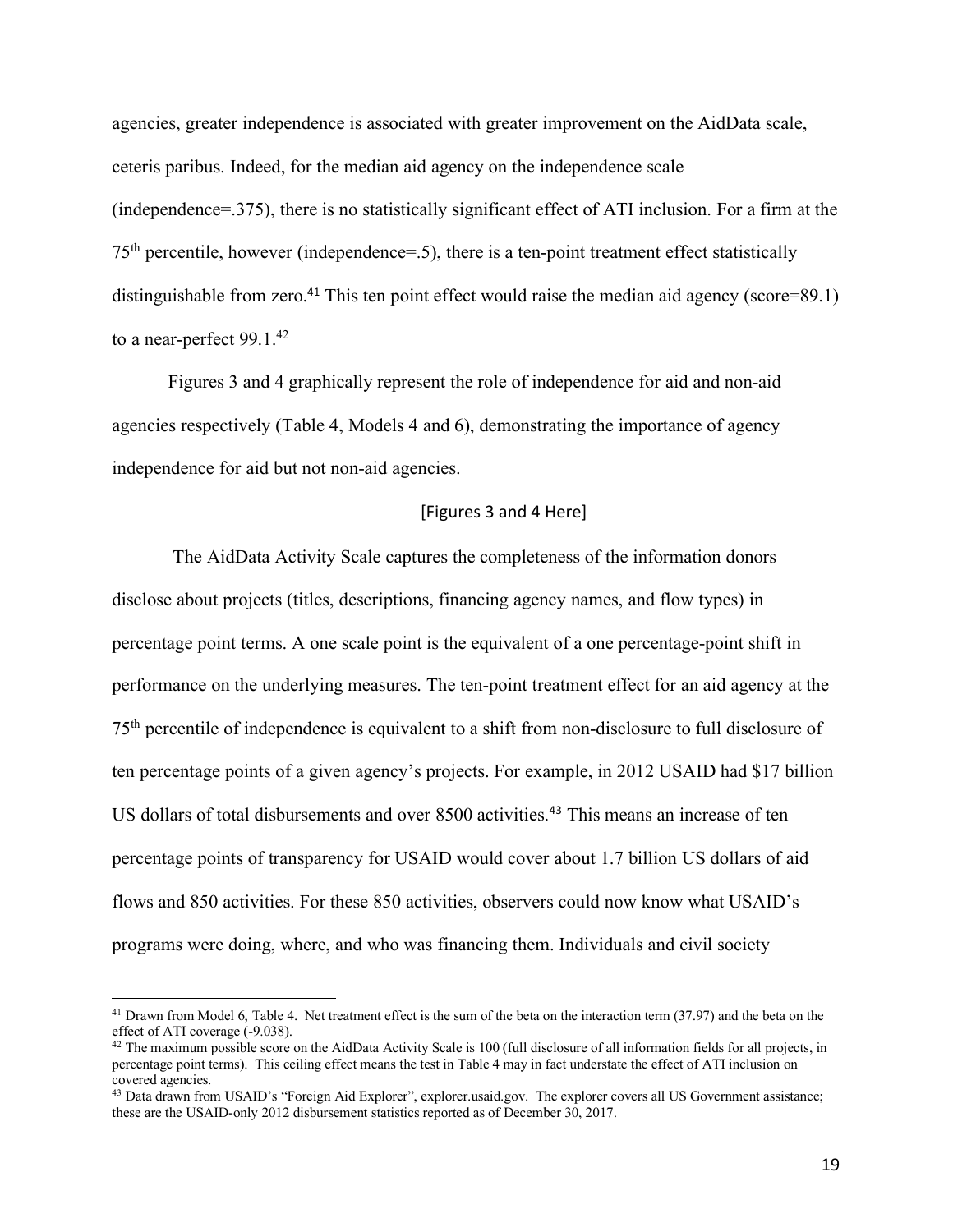organizations in recipient countries could access information that would help them hold foreign donors and their own governments accountable. Individuals and politicians in the US could better understand where their tax dollars are going. Other donors could better understand what 1.7 billion dollars of USAID funding was doing, allowing for better coordination and planning.

As noted earlier in this section, and further discussed in the online appendix, the independence scale itself is a patchy measure. It is a mere echo of the original Gilardi measure on agency independence. As such, these econometrics provide strong evidence that ATI coverage is associated with changes in the disclosure practices of (some) covered agencies. This analysis can, however, only be suggestive as regards the mechanisms underlying any ATI coverage effect. In sum, donors included in the ATI are more transparent, especially if they are more independent and designated aid agencies. The finding that greater aid agency independence is associated with greater change in response to ATI coverage suggests the ATI primarily works through aid agency elites: if agencies primarily responded to pressure from their principal(s), then more dependent (less independent) agencies should perform better on the ATI. This does not mean that direct elite influence is the only channel of influence, however. To further explore how the ATI drives donors to change, we turn in Section 5 to a closer examination of the nature of the ATI's power and its key mechanisms of influence over donor agencies.

# **5. How Does the ATI Affect Donors? Qualitative Evidence on Mechanisms and Channels of Influence**

In this section, we return to our qualitative evidence to further explore the mechanisms through which the ATI influences donors. Between 2010 and 2016, we conducted 465 open-ended and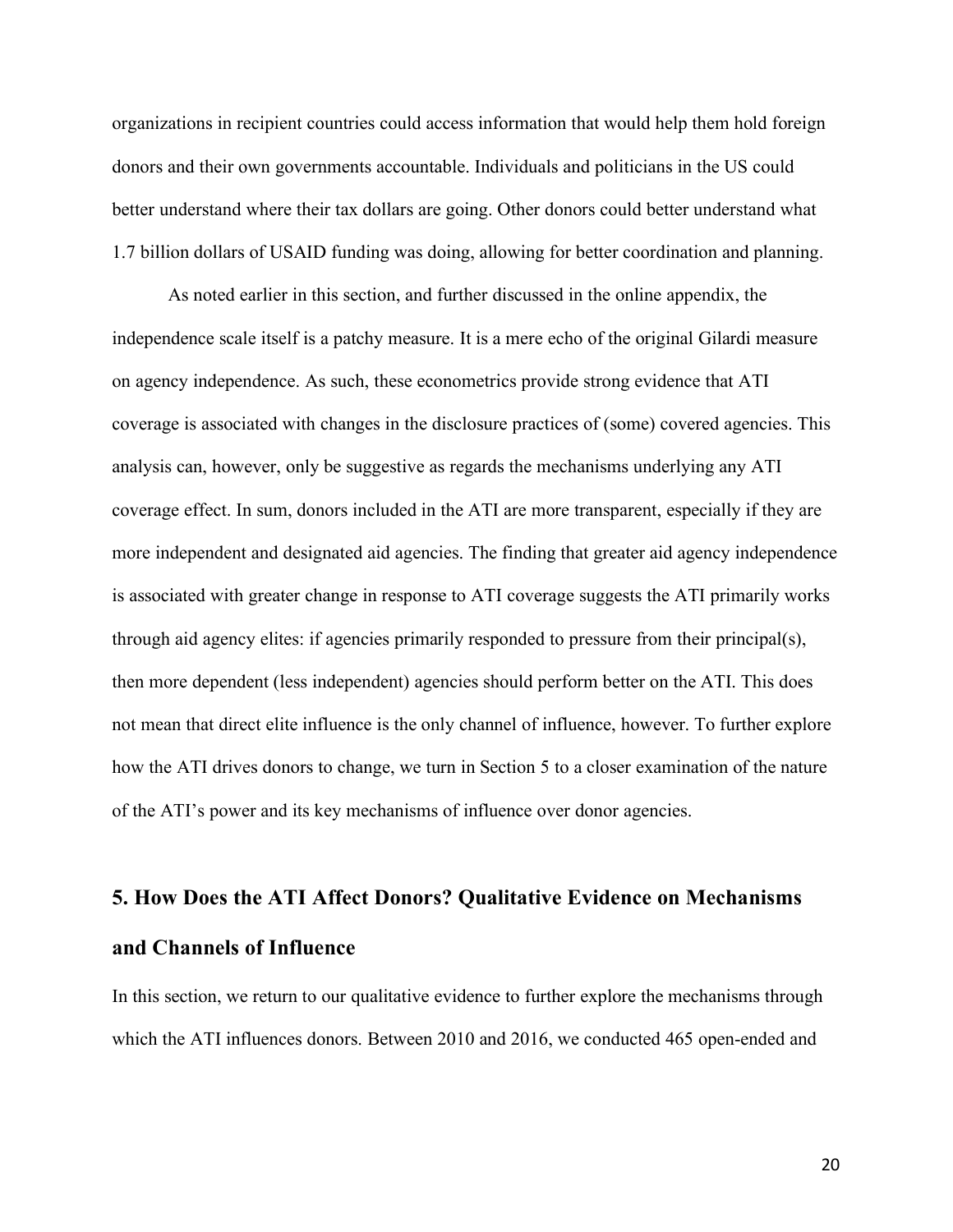semi-structured interviews<sup>44</sup> with aid donors, governments, NGOs and CSOs, academics and other subject matter experts. We conducted these interviews primarily in seven countries: the United States, United Kingdom, Malawi, Uganda, Kenya, Nepal, and Honduras (see Table 2 below and the online Appendix). Many of these interviews broadly focused on aid transparency in donor agencies, with some focused on specific sectors (such as climate change, agriculture and education). In most cases, in order to avoid leading questions, we did not ask directly about the ATI or its effects. Instead, we asked about general pressures for donor-level transparency, general data needs and uses in resource allocation decisions, and awareness and use of open aid data at the agency or country level. Some interviewees referred to the ATI explicitly. In other cases, interviewees referred to the "index" associated with the International Aid Transparency Initiative or Publish What You Fund. We subsequently coded all the interviews to assess both awareness of the ATI and, where awareness existed, the overall perceptions regarding the ATI's influence over donors' transparency behavior (see Table 5 below).

#### [Table 5 Here]

As indicated in Table 5, 186 (40%) of all interviewees indicated they were familiar with the ATI. Of these, 125 thought the ATI had a positive influence in shaping donor agencies' transparency behavior, whereas 61 reported that they did not think the ATI had any influence or simply expressed that they had no opinion. As shown in Table 5, 93 out of these 125 that reported a positive influence for the ATI were based in Washington, DC; London, or another major donor country where donor aid agencies are headquartered.

<sup>44</sup> All interviews conducted on the record are listed in the online Appendix. Interviews who requested partial anonymity are listed according to institutional affiliation. Interview subjects who requested full anonymity, or were exempt from attribution in our IRB protocols, are not listed.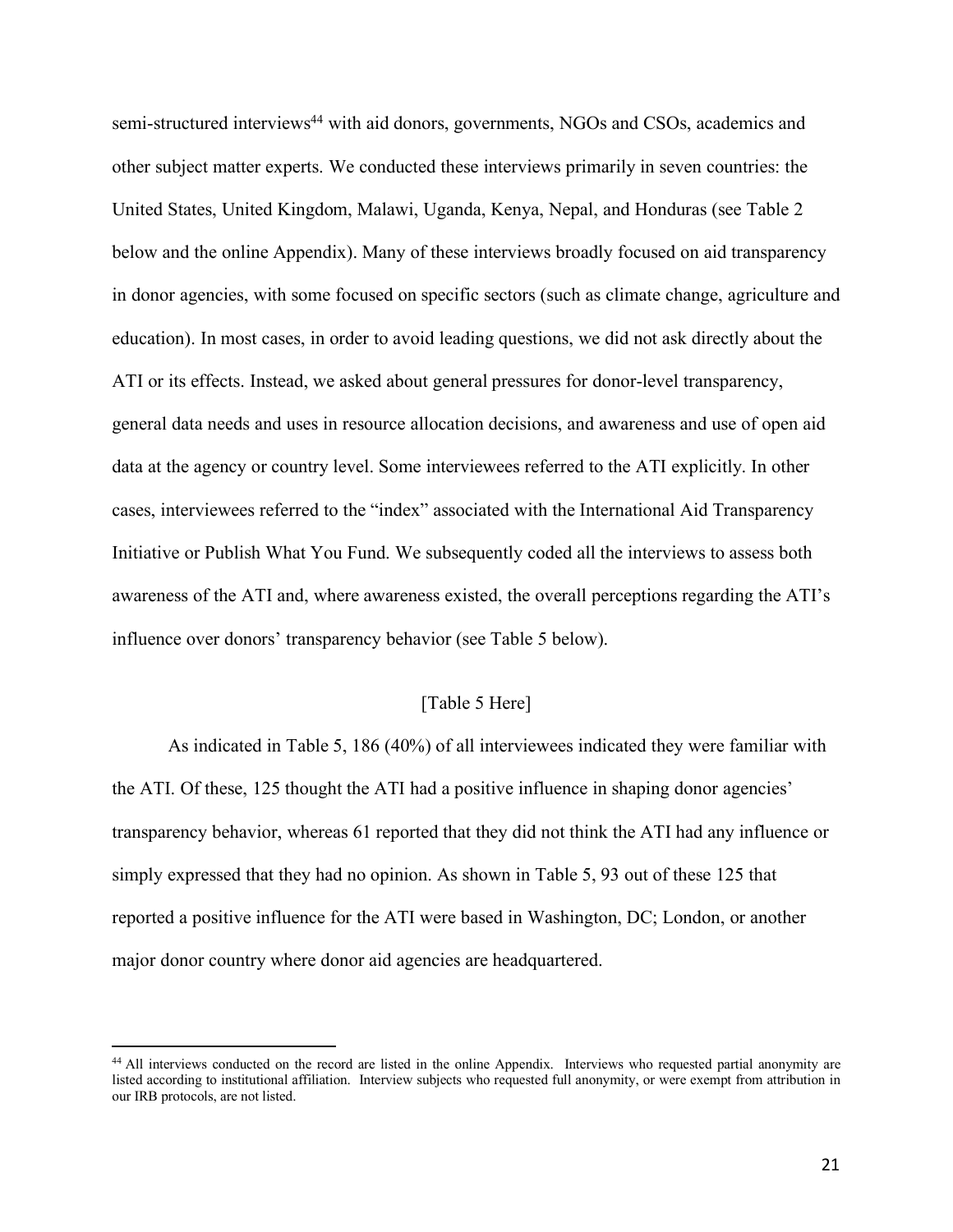General awareness of the ATI was largely confined to interviewees who worked in donor headquarters (e.g., Washington, DC; London; Stockholm; Brussels) or who with NGOs, think tanks and academic research programs that pay explicit attention to aid transparency issues. ATI awareness was significantly lower among government and donor staff in borrowing countries. In these instances, respondents were more aware of domestic donor aid transparency initiatives, such as their respective Aid Management Platforms. In a few cases, respondents conflated aid transparency with general government transparency.45 The handful of respondents in aid receiving countries that signaled awareness of the ATI were individuals in government or donor agencies that were explicitly involved in reporting to domestic Aid Information Management Platforms or those who worked with domestic aid transparency advocacy groups that had connections to transnational aid transparency advocacy groups (such as Development Initiatives).

#### *Direct Elite Response to the ATI's Social Power*

 $\overline{\phantom{a}}$ 

Donor agencies clearly care about their reputation and perceived legitimacy, even when such status is not explicitly linked to material rewards or sanctions. In interviews at donor headquarters and in official organizational documents, management and staff nearly universally report that their agencies use ATI ratings and rankings to draw positive attention to themselves, direct negative attention to others, or signal their own good intentions and commitments. Landing in the "very good" category grants bragging rights, and large legitimacy gains, which organizations value independently from any direct link to financial sanctions or rewards.<sup>46</sup> Consistent with GPIs more broadly, the very act of the ATI's regularized monitoring triggers

<sup>&</sup>lt;sup>45</sup> This became evident when interviewees discussed the ATI in the context of Transparency International's transparency ratings or other international transparency indices such as the Open Budget Index or the Open Government Partnership.

<sup>46</sup> Interviews with World Bank (Elizabeth Dodds, Johannes Kiess, Carolyn Antsey, Jeffrey Gutman), USAID (Augusta Abrahamse, Jeremiah Crew, Kim Smith, Tom Zearley), MCC (Sheila Herrling), SIDA-Nepal (Pramila Shrestha), DFID (John Adams) and DANIDA staff. See Clare, Verhust and Young 2016, 4 (Sweden's SIDA); George 2012 (World Bank IDA); Greening 2-12 (UK DFID).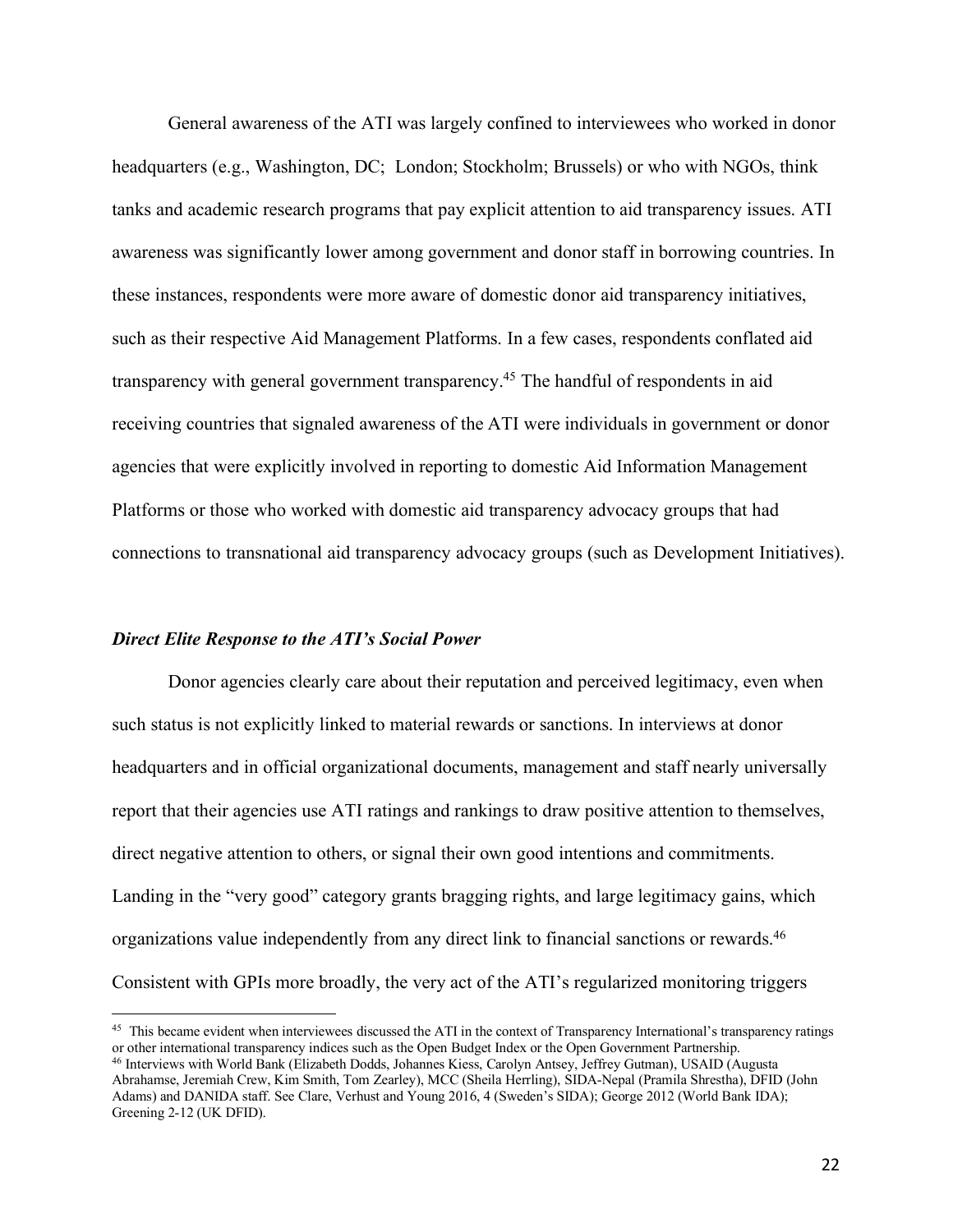reactivity, with target actors changing their behavior (if not their underlying interests) in reaction to being evaluated, observed, and measured.<sup>47</sup>

The ATI's ability to incite status and reputational concerns has two effects on organizations. The ATI's peer rankings serve to motivate poorly performing donor organizations to communicate renewed commitments and refocus organizational resources on transparency reforms. <sup>48</sup> At the same time, the ATI peer rankings and release of annual reports provide opportunities for well-performing organizations to signal to external constituents that they have made good on transparency promises and, in some instances, achieved compliance with international commitments and open data standards. According to 15 interviews with donor agencies and NGOs in the U.S. and U.K., a fair amount of institutional rivalry reinforces organizations' desire for status and positive reputations. This appears to especially resonate in countries with multiple aid agencies that jostle for favorable positions in the eyes of the same political authorizers. <sup>49</sup> This is clearest in the case of the U.S. In our observations and interviews with donor staff and external aid experts in D.C., there is a palpable rivalry between the Millennium Challenge Corporation (MCC) and the US Agency for International Development (USAID), both of whom have mandates that solely focus on official development assistance and who "vie for the top spot in the ATI."<sup>50</sup>

<sup>47</sup> Kelley and Simmons 2019; Espeland and Saunder 2007.

<sup>48</sup> Interviews with PWYF staff (David Hall Matthews, Catalina Reyes, Mark Brough, and Nicholas Dorward, Elise Dufief (London 2014 and 2016, plus email correspondence 2017-2018), CRS and GAO staff (Tom Melito from the GAO, Marion Lawson from CRS in DC, October 2015), and senior officials at USAID (Kim Smith and Joan Atherton in DC), UNDP (Danila Boneva in New York, ), World Bank (Jakob Fredensborg-Rasmussen in Uganda), SIDA (Pramila Shrestha in Nepal), GIZ (Nora Rohner, in London), and DFID (John Adams in London; Andy Murray in Nepal). Various dates; see the online Appendix. <sup>49</sup> Interviews with George Ingram, Brookings Institute and senior officials, USAID. This sentiment was reiterated by other senior staff and management at MCC (Sheila Herrling), USAID (Kim Smith), DFID (John Adams), UNDP (Danila Boneva), and UNICEF (Carey McCormack in Uganda). In addition to the US, three other countries have at least two agencies assessed by the ATI, including France (MINEFI and MAEDI), Japan (JICA and MOFA), and Germany (BMZ-GIZ and BMZ-KfW). Four multilateral groups also have multiple agencies in the ATI: United Nations (UN DP, UNICEF, UN OCHA), the World Bank (IFC and IDA) and the European Communities (EBRD, EIB, DG-NEAR, DG-DEVCO, DG ECHO and DG Enlargement. <sup>50</sup> This rivalry became evidence in interviews with senior staff at USAID and MCC (various dates). Such rivalry was also noted by senior staff in the US House Foreign Affairs Committee.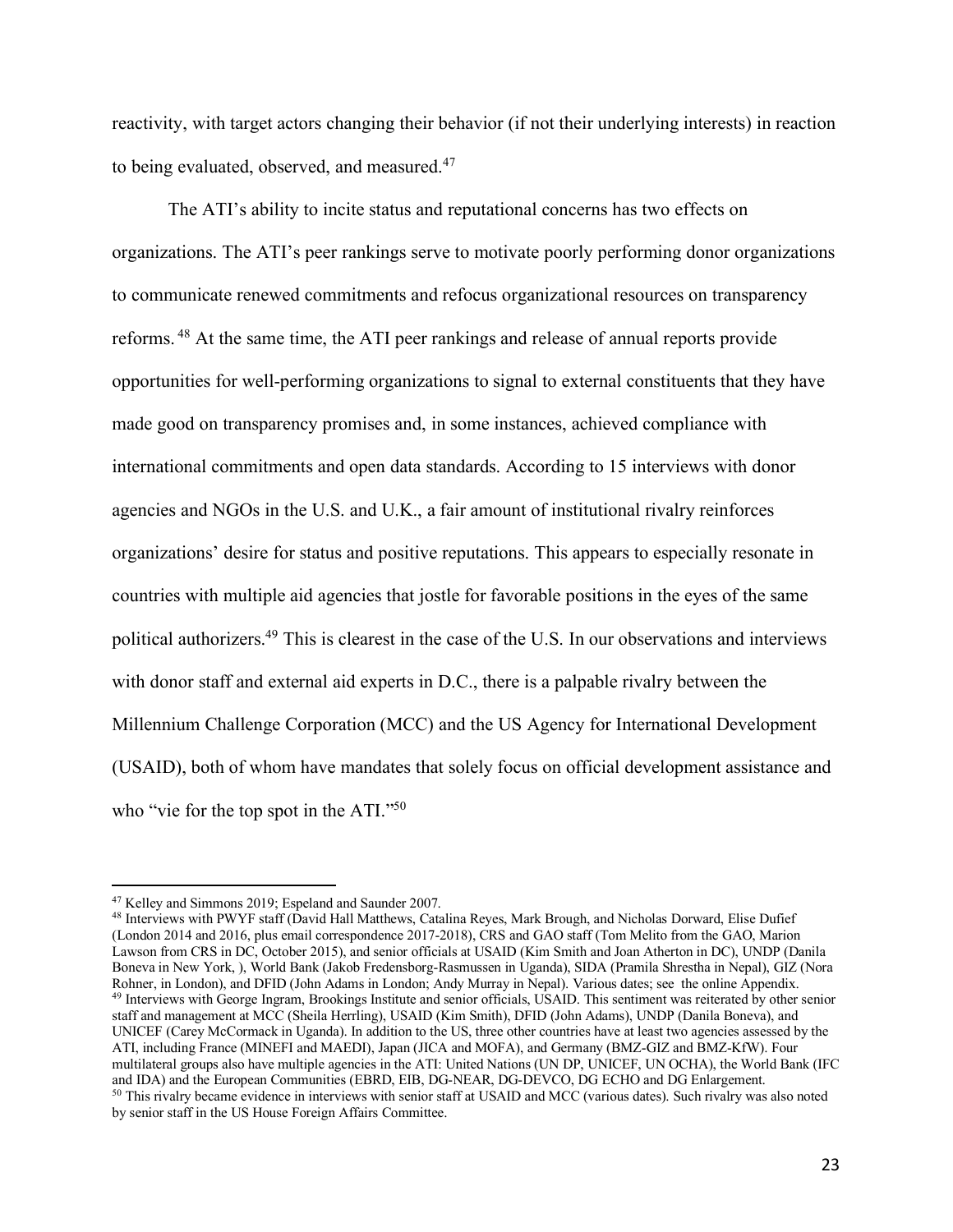The peer pressure invoked by the ATI motivates key reforms in US agencies that have performed poorly in past rankings, particularly at USAID and the U.S. Department of State. In the first months after then-Secretary of State Hillary Clinton announced that the U.S. would become a signatory to IATI in November 2011, these agencies (especially State) argued "vigorously through back channels"51 against an aggressive timeline and benchmarks for implementation. They argued this was because of the anticipated high costs of required changes in underlying data technology systems. Agencies also argued they needed time to build capacity and buy-in from staff to report to new standards and dashboards, including the newly established U.S. Foreign Assistance Dashboard. Interviews with approximately a dozen actors within U.S. aid agencies, the U.S. General Accounting Office, and U.S. Congress reveal that much of the rationale behind this argument fell by the wayside when the Millennium Challenge Corporation quickly enacted an ambitious transparency agenda and vaulted to number one on the ATI in 2013.

Policy and behavior change in response to the ATI need not emerge solely from shifts in professional status. As Kelley and Simmons note, GPI processes can alter identity and professional norms through knowledge production and socialization. <sup>52</sup> The ATI shapes how the concept of aid transparency is collectively understood and acted upon. <sup>53</sup> Our interview with Publish What You Fund's Sally Paxton and public comments made by donor representatives at annual ATI launches suggest that circulation of elite staff between organizations and the sharing of "best practices" spurred by the ATI's annual rankings, publications, and public discussions foster interorganizational learning and diffusion of new policies.<sup>54</sup> For example, Sheila Herrling,

 $51$  Interview with senior USAID official.<br> $52$  Kelley and Simmons, 2019.

<sup>&</sup>lt;sup>53</sup> Interview with Sally Paxton from Friends of Publish What You Fund, February 2015.

<sup>54</sup> Interview with Sally Paxton from Friends of Publish What You Fund, February 2015. We observed several general comments to this effect at the ATI launches in both Washington, D.C. and London. These comments were often offered by panelists in direct response to questions posed by panel moderators or audience members regarding how organizations do – or can – learn from the successes of other donor agencies that have performed well on the ATI.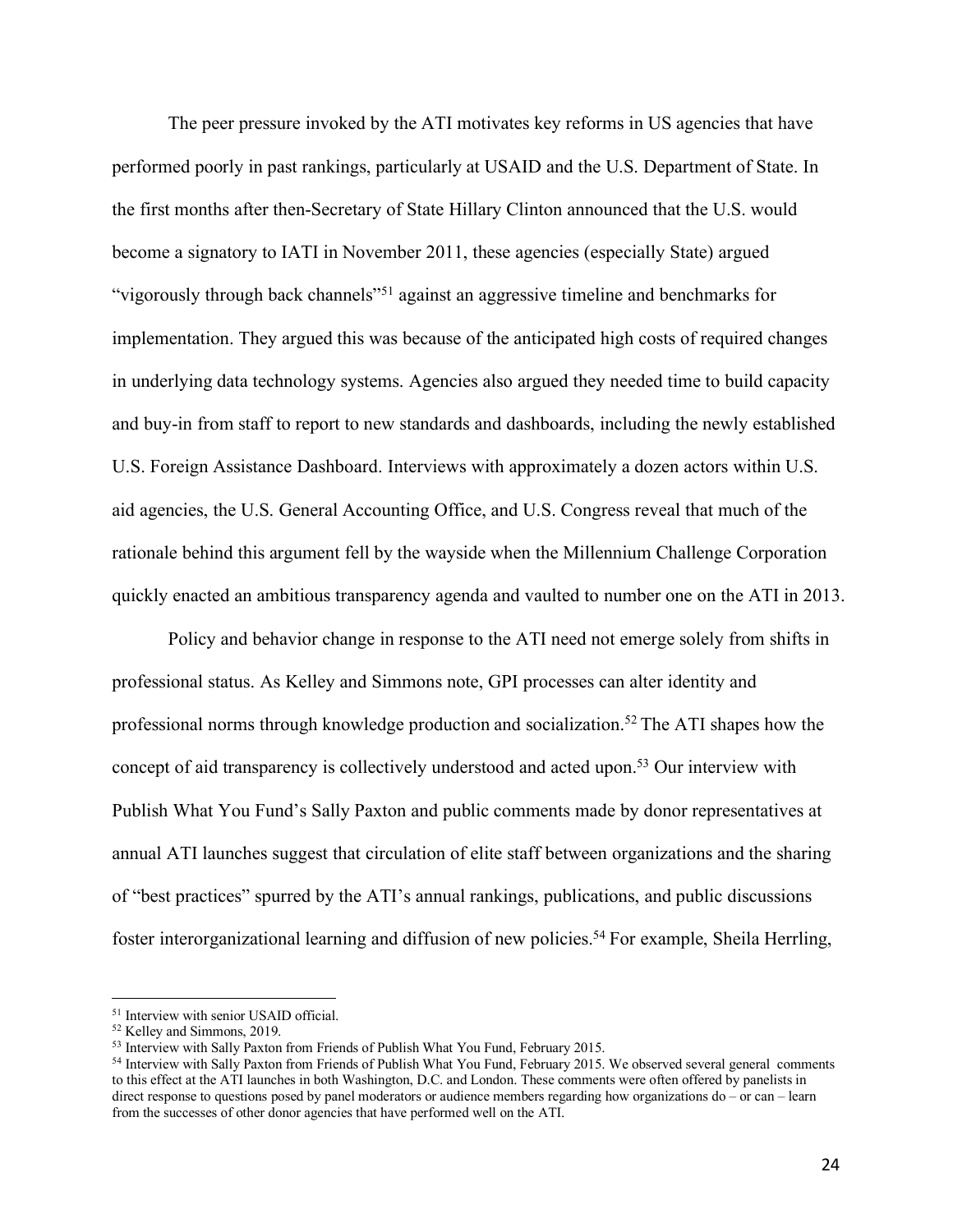Vice President for the MCC, declared that the MCC learned directly from the transparency initiatives of other donors, including PLAN USA.<sup>55</sup>

Annual ATI releases also diffuse learning by providing critical information on the experiences of peer institutions in building organizational cultures around transparency reforms, overcoming technological barriers, and building staff capacity in needed areas. This is done through donor-level narrative reviews, press releases, and open discussion forums. For example, interviews with DFID staff in London and USAID staff in DC affirm that the ATI has helped to "prove" that organizational change in possible, and PWYF's donor-level reports have provided key insights into how to approach difficult organizational reform.<sup>56</sup> This is an effect quite synergistic, but distinct, from that of peer naming and shaming. In the words of Brookings scholar George Ingram, such interorganizational learning helps organizations to "stop hugging data" and to release more of the information they gather.<sup>57</sup> The success of the IDA (World Bank), MCC, DFID (United Kingdom) and UNDP in scoring very highly on the ATI led other agencies such as USAID, IFC (World Bank), SIDA (Sweden), and GIZ (Germany), to adopt disclosure policies on sensitive areas such as procurement and finance that they previously had been reluctant to pursue. Consistent with Section 4, these first movers tend to be more independent agencies on the Gilardi independence scale. This is also true within-country. For example, in the U.S., the MCC scores higher on the independence scale than USAID does, and was the "first mover" on improved transparency practices. In sum, some agencies performing well on the ATI are able to demonstrate to other organizations that implementing seeming "costly" or "risky" transparency reforms are, contrary to expectations, neither costly nor risky.58

<sup>55</sup> Herrling 2015.

<sup>56</sup> PWYF 2015a and 2015b.

<sup>57</sup> Interview with George Ingram, Brookings Institution, January 2016.

<sup>58</sup> Interviews with Sheila Herrling (MCC), Kim Smith (USAID), John Adams (DFID), Sally Paxton (PWYF), Aleem Walji (World Bank). See also Clare, Verhust and Young 2016, 10; see also Hansen and Marchner 2015.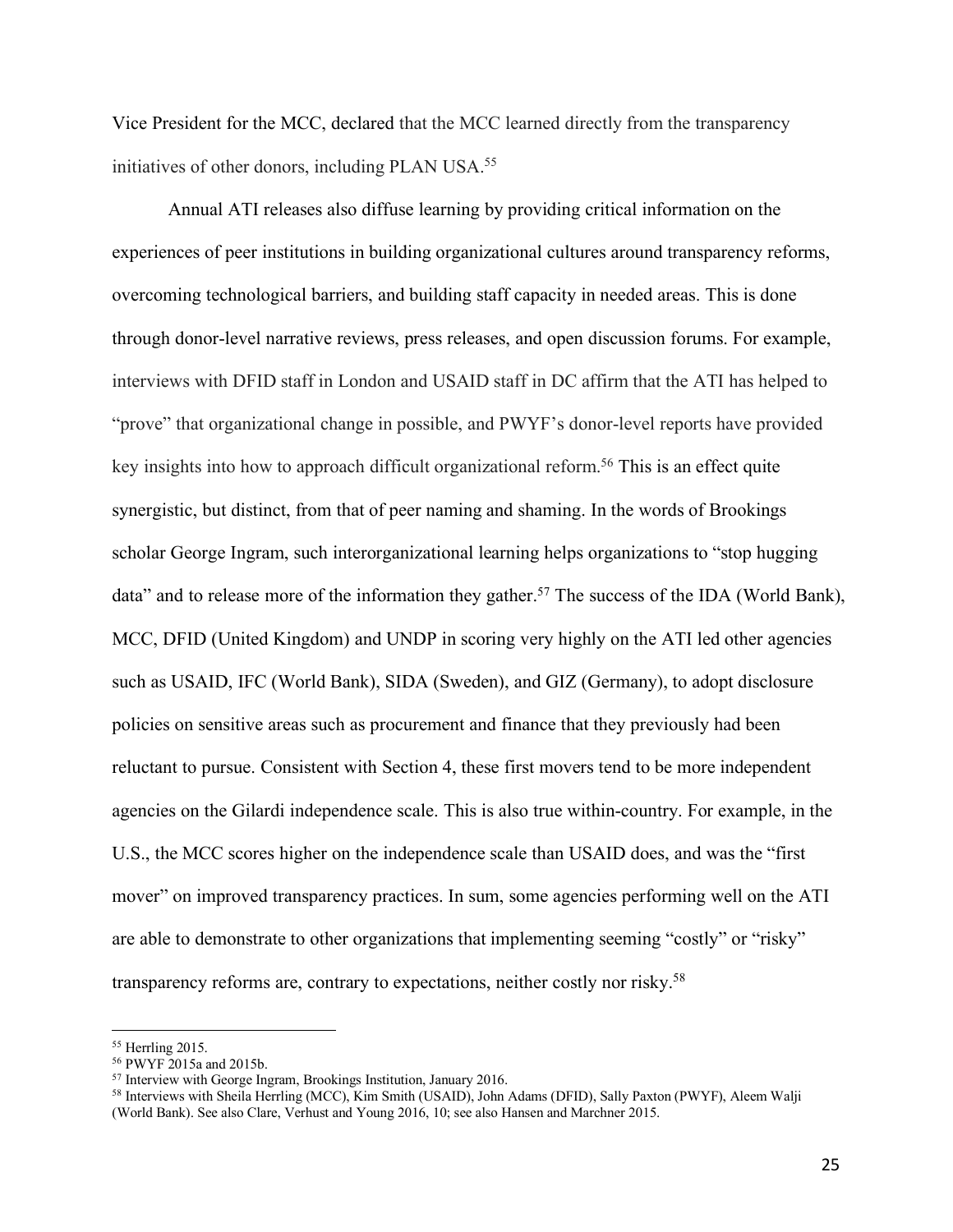Similarly, the process of constructing the annual ATI itself is critical to understanding its social power and influence over elites within donor agencies. The inclusive nature of the ATI review process, which provides opportunities for target organizations to participate in the collection of data and validation of results, lends considerable authority to Publish What You Fund and the ATI. Because donors are directly involved in reporting to the index, and have opportunities to review the data before the index is finalized, the results are rarely openly contested.59

Nearly two dozen interviews with the staff of PWYF and donor staff based in their agency's headquarters reveal that the process of collating the ATI results every year provides further opportunities for organizational learning and diffusion of transparency norms. During the review process, which takes several months and involves repeated interaction with PWYF, donors provide their own assessment of their performance on the ATI's indicators. When these donor-generated assessments conflict with scores generated by PWYF staff and independent reviewers, PWYF and the donor discuss what exactly is expected to achieve a full score on each of the ATI's indicators and how the donor may achieve such scores via full compliance with reporting standards.60 Thus, according to PWYF staff in both London and DC, donors are compelled to reflect on their progress towards transparency. Moreover, because the ATI grants some points in donors' overall score for organizational commitments and implementation plans even in the absence of actual policy changes, the review period becomes an opportune time to double down on public statements in support of transparency reforms. <sup>61</sup> According to George

 $\overline{\phantom{a}}$ 

<sup>59</sup> Interview with Sally Paxton, February 2015, This is similar to the repeated social interaction learning affect, discussed in Kelley 2017, chs.3 and 6.

 $60$  Weaver made this observation several times while participating as an external reviewer for the 2016 and 2018 ATI. This observation is also based upon conversations with the PWYF staff who compile the ATI scores.

 $<sup>61</sup>$  This is based upon impressions provided by three senior staff officials at USAID (Kim Smith, Joan Atherton and Jeremiah</sup> Carew), one senior staff official at DFID (Alasdair Wardhaugh), one senior staff official at DANIDA (non-attribution), and two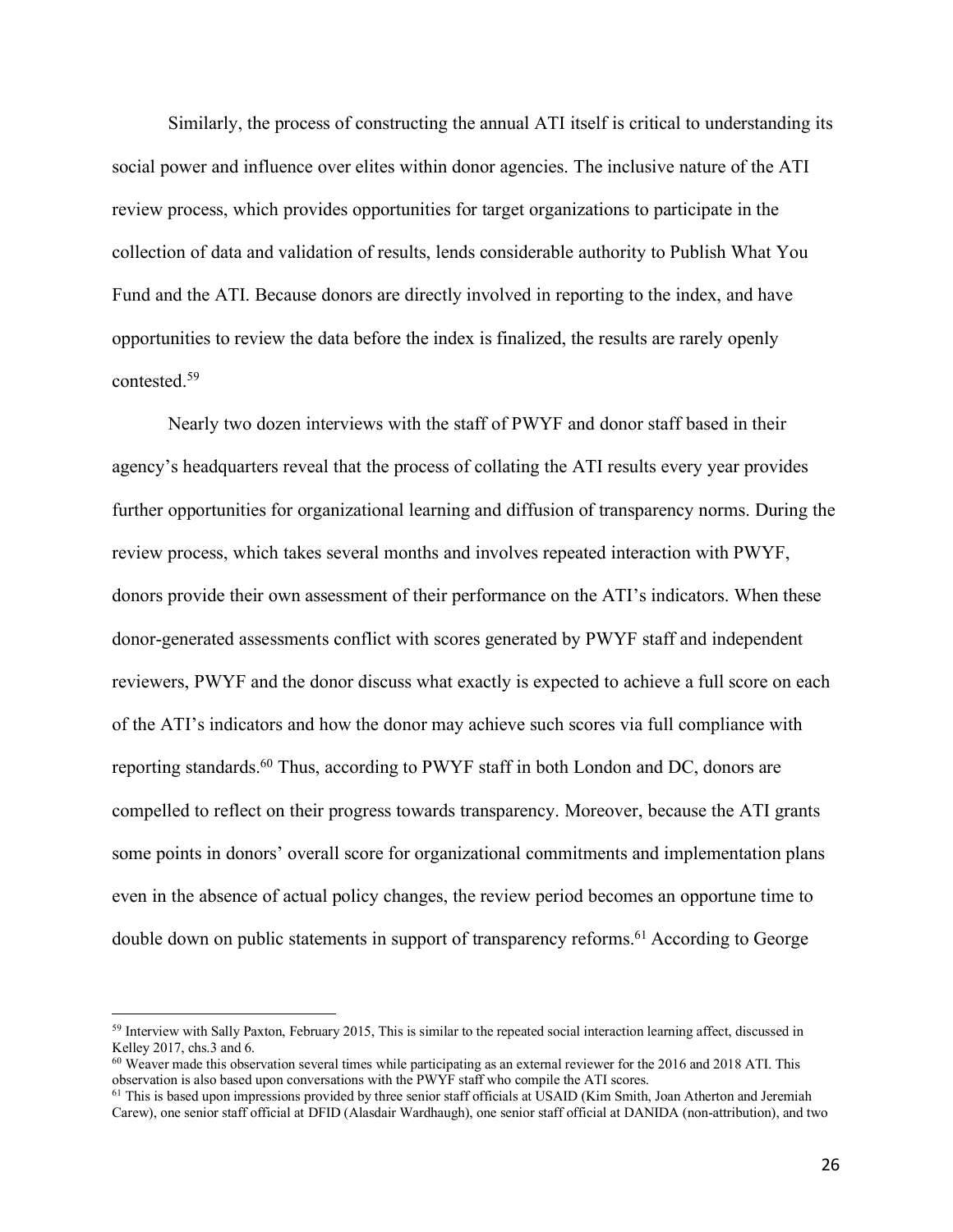Ingram, Brookings Institution Senior Fellow and Co-Lead of the Modernizing Foreign Assistance Network, the cost of inattention to this process is a stagnant or bad score for the agency, leaving agencies' stakeholders and peers within the aid community with a lingering sense of "what have you done lately?"<sup>62</sup>

The period of review also enhances the reactivity effects of the ATI's monitoring.<sup>63</sup> A donor agency may report that they are fully compliant with the ATI's expectations regarding information disclosure policies (i.e., they will argue they deserve a score of 100 on that measure). However, two sets of independent reviews plus PWYF's assessment can catch where such policies are weak – for example, if the disclosure policy provides few appeals mechanisms or puts limitations on the acceptance of third party information. Amongst the USAID and PWYF staff we interviewed, the process reifies the sense that the annual review is deep and rigorous, with layers of independent analysis from subject matter experts to serve as a check against agencies' self-assessments.<sup>64</sup> In the case of USAID, staff reported that this prompted the organization to steer away from rhetorical commitments that might otherwise be used to "game" the assessment process (a form of shallow behavioral change), instead focusing on meaningful policy and operational changes.

The ATI also empowers elites to mobilize support for reforms by clearly defining what transparency looks like and setting specific benchmarks for success. According to John Adams, staff member at DFID and chair of the IATI Technical Secretariat, references to the ATI help champions of transparency reforms to persuade reticent staff of the merits of policy change. 65 Specifically, according to staff in charge of transparency reforms at USAID, the MCC, and GIZ,

staff members of Publish What You Found (David Hall-Matthews and Sally Paxton. See also Clare, Verhust and Young 2016, 9; Hansen and Marschner 2015; UK DFID 2015.

<sup>62</sup> Interview with George Ingram, Brookings Institution, January 2016.

<sup>63</sup> As observed through Weaver's participant role as an external reviewer in the 2016 and 2018 ATI review.

<sup>&</sup>lt;sup>64</sup> Interview with two senior USAID officials and Sally Paxton, September 2016.<br><sup>65</sup> Interviews with John Adams, DFID, September 2014.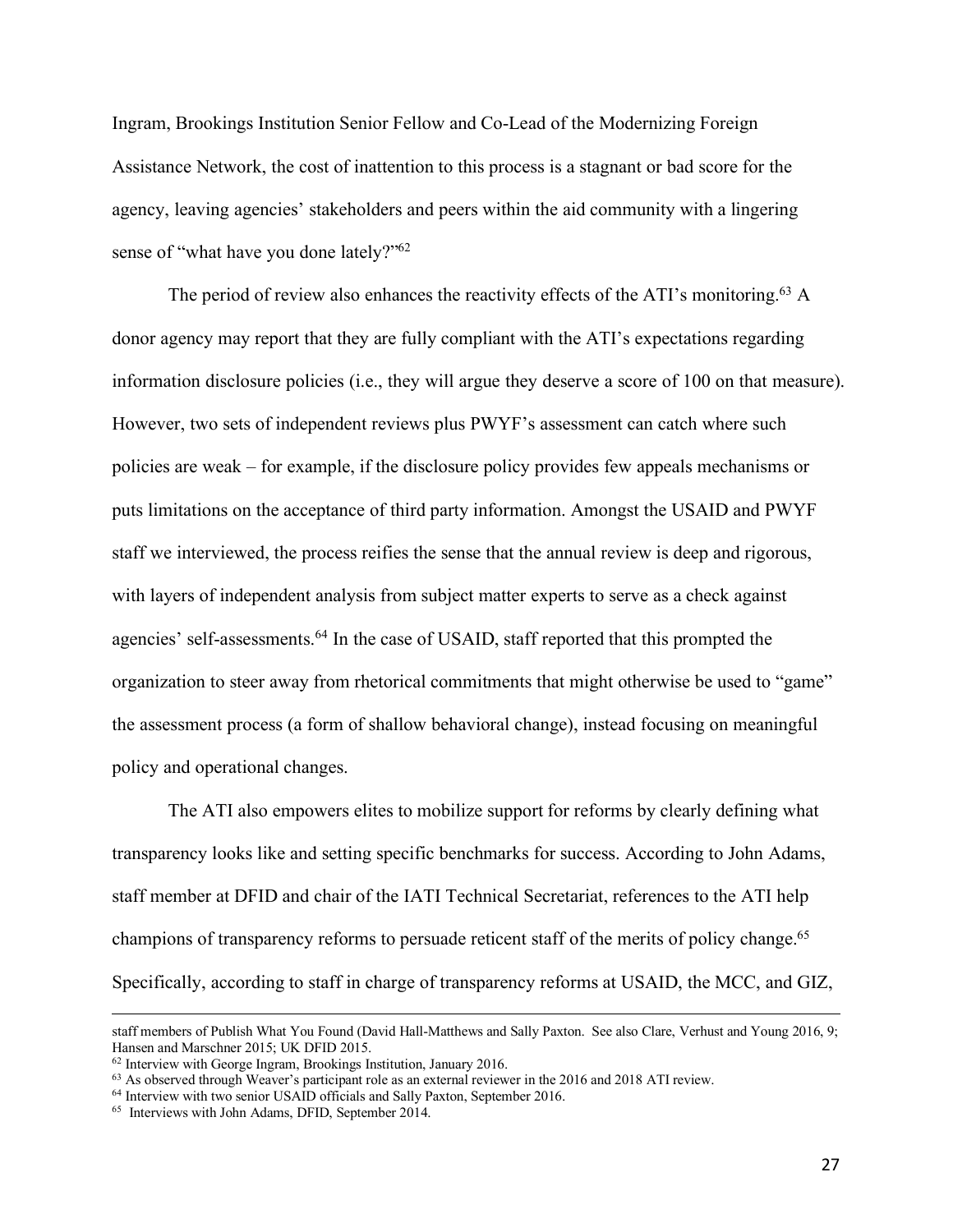the ATI's detailed set of indicators reduces uncertainty on the part of agency leaders in terms of identifying precisely what policies and practices need to change to meet expectations set in international commitments and national law. Some donors' transparency strategies are, in fact, directly oriented around the standards in the ATI.<sup>66</sup> For example, the Millennium Challenge Corporation (ranked first in the 2014 ATI), states that "…through the Aid Transparency Index process, Publish What You Fund and other advocacy groups have made specific recommendations to MCC in the interest of moving the field of aid transparency forward, particularly regarding how to prioritize improvements to IATI data."67 The ATI, in essence, became the MCC's "blueprint for reform." This dynamic shows up in other interviews and in internal and published organizational strategy papers and operational policies at USAID and SIDA. Notably, this happens even when there continues to be disagreement within organizations on the importance or fit of the ATI's ideals and standards with the organization's overall transparency agenda and core values.<sup>68</sup>

USAID's response to the ATI illustrates the central role played by elite channels. In July 2015, after struggling in prior years in the ATI rankings, USAID published a strategy paper on open data depicted as the agency's "roadmap" to transparency.69 The strategy paper, also known as the IATI Implementation Cost Management Plan (CMP – Phase 2), explicitly stated that one of the four central goals of the strategy was to increase USAID's ATI score.<sup>70</sup> A month later, Alex Their, then-Chief for the Bureau of Policy, Planning and Learning at USAID, stated "…..after we implemented Phase One of the CMP, our Publish What You Fund Aid

<sup>66</sup> Interview with John Adams, DFID, September 2014. See also Clare, Verhust and Young 2016 on Sweden's aid transparency strategy.

<sup>67</sup> Hansen and Marschner 2015. For similar statements by the Canadian International Development Agency, see Bhusan and Bond 2013.

<sup>68</sup> See also Koeberle 2016.

<sup>69</sup> Hamilton 2015; see also Thier and Crumbly 2015.

<sup>70</sup> USAID 2015a.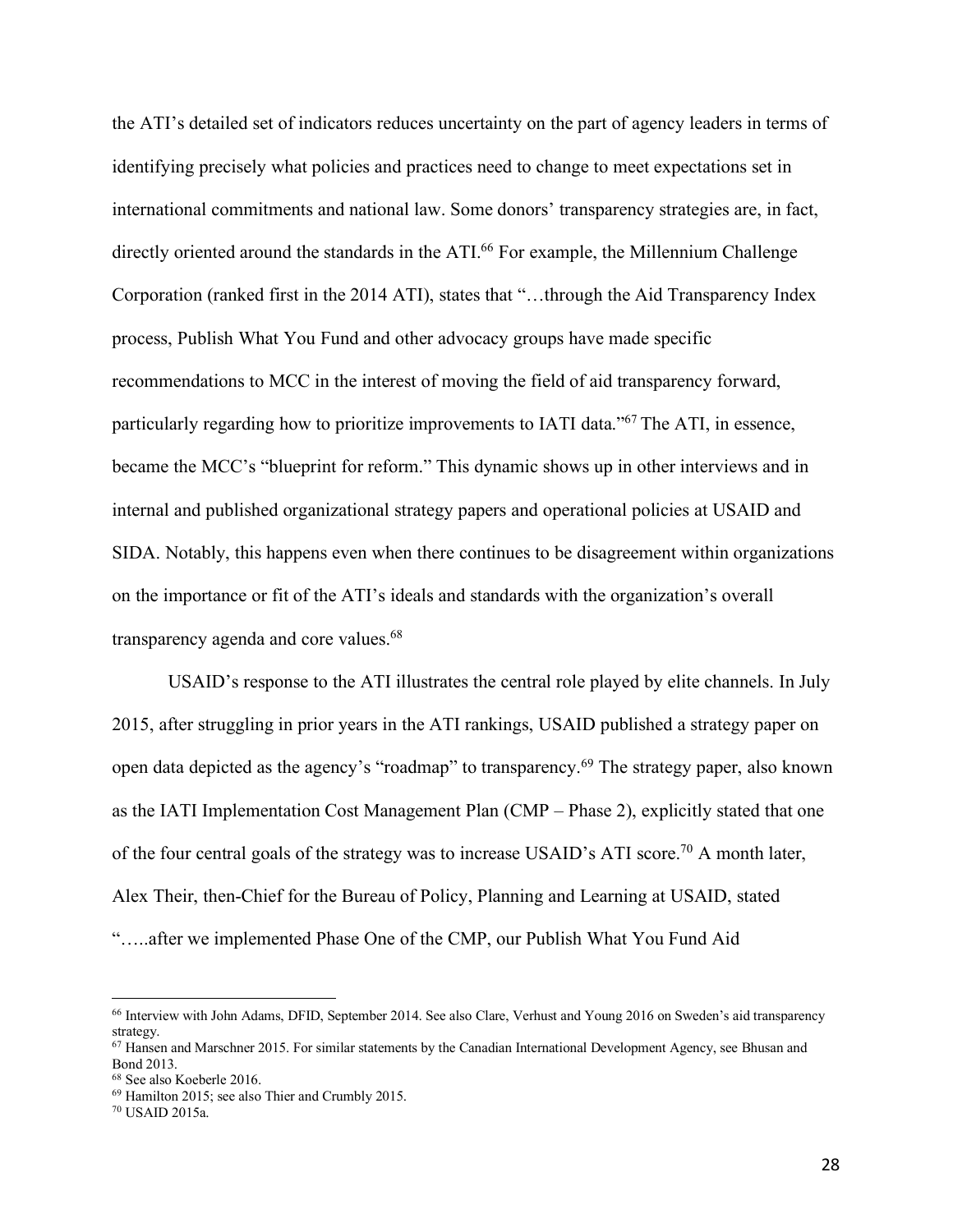Transparency Index….increased more than 20 points and moved USAID from 'Fair' to 'Good.' This was an exciting, tangible way to demonstrate our progress, and this success raised awareness around the Agency on these important efforts."71 This internally driven, elite-led reform effort is consistent with the quantitative evidence presented in Section 4 regarding agency independence.

#### *The ATI's Power via Political Pressure*

While our interviewees were, on average, about twice as likely to expound upon the direct elite responses to the ATI (in terms of the length and content of their responses), those who perceive a positive influence for the ATI were also likely to note (in approximately 65% of the interviews) that the ATI does indeed reduce information asymmetries and induce greater principal attention to the disclosure practices of donor organizations. The ATI creates awareness and support among political principals for aid transparency via lobbying and advocacy campaigns of PWYF and like-minded members of the epistemic community. As such, the ATI is a useful tool for resolving information asymmetries that hinder principal oversight and control. In providing detailed, regular data on agencies' transparency performance, the ATI essentially acts as an information intermediary for politicians who may have neither the capacity nor inclination to closely monitor agent behavior. <sup>72</sup> According to one senior staff member in the U.S. House Foreign Affairs Committee, the ATI is "great for letting us know when there's a problem [with US aid agencies].... We don't have time to follow that stuff that closely."<sup>73</sup> In addition, we found that the ATI's detailed information on where donors lag in transparency performance is used by principals to inform specific policies within national legislation on open data standards.

<sup>71</sup> Quoted in Hamilton 2015.

 $72$  Interviews with staff in the US House Foreign Affairs Committee and Senate Foreign Relations Committee (non-attribution), George Ingram (Brookings Institution), Ben Leo (Center for Global Development), Lori Rowley (Lugar Center), Joe Powell (OGP).

<sup>&</sup>lt;sup>73</sup> Interview with senior staff member, USHFAC, February 2015 (non-attribution).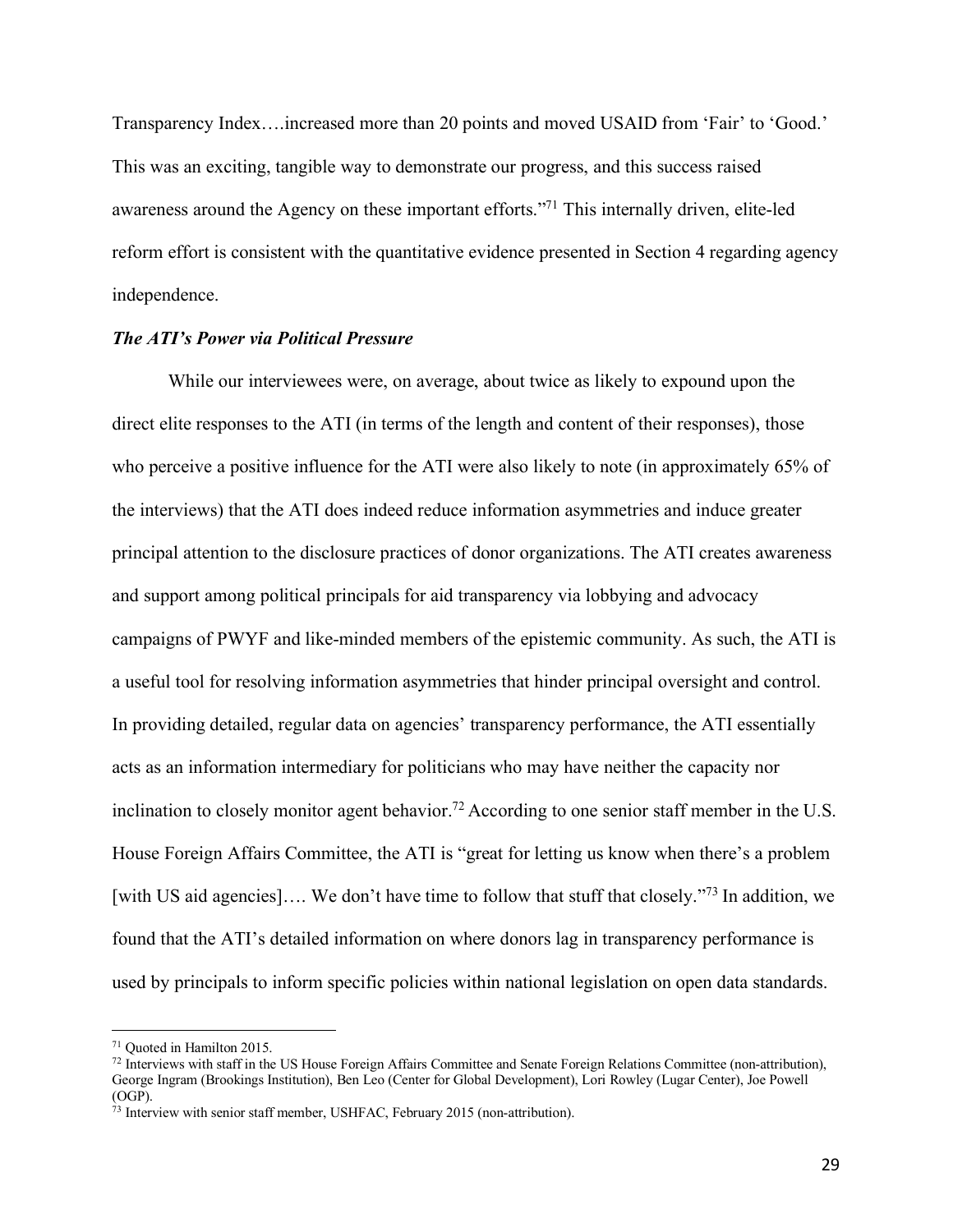National "aid transparency guarantees" in the UK and Sweden and the 2016 U.S. Foreign Aid Transparency Act make specific recommendations that align with the indicators and goals of the ATI.

In other instances, it is quite apparent that the ATI is empowering third party actors. In the U.S., for example, a thriving group of think tanks, academics, and NGOs pays close attention to the ATI.<sup>74</sup> The rankings and ratings inform their analytical reports, lobbying, and activism.<sup>75</sup> Interviews with senior congressional staff in the U.S. House Foreign Affairs Committee and the U.S. Senate Foreign Relations Committee reveal that a great deal of their information on the transparency performance of US aid agencies comes from this epistemic community, with frequent reference to the ATI as a primary source of evidence.

Some of the competitive pressure between agencies described above has links to political pressure. According to three off-the-record interviews with Congressional staff, the U.S. Senate has also brought attention and importance to the ATI. The MCC's success, and the need for other US agencies to 'catch up,' has been prominently discussed in congressional hearings. For example, this was noted in the very first question asked to Dana Hyde in her 2013 confirmation hearing as MCC CEO, by Senator Markey (D-MA). As Markey put it, MCC's success on the ATI was "a very impressive record" and asked "how do we keep it going, and how do we transfer that transparency to all of these other venerable institutions [e.g. USAID]?"76 While only two interviewees admitted that the MCC's success was an official reason for the significant shift in USAID's approach to a more aggressive IATI implementation plan shortly thereafter, nearly all (20 out of 25) of the USAID, U.S. State Department and other U.S. government interviews

<sup>&</sup>lt;sup>74</sup> See the online Appendix for the list of 34 interviewees that fall into this category, including the Modernizing Foreign Assistance Network, Center for Global Development, and Oxfam International.

<sup>75</sup> USAID 2015a.

<sup>76</sup> Senate Foreign Relations Committee 2013.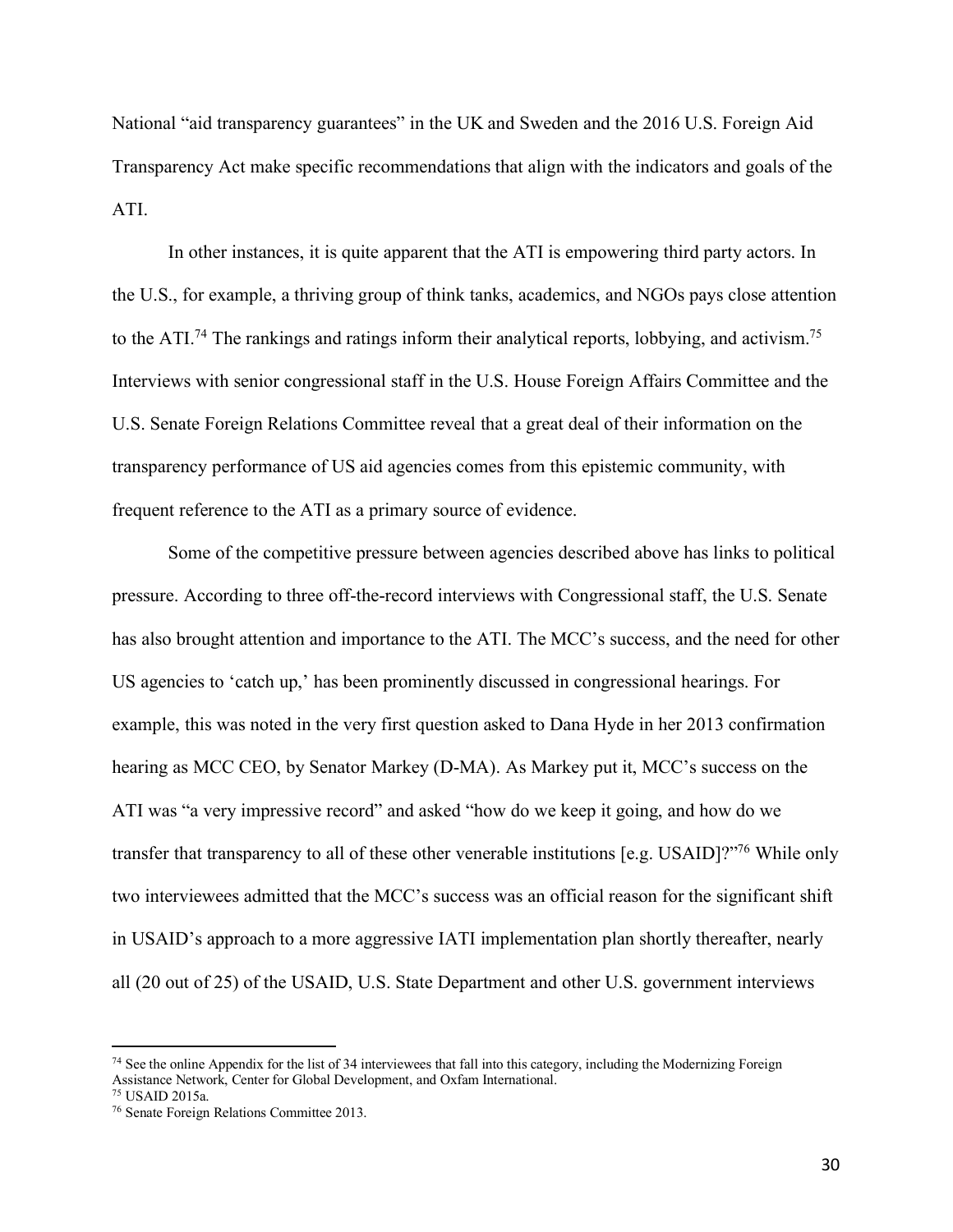remarked that this competition had a lot to do with getting the attention of top USAID management and putting data transparency reforms "on the front burner."<sup>77</sup>

Consistent with our hypotheses, political pressure appears to play a stronger role with respect to less independent aid agencies. For example, close observers of the U.S. system note that staff from USAID, which has relatively little financial autonomy vis-à-vis Congress, fear that the ATI's score may influence the way their political masters decide to appropriate funds.<sup>78</sup> By contrast, interviews on the evolution of the transparency initiative at the World Bank, whose funds come from a more diverse set of sources (including trust funds and profits from nonconcessional lending and bonds) make no mention of the shadow of appropriations, even when asked directly.79 The World Bank has consistently placed in the top ten of all donors and in the "very good" category of the ATI. Interestingly, our interviews also reveal that staff in less independent agencies do not always wait for clear threats or actual principal exercise of oversight and control. Instead, they can act *in anticipation* of possible greater oversight and control by principals, exhibiting a desire to "get ahead of the game" by taking proactive steps to implement data reporting standards that would be fully compliant with IATI and aligned to the metrics in the ATI.<sup>80</sup>

# **6. Conclusion: The ATI's Social Power and Influence**

The qualitative and quantitative empirics jointly suggest that both political pressure and direct elite channels play a role in the ATI's influence. The elite channel appears to be the more

<sup>77</sup> Interviews with Kim Smith and USAID staff who requested non-attribution, October 2014.

<sup>78</sup> Interviews with staff in the U.S. Congressional Research Service (Marion Lawson), U.S. General Accounting Office (Tom Melito), and USAID (non-attribution).

<sup>79</sup> Interviews with World Bank staff, February 2011, June 2013, February 2017 (Aleem Walji, Jeff Chelsky, Jeffrey Gutman, Carolyn Anstey and a few that requested non-attribution).

<sup>80</sup> Interviews with staff at the U.S. General Accounting Office (Tom Melito), Congressional Research Service (Marion Lawson), and USAID (Kim Smith). See also Marks 2012.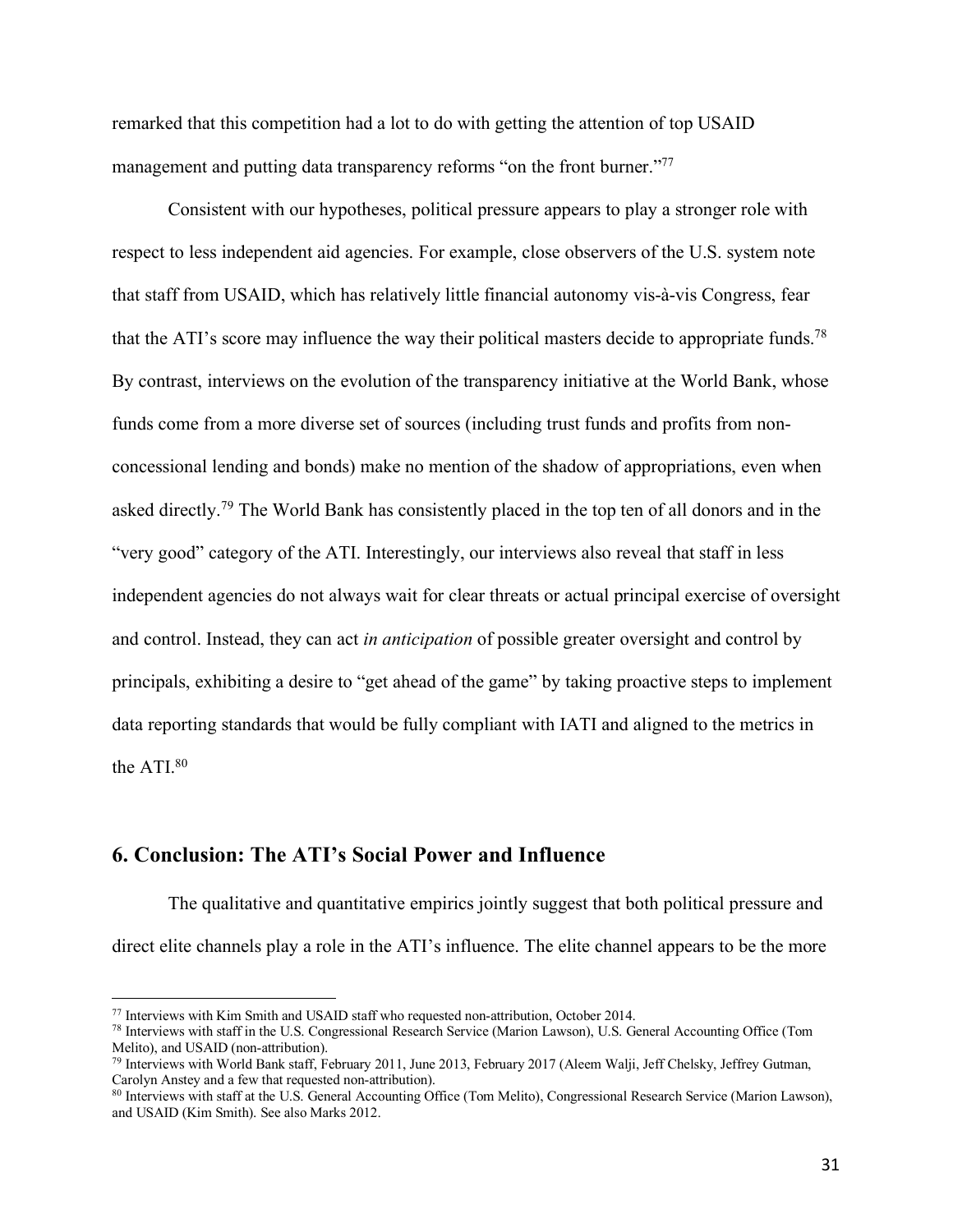influential of the two channels. The ATI provides information to political principals; it also provides information to elite bureaucrats inside donor agencies. These elites are the primary drivers of agency changes, as the ATI has created a clear standard of what it means to be "transparent," invoking normative and reputational power for these policy elites.

GPIs can enable weak actors to influence powerful actors in world politics. The ATI is a remarkable case in point. Created nearly ten years ago by a small NGO with no direct material power, the ATI now sets best practices in aid transparency. The ATI exercises influence via political pressure and elite channels to invoke important socialization, learning, and peer pressure effects that discernibly shape many donors' transparency policies. Agencies with aid as their primary mandate are more responsive to the ATI's assessments, particularly when those agencies are relatively independent and thus more able to act in response to a change in aid professionals' priorities and understandings. The ATI thus demonstrates that a GPI creator (in this case, Publish What You Fund) can substantially alter behavior within a relatively tightly knit professional community.

The case of the ATI suggests that there may be advantages to focusing on elite channels and construction of meaning in professional communities. At the same time, this case also suggests that a GPI that operates via social pressure will be unlikely to influence those who overtly reject the importance of the goal (such as China or the United Arab Emirates) or are not part of the community in which social pressure operates. In this case of the ATI, organizations that are primarily focused on other matters and only incidentally disburse aid are not part of the professional community. The ATI's efforts to affect change in these agencies may be of limited usefulness.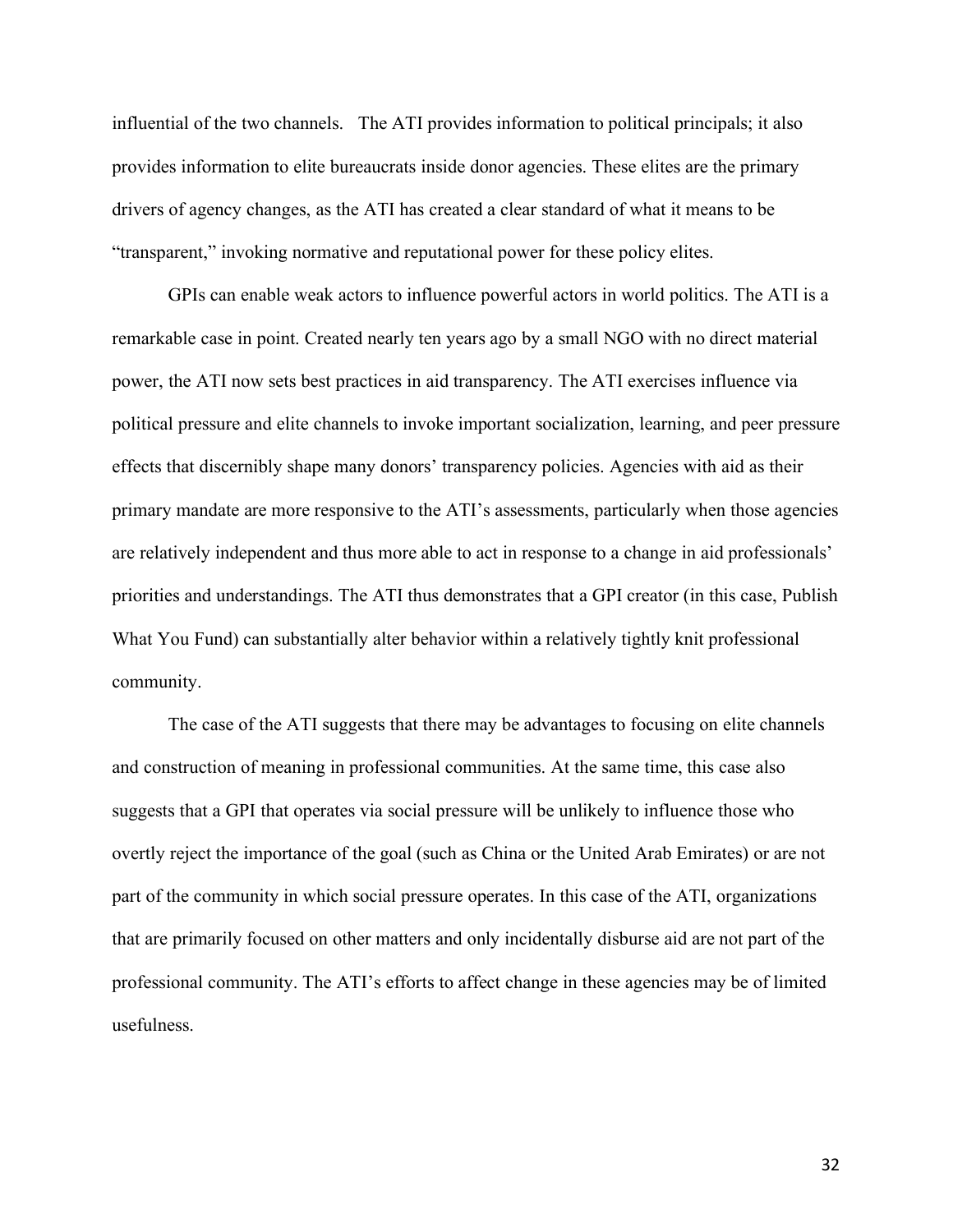In sum, the ATI has drawn critical attention to the aid transparency commitments and performance of donors. It is now an industry leader in assessing aid transparency and setting donor accountability standards. The ATI alters what transparency means in practice, even as it encourages greater disclosure. It does more than merely assess transparency practices: it defines norms of transparency.

At the same time, it is worth noting that the ATI's influence is not always viewed in a positive light, even when the ATI pushes donor agencies towards transparency. For example, when asked if the ATI presented any concerns or risks, five interviewees in the U.S. (in donor agencies and NGOs) pointed out that the systems put in place in response to the ATI did not always represent the quickest or most efficient route to full transparency for their organization.<sup>81</sup> It is interesting that conformity around the ATI's transparency norms has taken hold, despite emerging reservations about the appropriateness of its assessment criteria and specific indicators. This qualitative observation may portend a varying level of normative power over time as the ATI ages. Contestation over the operationalization of "transparency" may lead to some discrediting or distancing from the ATI. It might also create pressure to alter the index to include other indicators and weights, or perhaps even enable the rise of GPI competitors that reflect changing norms regarding the structure and goals of aid transparency.82

What is clear today is that the ATI has been a key part of the transparency revolution in international development aid. PWYF's indicators have helped to set a clear standard for the over 600 governmental and non-governmental signatories of the International Aid Transparency

<sup>81</sup> Interviews with senior staff at USAID, World Bank, GIZ, UNICEF, JICA, NORAD (various dates; see the online Appendix, non-attribution)

<sup>82</sup> At the Fourth High-Level Forum on Aid Effectiveness in Busan, South Korea in November 2011, the Global Partnership on Effective Development Cooperation<sup>82</sup> was created and mandated to monitor donor progress towards the Busan agreement, including commitments to transparency. The first Global Monitoring Report 2014 was released just prior to the 2015 Fifth High Forum on Aid Effectiveness in Mexico. The monitoring framework thus far appears to depend upon voluntary reporting by participating countries and organizations and a vague methodology and set of indicators; as such, it does not appear to be emerging yet as a viable competitor to the ATI. However, the clear overlap in the indices' purposive goals may indicate some movement in the competitive landscape, with yet unknown consequences for its power and influence of the ATI.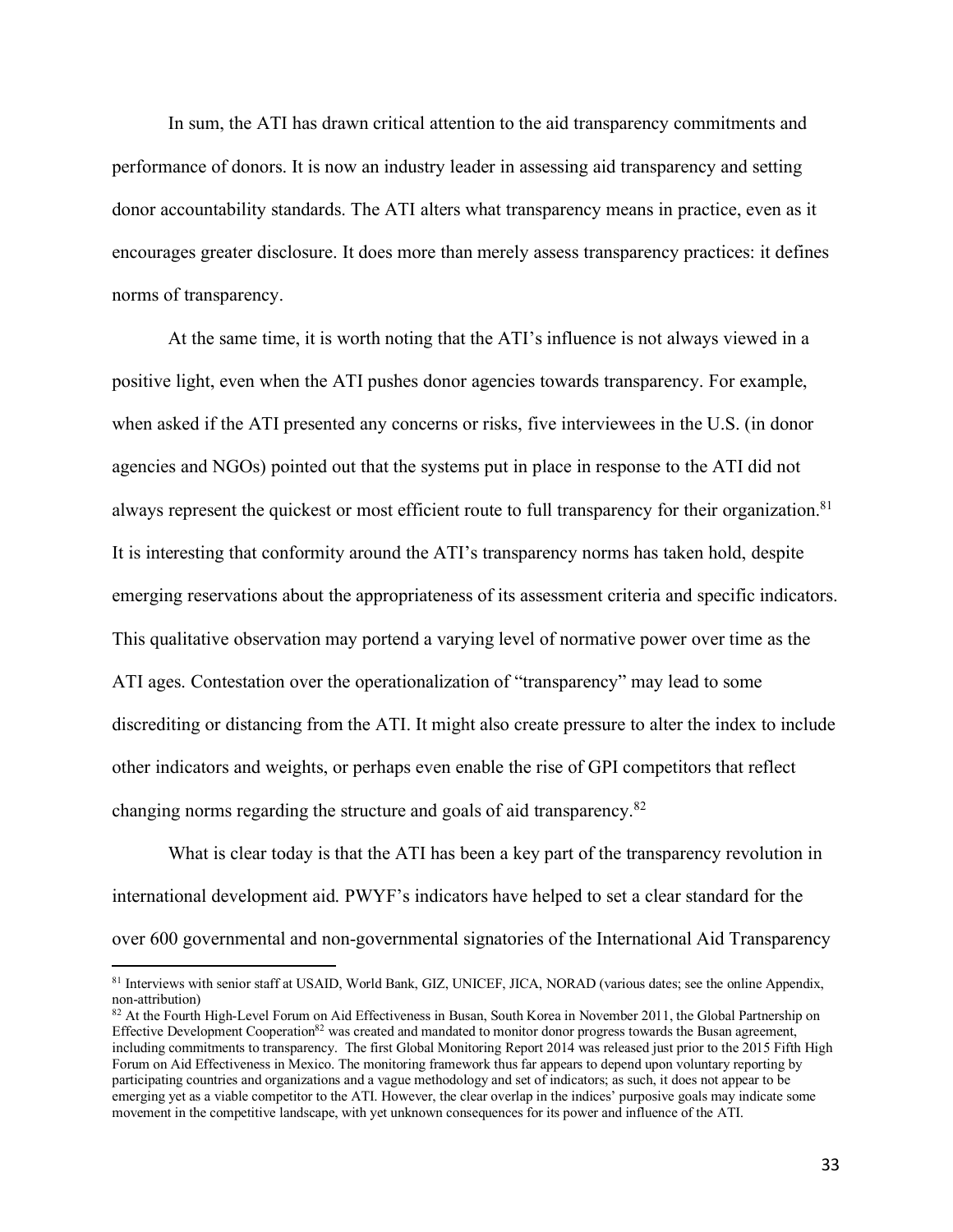Initiative. For an NGO that still occupies just one room, it shows that GPI creators do not necessarily need material power to influence the behavior of the powerful. David may move Goliath with a well-aimed slingshot fired in conflict. But David can also induce Goliath to change by orienting Goliath's attention towards the behavior David wishes to alter.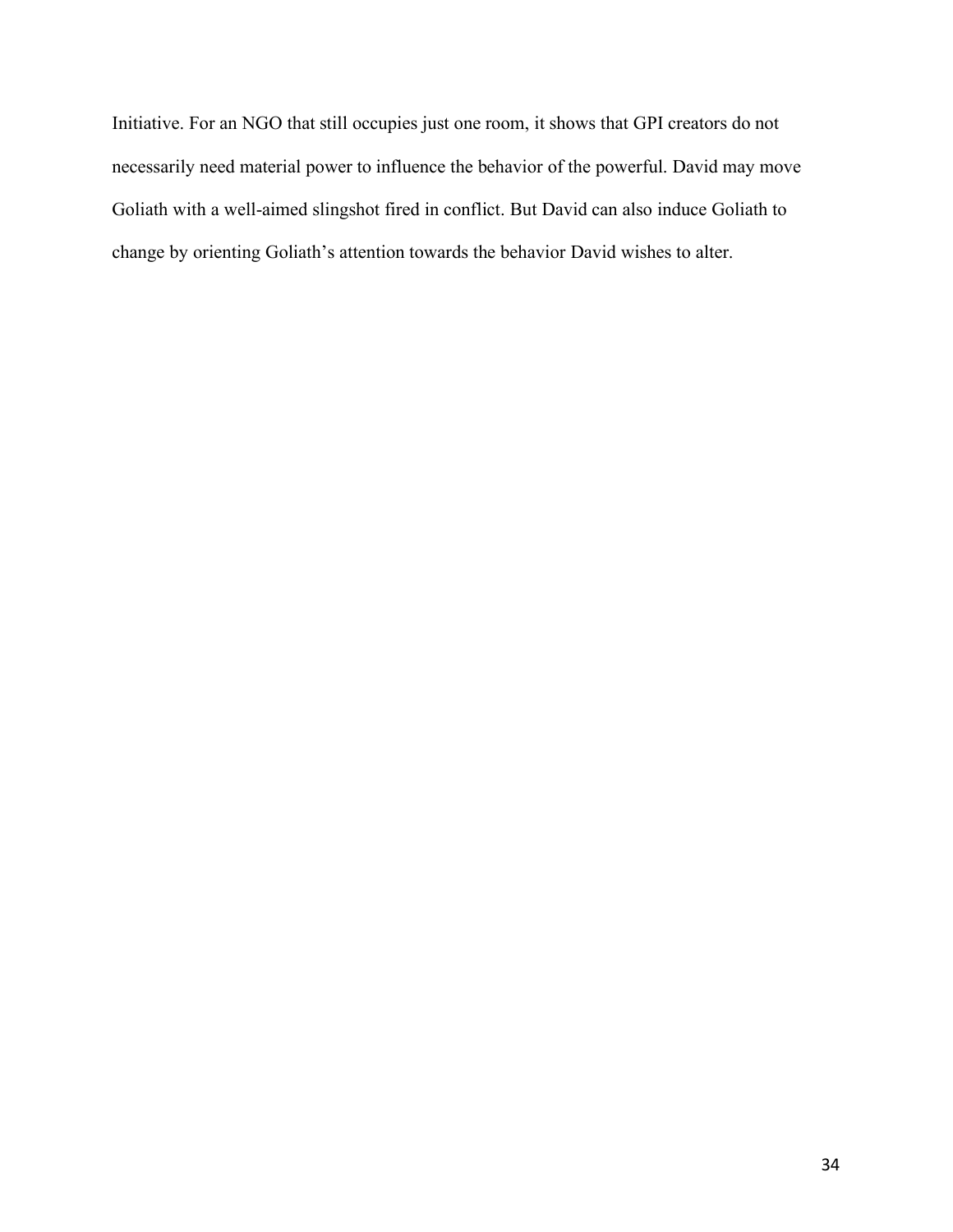# **References**

- Andreas. Peter, and Kelly M. Greenhill. 2011. *Sex, Drugs, and Body Counts: The Politics of Numbers in Global Crime and Conflict*. Ithaca, NY: Cornell University Press.
- Bent, Rodney. "A Sad State of Affairs: Is Transparency a Solution?" Publish What You Fund Blog, September 23 2015. Available at http://www.publishwhatyoufund.org/updates/bycountry/us/state-transparency-solution/. Accessed 13 January 2018.
- Bisbee, James H., James R. Hollyer, B. Peter Rosendorff, and James Raymond Vreeland. 2019. The Millennium Development Goals and Education: Accountability and Substitution in Global Assessment. *International Organization.*
- Bhushan, Aniket, and Rebekka Bond. 2013. "Open Data, Transparency and International Development." Summary Report for the North-South Institute, November 2013. Available at http://www.nsi-ins.ca/wp-content/uploads/2013/11/2013-Open-Data-Summary-Report.pdf. Accessed 13 January 2018.
- Broome, André, and Joel Quirk. 2015. Governing the World at a Distance: The Practice of Global Benchmarking. *Review of International Studies*, 41(5): 819–41.
- Buntaine, Mark T. 2016. *Giving Aid Effectively*. New York: Oxford University Press.
- Carothers, Thomas, and Saskia Brechenmacher. 2014. "Accountability, Transparency, Participation and Inclusion: A New Development Consensus?" Washington, DC: Carnegie Endowment for International Peace. Available at http://carnegieendowment.org/files/new\_development\_consensus.pdf. Accessed 1 September 2015.
- Carter, Becky. 2014. "Transparency and Accountability." GPSA Knowledge Platform, 28 January 2014. Available at http://gpsaknowledge.org/knowledge-repository/transparencyand-accountability/#.V0tHy5MrJBI. Accessed 28 May 2016.
- Clare, Ali, Stefaan Verhulst, and Andrew Young. 2016. "OpenAid in Sweden: Enhanced Transparency and Accountability in Development Cooperation." Report for the GovLab, in collaboration with the Omidyar Network. Available at http://odimpact.org/caseopenaid-in-sweden.html. Accessed 9 February 2016.
- Cooley, Alex and Jack Snyder, eds. 2015. *Ranking the World: Grading States as a Tool of Global Governance*. New York: Cambridge University Press.
- Council of the European Union. 2011. "EU Common Position for the Fourth High Level Forum on Aid Effectiveness." Available at https://www.consilium.europa.eu/uedocs/cms\_data/docs/pressdata/EN/foraff/126060.pdf. Accessed 13 January 2018.
- Darby, Sefton. 2010. "Natural Resource Governance: New Frontiers in Transparency and Accountability." London, UK: Transparency & Accountability Initiative, Open Society Foundation. Available at http://www.transparencyinitiative.org/uncategorized/613/natural-resource-governance-new-frontiers-intransparency-and-accountability/. Accessed 13 January 2018.
- David, Kevin E., Angelina Fisher, Benedict Kingsbury, and Sally Engle Merry, eds. 2012. *Governance by Indicators: Global Power Through Classification and Rankings*. New York: Oxford University Press.
- Davies, Tim. 2014. "Open Data in Developing Countries: Emerging Insights from Phase I." Berlin, Germany: World Wide Web Foundation. Available at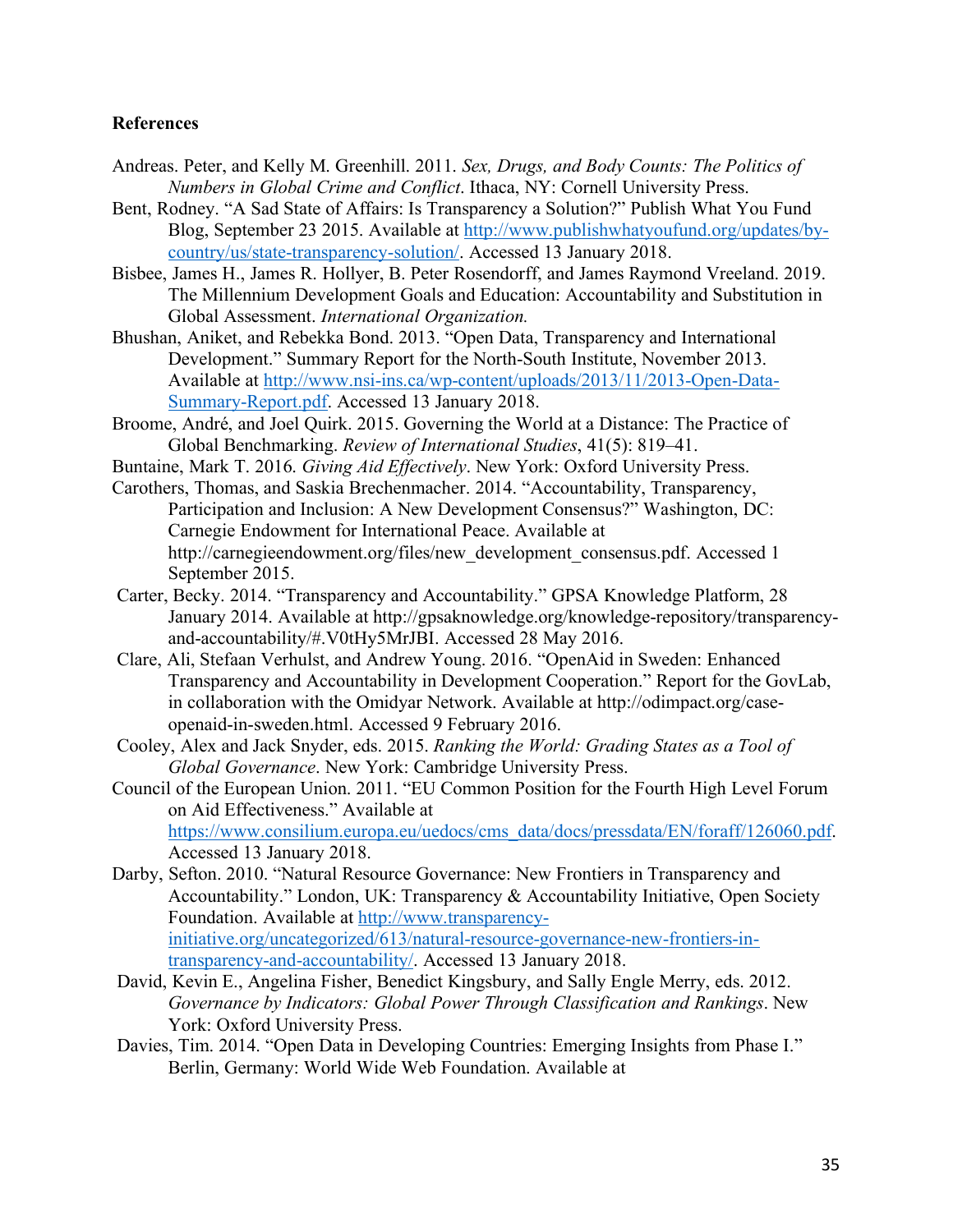http://www.opendataresearch.org/content/2014/704/open-data-developing-countriesemerging-insights-phase-i.

- Davies, Timothy, Perini Fernando, and Jose Alonso. 2013. "Researching the Emerging Impacts of Open Data." Boston: World Wide Web Foundation. Available at http://www.opendataresearch.org/sites/default/files/posts/Researching%20the%20emergi ng%20impacts%20of%20open%20data.pdf. Accessed 13 January 2018.
- Doshi, Rush, Judith G. Kelley, and Best A. Simmons. 2019. The Power of Ranking: The Ease of Doing Business Indicator as a form of Social Pressure. *International Organization*.
- Engel, Susan. 2014. The not-so-great aid debate. *Third World Quarterly* 35 (8):1374–89.
- Espeland, Wendy Nelson, and Michael Sauder. 2007. Rankings and Reactivity: How Public Measures Recreate Social Worlds. *American Journal of Sociology* 113(1): 1-40.
- Friends of Publish What You Fund. 2016. "How Can Data Revolutionize Development? Putting Data at the Center of U.S. Global Development – An Assessment of U.S. Foreign Aid Transparency." Available at http://media.wix.com/ugd/9a0ffd\_2ce18150803b48989905acabf9bb91d6.pdf. Accessed

13 January 2018.

- Gaventa, John, and Rosemary McGee. 2013. The Impact of Transparency and Accountability Initiatives. *Development Policy Review*, 31:s3–28.
- George, Hannah. "Raising the Bar on Transparency, Accountability and Openness." World Bank's Inside the Web. (Blog.) February 16, 2012. Available at http://blogs.worldbank.org/insidetheweb/raising-the-bar-on-transparency-accountabilityand-openness. Accessed 13 January 2018.
- Gilardi, Fabrizio. 2002. Policy Credibility and Delegation to Independent Regulatory Agencies: A Comparative Empirical Analysis. *Journal of European Public Policy*, 9:6, 873-93.
- Global Partnership for Effective Development Cooperation. 2014. *2014 Progress Report: Making Development Cooperation More Effective*. Paris and New York: Organization for Economic Cooperation and Development and the United Nations Development Program.
- Greening, Justine. 2012. Speech by the Secretary of State for International Development, Justine Greening, MP, at an event hosted by PWYF, BOND, and UK Aid Network. On file with authors.
- Gulrajani, Nilima. 2011. Transcending the Great Foreign Aid Debate: Managerialism, Radicalism and the Search for Aid Effectiveness. *Third World Quarterly* 32 (2): 199–216.
- Gutman, Jeffrey, and Claire Horton. 2015. Accessibility and Effectiveness of Donor Disclosure Policies: When Disclosure Clouds Transparency. Global Economy & Development Working Paper 85. Washington, DC: Brookings Institution.
- Hamilton, Joni. "USAID's Strategic Approach to Improving IATI Compliance." Available at http://www.aidtransparency.net/news/usaids-strategic-approach-to-improving-iaticompliance. Accessed 9 February 2016.
- Hainmueller, Jens, Jonathan Mummolo, and Yiqing Xu. 2019. How Much Should We Trust Estimates from Multiplicative Interaction Models? Simple Tools to Improve Empirical Practice. *Political Analysis* (Forthcoming)
- Hanlon, Joseph, Armando Barrientos, and David Hulme. 2010. *Just Give Money to the Poor: The Development Revolution from the Global South*. Sterling, VA: Kumarian Press.
- Hansen, Heather, and Catherine Marschner. "Millennium Challenge Corporation: Principles into Practice." Washington, DC: Millennium Challenge Corporation. Available at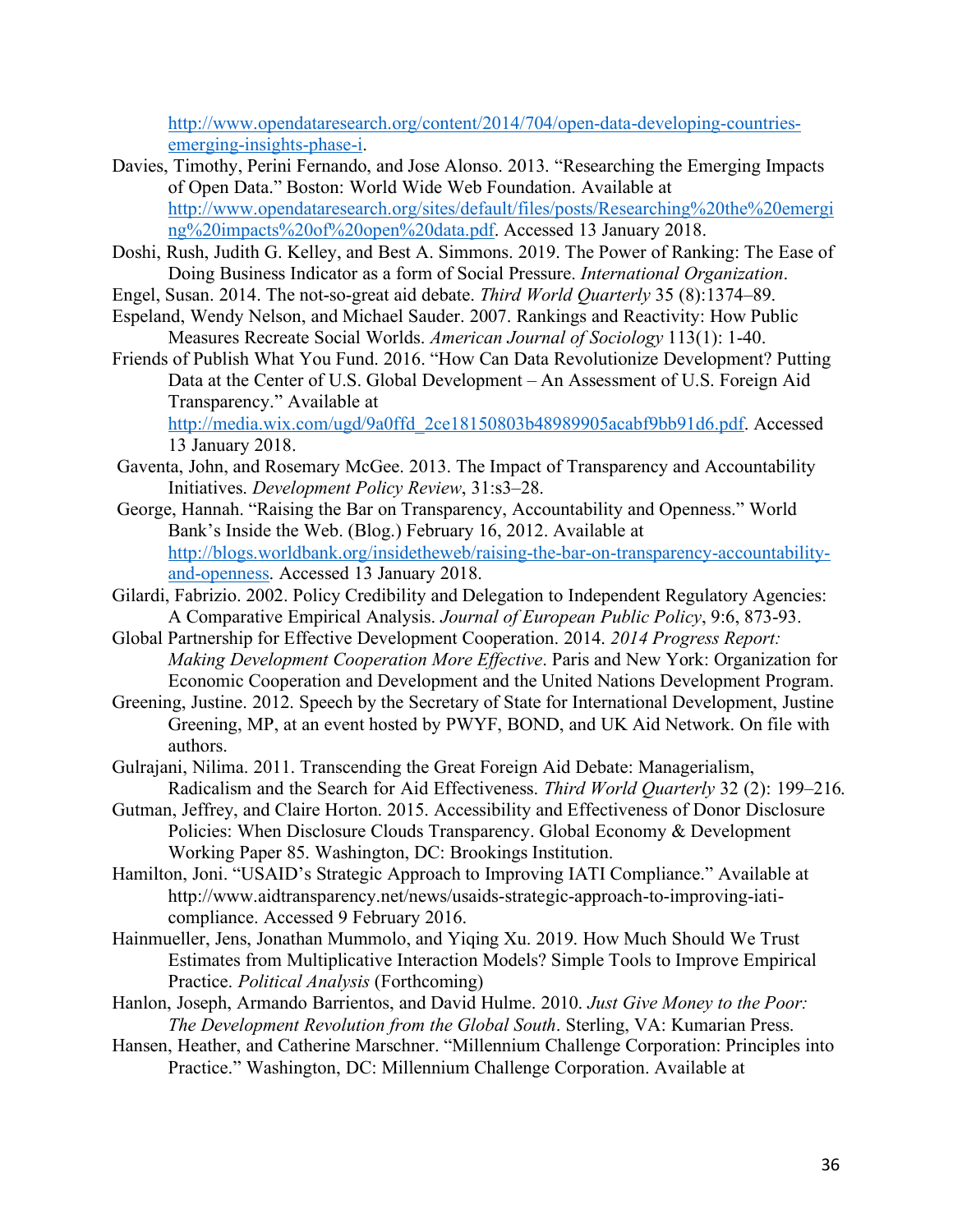https://assets.mcc.gov/reports/paper-2015001163301-principles-transparency.pdf. Accessed 13 January 2018.

- Hawkins, Darren, David A. Lake, Daniel L. Nielson, and Michael J. Tierney, eds. 2006. *Delegation Under Anarchy: States, International Organizations and Principal-Agent Theory*. New York: Cambridge University Press.
- Herrling, Sheila. "The Business Proposition of Open Aid Data: Why Every U.S. Agency Should Default to Transparency." Publish What You Fund. (Blog). Available at http://www.publishwhatyoufund.org/updates/by-country/us/business-proposition-openaid-data-why-every-u-s-agency-should-default-transparency/. Accessed 13 January 2018.
- Hollyer, James R., B. Peter Rosendorff, and James Raymond Vreeland. 2018a. Information, Democracy, and Autocracy: Economic Transparency and Political (In)Stability. Cambridge University Press.
- \_\_\_\_\_. 2018b. Transparency, Protest and Democratic Stability. *British Journal of Political Science.*
- \_\_\_\_\_. 2015. Transparency, Protest, and Autocratic Instability. *American Political Science Review* 109:4, 764-84.
	- \_\_\_\_\_. 2014. Measuring Transparency. *Political Analysis* 22:4, 413-34.
- \_\_\_\_\_. 2011. Democracy and Transparency. *Journal of Politics* 73:4, 1191-1205.
- Honig, Dan. 2019. When Reporting Undermines Performance: The Costs of Politically Constrained Autonomy in Foreign Aid Implementation. *International Organization* 73:1, 171-201.
	- \_\_\_\_\_. 2018. *Navigation by Judgment: Why and When Top-Down Control of Foreign Aid Doesn't Work*. New York: Oxford University Press.
- Hudson, Alan. "Opening Government: What Does the Data Say?" Global Integrity (Blog.) 2014. Available at http://www.globalintegrity.org/posts/opening-government-what-doesthedata-say. Accessed 13 January 2018.
- Ingram, George. 2015. "Making Aid Transparency a Reality." Blogpost based upon a Brookings institution and MFAN event. On file with author.
- International Aid Transparency Initiative. 2015. "IATI Annual Report 2015." Available at http://www.aidtransparency.net/about/why-iati. Accessed 13 January 2018.
- Inveen, Cooper. 2018. "Ebola Survivors Sue Government of Sierra Leone Over Missing Millions." *The Guardian*, January 05, 2018. Available at https://amp.theguardian.com/global-development/2018/jan/05/ebola-survivors-sue-sierraleone-government-over-missing-ebolamillions?CMP=share\_btn\_tw&\_\_twitter\_impression=true. Accessed 13 January 2018.
- Jorgens, Helge. 2004. Governance by Diffusion Implementing Global Norms Through Cross-National Imitation and Learning. In *Governance for Sustainable Development. The Challenge of Adapting Form to Function.*, edited by William M. Lafferty, 246–83. Edward Elgar Publishing.
- Kalafut, Jen. 2006. "Assessing World Bank Openness: A Transparency Scorecard." Global Transparency Initiative and Bank Information Center. Available at <http://www.bicusa.org/proxy/Document.9555.aspx>. Accessed 15 March 2012.
- Kelley, Judith G., and Beth A. Simmons. 2019. Introduction: The Power of Global Performance Indicators. *International Organization*.

2014. Politics by Number: Indicators as Social Pressure in International Relations. *American Journal of Political Science* 59(1): 55-70.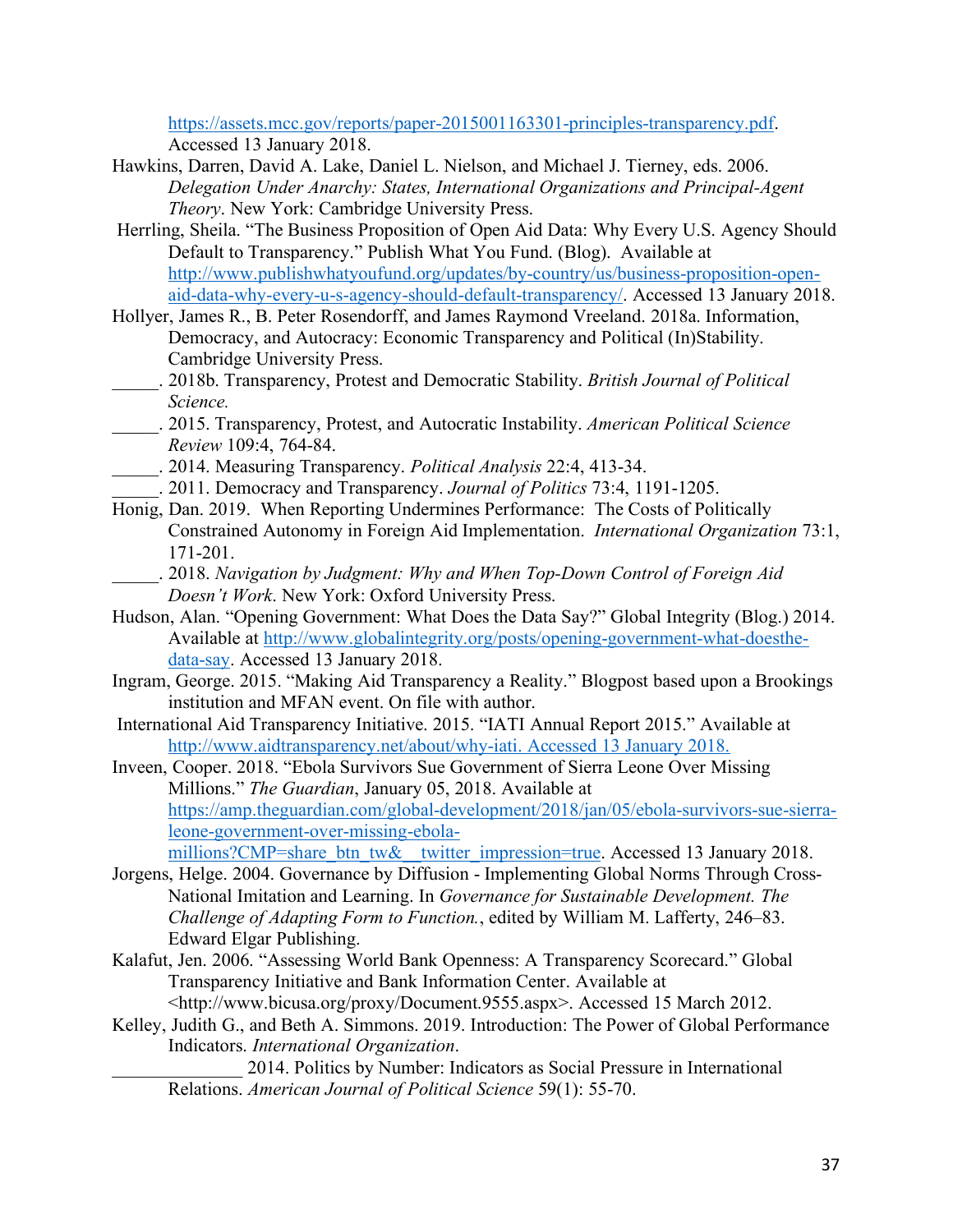- Kelley, Judith. 2017. *Scorecard Diplomacy: Grading States to Influence Their Reputation and Behavior*. New York: Cambridge University Press.
- Koeberle, Stefan. "The World Bank is Again in the Top 10 of the Aid Transparency Index." The World Bank Data Blog. (Blog). March 3, 2016. Available at https://blogs.worldbank.org/opendata/world-bank-again-top0-aid-transparency-index
- Lee, Sung. "The data revolution that's reshaping American foreign assistance." U.S Global Leadership Coalition. (Blog). May 11, 2016. Available at http://www.usglc.org/blog/thedata-revolution-thats-reshaping-american-foreign-assistance/.
- Lucas, Sarah. "A Race to the Top: The 2014 Aid Transparency Index and Why It Matters." Hewlett Foundation Blog. (Blog.) October 16, 2014. Available at https://www.hewlett.org/a-race-to-the-top-the-2014-aid-transparency-index-and-why-itmatters/. Accessed 13 January 2018.
- Marks, Joseph. "USAID Plans to Map all Its Spending Data in Some Countries." January 19, 2012. Available at http://www.nextgov.com/technology-news/2012/01/usaid-plans-tomap-all-its-spending-data-in-some-countries/50481/. Accessed 13 January 2018.
- Merry, Sally, Kevin Davis, and Benedict Kingsbury. 2015. *The Quiet Power of Indicators: Measuring Governance, Corruption, and Rule of Law*. Cambridge University Press.
- Morse, Julia. 2019. Blacklists, Market Enforcement, and the Global Regime to Combat Terrorist Financing. *International Organization*.
- Mulley, Sarah. 2010. "Donor Aid: New Frontiers in Transparency and Accountability." Transparency & Accountability Initiative. Available at http://www.transparencyinitiative.org/wp-content/.../donor\_aid\_final.pdf. Accessed 13 January 2018.
- Nelson, Paul J. 2001. Transparency Mechanisms at the Multilateral Development Banks. *World Development* 29(11): 1835-47.
- Obama, Barack. 2009. "Transparency and open government. Memorandum for the heads of executive departments and agencies." Available at http://www.whitehouse.gov/the\_press\_office/TransparencyandOpenGovernment. Accessed 13 January 2018.
- Orszag, Peter. 2009. "Open government directive. Memorandum for the Heads of Executive Departments and Agencies." Available at http://www.whitehouse.gov/open/documents/open-government-directive. Accessed 13 January 2018.
- Paxton, Sally. 2014. "What We Want to See in the U.S. Ranking vs. What We Expect to See," Publish What You Fund Blog. (Blog). September 26, 2014. Available at http://www.publishwhatyoufund.org/updates/by-country/us/what-we-want-see-u-sranking-vs-what-we-expect-see/. Accessed 13 January 2018.
- Publish What You Fund. 2009. "Briefing Paper 1: Why Aid Transparency Matters, and the Global Movement for Aid Transparency." London: Publish What You Fund.

 $(2011-2016)$ . "Aid Transparency Indices: 2011-2016." Available at http://ati.publishwhatyoufund.org/. Accessed 13 January 2018.

\_\_\_\_\_\_\_\_\_\_\_\_\_\_\_\_\_\_\_\_\_ 2015a. "2015 EU Aid Transparency Review." London: Publish What You Fund. Available at http://ati.publishwhatyoufund.org/. Accessed 13 January 2018. 2015b. "2015 U.S. Aid Transparency Review." London: Publish What You Fund. Available at http://ati.publishwhatyoufund.org/. Accessed 13 January 2018.

38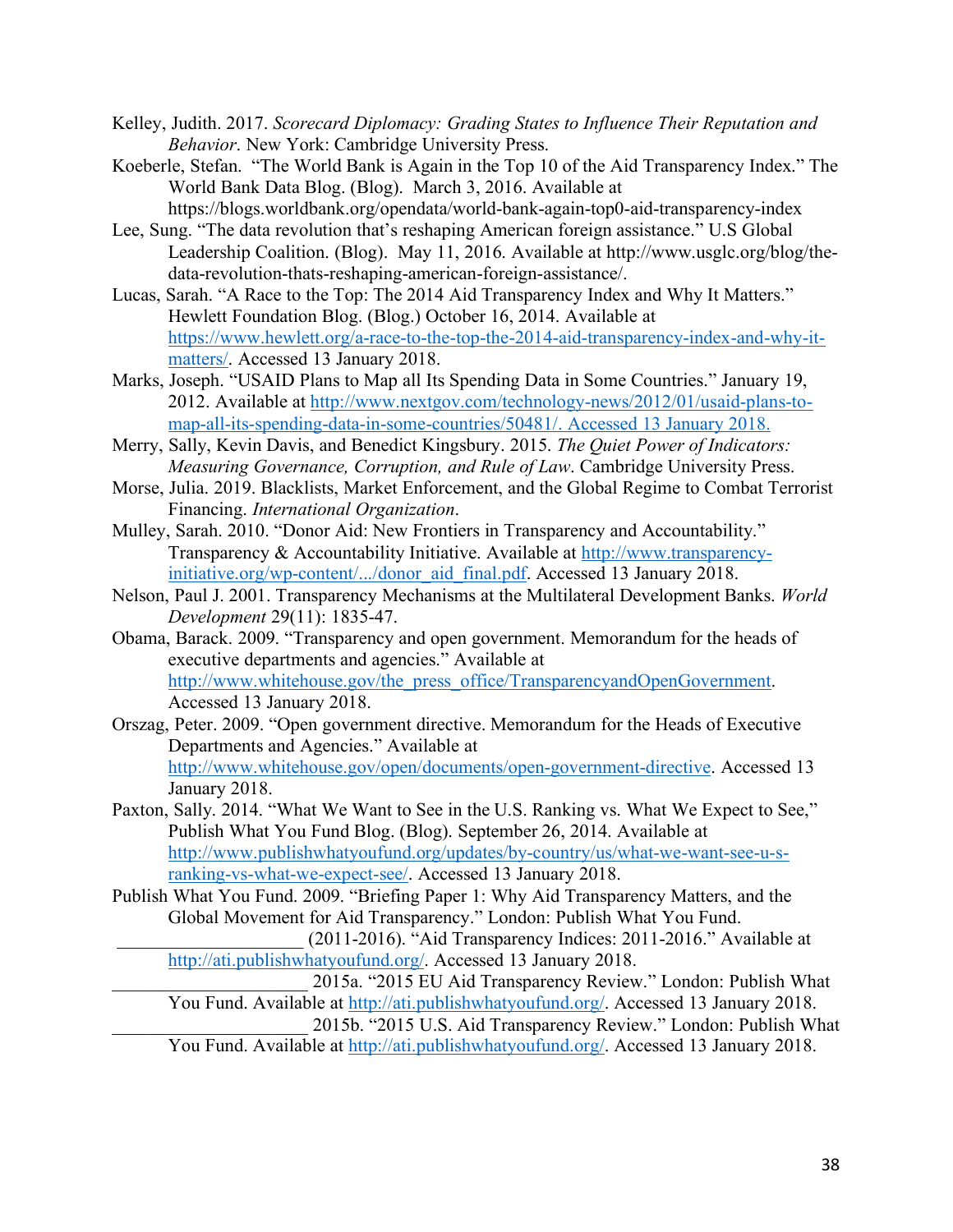\_\_\_\_\_\_\_\_\_\_\_\_\_\_\_\_\_\_\_\_\_ "Annual Reports of the Aid Transparency Index, 2011-2017." *London: Publish What You Fund.* Available at http://ati.publishwhatyoufund.org/. Accessed 13 January 2018.

- Rank, Rachel, and Liz Steele. "Progress Since Busan: Transparency and Accountability. Report for the Global Partnership for Effective Development and Cooperation." Global Partnership for Effective Development Co-operation. (Blog). April 9, 2014. Available at http://effectivecooperation.org/wpcontent/uploads/2014/04/Transparency\_and\_accountability\_discussion\_paper\_FINAL.pd f. Accessed 13 January 2018.
- Saunder, Michael, and Wendy Nelson Espeland. 2009. The Discipline of Rankings: Tight Coupling and Organizational Change. *American Sociological Review* 74: 63-82.
- Schueth, Sam. 2015. "Winning the Rankings Game: The Republic of Georgia, USAID, and the Doing Business Project." in Cooley, Alex and Jack Snyder, eds. 2015. *Ranking the World: Grading States as a Tool of Global Governance*. New York: Cambridge University Press, pp.151-76.
- Senate Foreign Relations Committee. 2013. "Full Committee Hearing: Nomination." November 19, 2013. Available at https://www.foreign.senate.gov/hearings/2013/11/19/nomination. Accessed 15 February 2018.
- Thier, Alex, and Angelique Crumbly. 2015. "It's Clear: Transparency Works." USAID Blogs. (Blog). July 2, 2015. Available at https://blog.usaid.gov/2015/07/its-clear-transparencyworks/. Accessed 13 January 2018.
- Tvedt, Terje. 2006. The International Aid System and the Non-Governmental Organizations: A New Research Agenda. *Journal of International Development* 18: 677–90.
- United Kingdom Department for International Development. 2015. "Key Topics in Transparency." Memo of the International Development Sector Transparency Panel, March 5, 2015. Available at https://www.gov.uk/government/uploads/system/uploads/attachment\_data/file/441699/Ke y\_topics\_in\_transparency\_-\_Paper\_5\_March\_2015.pdf. Accessed 13 January 2018.
- United States Agency for International Development. 2015a. "International Aid Transparency Initiative (IATI) Cost Management Plan." Washington, DC: USAID. Available at https://www.usaid.gov/sites/default/files/documents/1870/IATI%20Cost%20Managemen t%20Plan\_u\_14July2015.pdf. Accessed 9 February 2016.
- United States Agency for International Development. 2015b. "Aid Transparency Country Pilot Assessment." Washington, DC: USAID.
- United States General Accountability Office. 2016. "Foreign Assistance: Actions Needed to Improve Transparency and Quality of Data on ForeignAssistance.gov." Report to the Chairman, Committee on Foreign Relations, U.S. Senate, August 2016. Available at http://www.gao.gov/products/GAO-16-768. Accessed 13 January 2018.
- United States Government. 2015. "The Open Government Partnership: Third Open Government National Action Plan for the United States of America." 27 October 2015.
- United States Congress. 2015. *Foreign Aid Transparency and Accountability Act of 2015 --- HR 3766*.
- United States Senate. 2014. *Senate Resolution 578 of 2014*.
- Weaver, Catherine, and Christian Peratsakis. 2014. "Engineering Policy Norm Implementation: The World Bank's Transparency Transformation," in Alexander Betts and Phil Orchard, eds. *Implementation and World Politics: How International Norms Change Practice.*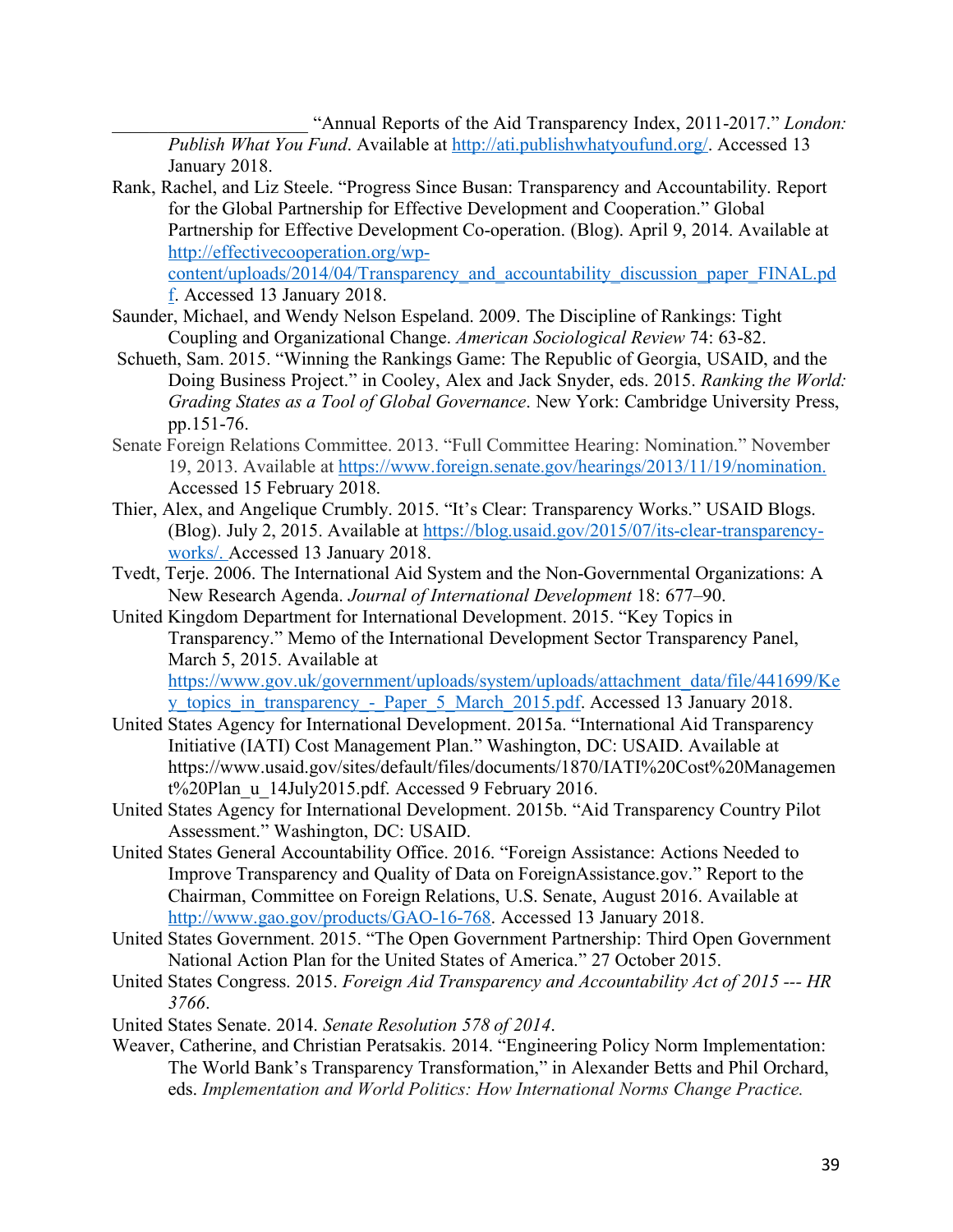Oxford, UK: Oxford University Press.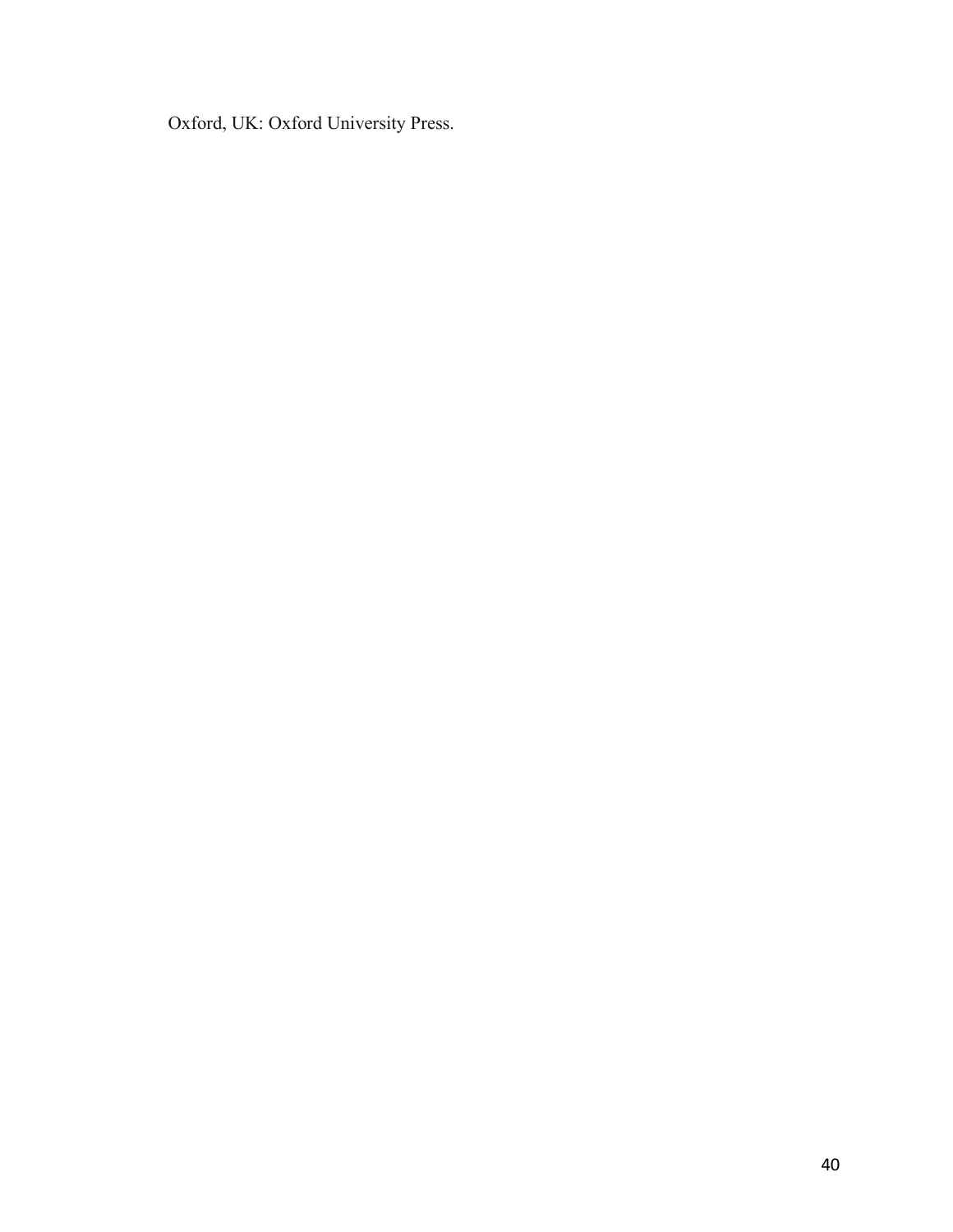# **TABLE 1: 2016 ATI Indicators and Weights**

#### *ATI Total Score out of 100%*

#### **1. Commitment to Aid Transparency (10%)**

- Quality of FOIA Legislation (3.33%)
- Implementation Schedule (for IATI Common Standard) (3.33%)
- Accessibility of Aid Information through donor portals, databases, etc. (3.33%)

#### **2. Organizational Level Publications (25%)**

- Planning: Strategy Documents (2.5%)
- Planning: Annual Report (2.5%)
- Planning: Allocation Policy by Themes or Countries (2.5%)
- Planning: Procurement Policy (2.5%)
- Planning: Strategy Documents Country Level (2.5%)
- Financial: Total Organization Budget (three year forward spending) (4.17%)
- Financial: Disaggregated Budget (4.17%)
- Financial: Audits (4.17%)

#### **3. Activity Level Publications (65%)**

- Basic Activity Information: Implementer (1.63%)
- Basic Activity Information: Unique ID (1.63%)
- Basic Activity Information: Title (1.63%)
- Basic Activity Information: Description of Activity (1.63%)
- Basic Activity Information: Planned Dates (1.63%)
- Basic Activity Information: Actual Dates (1.63%)
- Basic Activity Information: Current Status (1.63%)
- Basic Activity Information: Contact Details (1.63%)
- Classifications: Collaboration Types (1.86%)
- Classifications: Flow Type (1.86%)
- Classifications: Aid Type (1.86%)
- Classifications: Finance Type (1.86%)
- Classifications: Sectors (1.86%)
- Classifications: Sub-National Location (1.86%)
- Classifications: Tied Aid Status (1.86%)
- Related Documents: Memorandum of Understanding (2.17%)
- Related Documents: Evaluations (2.17%)
- Related Documents: Objectives (2.17%)
- Related Documents: Budget Documents Activity Level (2.17%)
- Related Documents: Contracts (2.17%)
- Related Documents: Tenders (2.17%)
- Financial: Budget annual/quarterly; total activity commitments (3.25%)
- Financial: Commitments (3.25%)
- Financial: Disbursements & Expenditures (3.25%)
- Financial: Budget ID (3.25%)
- Performance: Results (4.33%)
- Performance: Impact Appraisals (4.33%)
- Performance: Conditions (4.33%)

#### *Source:* Publish What You Fund. 2016a. *2016 Aid Transparency Index*.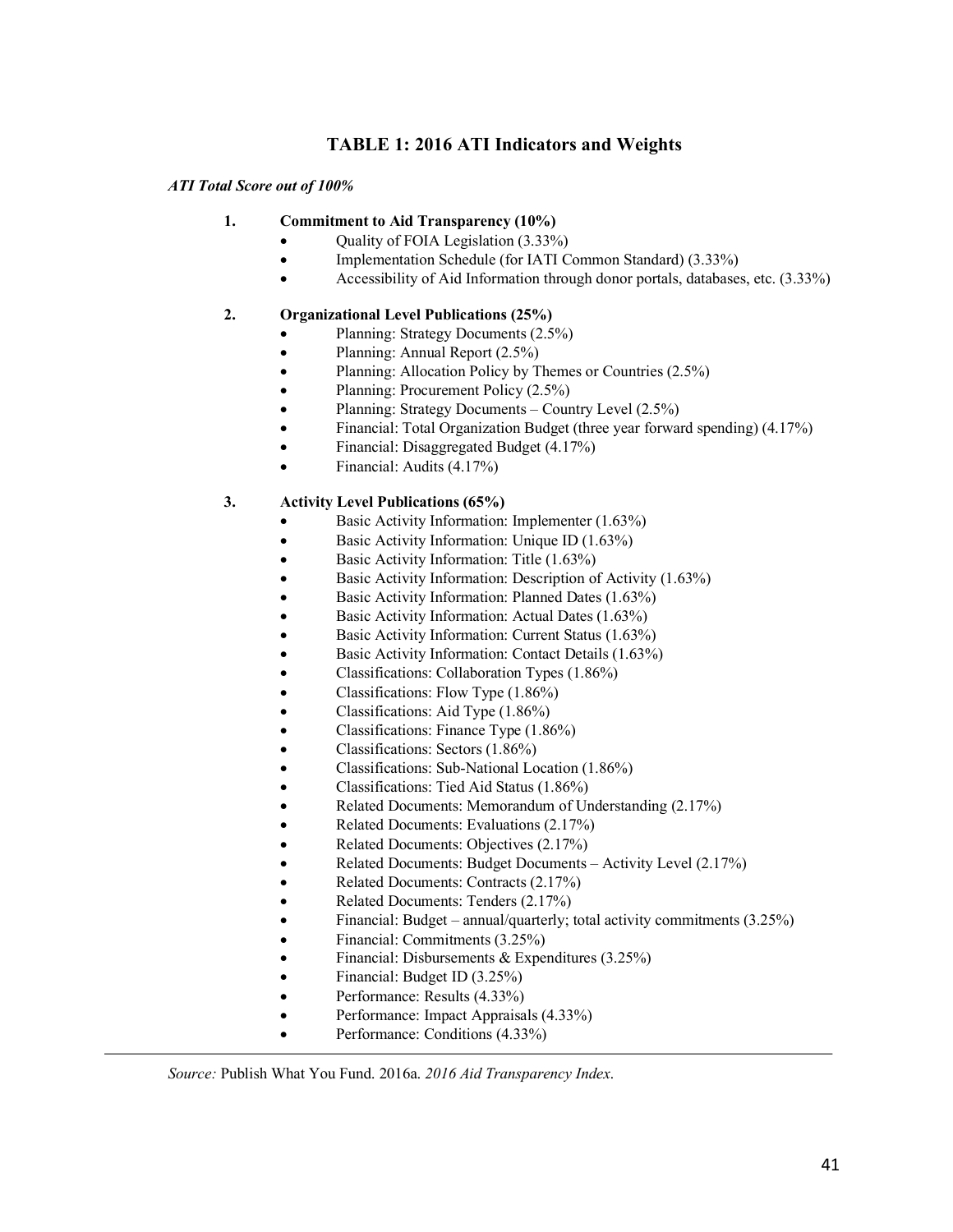| Variable                                     | Obs | Mean   | Std. Dev. | Min      | Max  |
|----------------------------------------------|-----|--------|-----------|----------|------|
| ATI Score                                    | 333 | 40.448 | 24.009    |          | 93.3 |
| Net Change in ATI Score Over Coverage Period | 77  | 10.15  | 18.772    | $-39.3$  | 75.7 |
| Agency Independence (using Gilardi scheme)   | 84  | .435   | .154      |          |      |
| Aidagency Status Dummy                       | 84  | .536   | .502      | $\theta$ |      |
| AidData Activity Scale                       | 367 | 90.784 | 14.941    | 25       | 100  |

**Table 2: Summary Statistics of Selected Variables**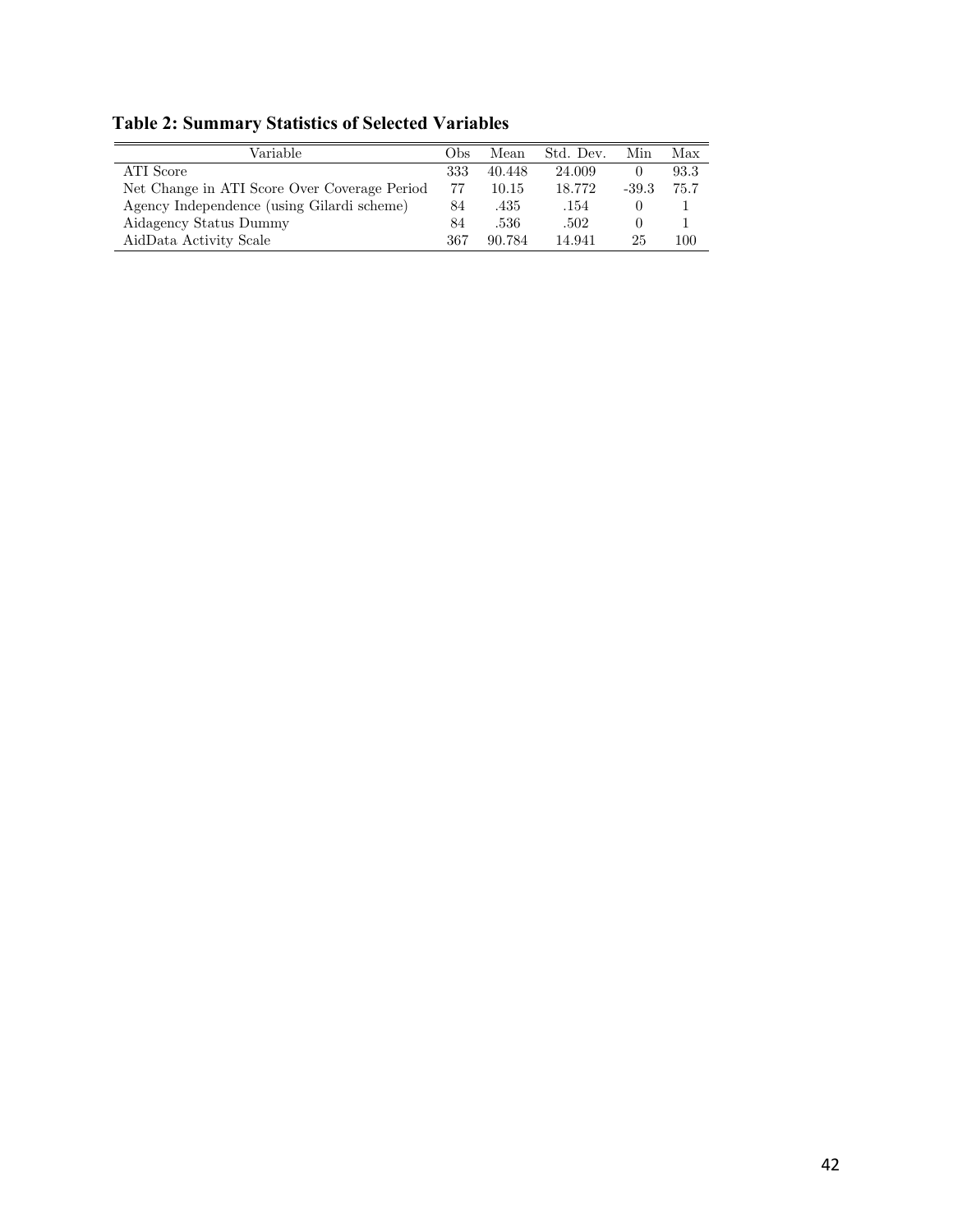| DV: Overall ATI Score, 2011-2016 | (1)                   | (2)                   | (3)                    | $\left( 4\right)$     |
|----------------------------------|-----------------------|-----------------------|------------------------|-----------------------|
| Aid Agency Dummy                 | $19.00***$<br>(0.954) | $16.16***$<br>(1.934) | $-17.11***$<br>(2.596) | $-28.89*$<br>(12.02)  |
| Independence (Gilardi)           |                       |                       | $-29.57***$<br>(6.119) | $-5.376$<br>(19.92)   |
| Ind*Aid Agency                   |                       |                       | 85.64***<br>(4.560)    | $129.9***$<br>(24.66) |
| Constant                         | $21.79***$<br>(0.592) | $27.82***$<br>(4.493) | $36.53***$<br>(3.040)  | $34.28***$<br>(11.35) |
| Year FEs                         | Y                     | Y                     | Y                      | Y                     |
| Country FEs                      | N                     | Y                     | N                      | Y                     |
| $R^2$                            | 0.262                 | 0.724                 | 0.332                  | 0.756                 |
| Observations                     | 333                   | 333                   | 333                    | 333                   |

# **Table 3: Performance on the ATI**

OLS; Standard errors in parentheses, clustered by year

 $*$   $p$   $<$  0.10,  $*$   $*$   $p$   $<$  0.05,  $*$   $*$   $*$   $p$   $<$  0.01  $\,$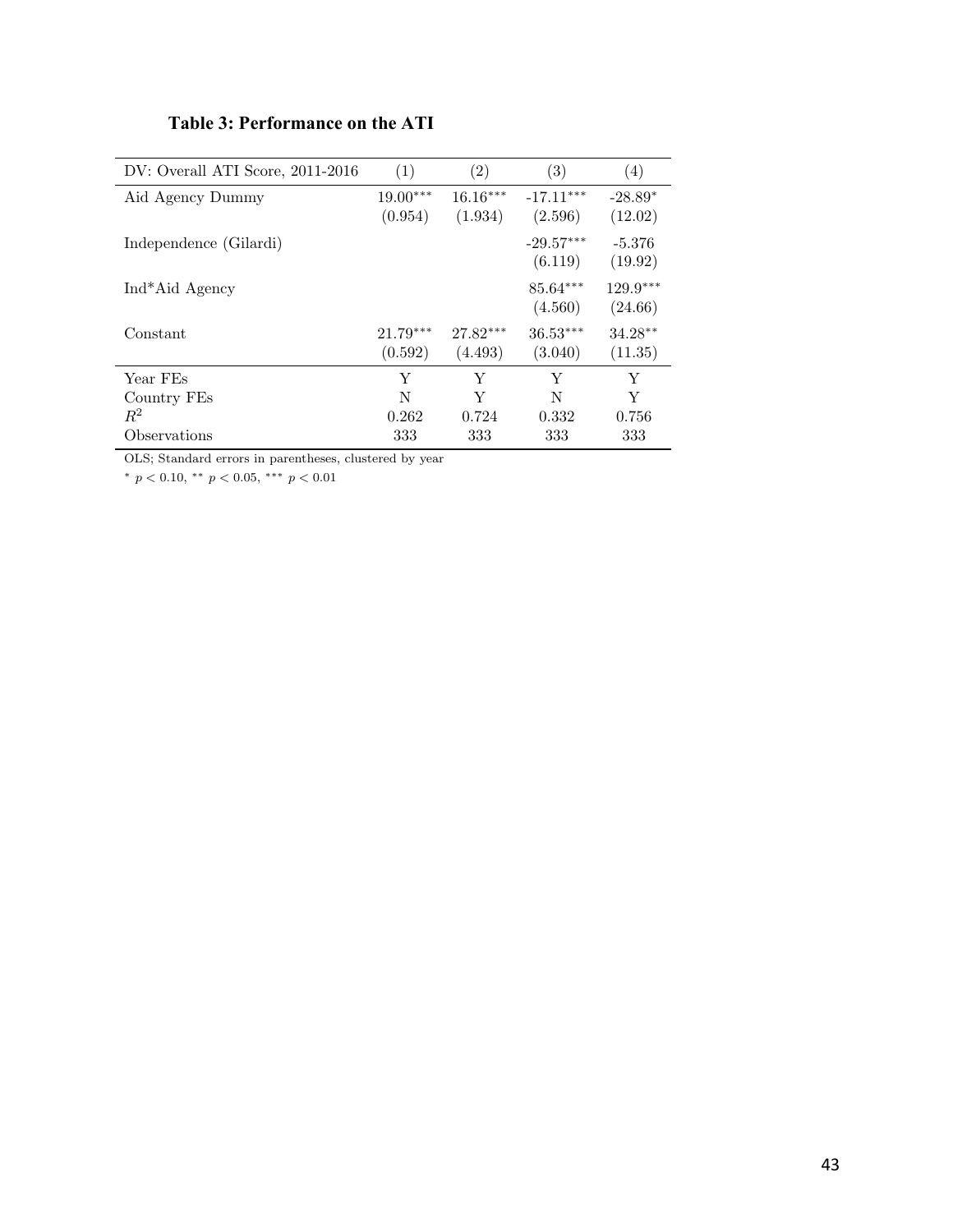# **Table 4: ATI as Treatment**<sup>83</sup>

| DV: AidData Activity Scale (2006-2013) | All Agencies<br>(1)   | All Agencies<br>(2)   | All Agencies<br>(3)   | All Agencies<br>$^{(4)}$ | Non-Aid Only<br>$\left(5\right)$ | Non-Aid Only<br>(6)    | Aid Only<br>(7)       | Aid Only<br>$^{(8)}$  |
|----------------------------------------|-----------------------|-----------------------|-----------------------|--------------------------|----------------------------------|------------------------|-----------------------|-----------------------|
| Covered by ATI in Year (Treatment)     | $9.059***$<br>(1.988) | 3.289<br>(1.890)      | $5.960**$<br>(1.942)  | 0.229<br>(2.566)         | $-1.830$<br>(3.337)              | $-7.785***$<br>(3.071) | $-5.467$<br>(4.528)   | $-9.038**$<br>(3.639) |
| Treatment*Aid Agency                   |                       |                       | $4.697**$<br>(1.573)  | $4.852***$<br>(1.253)    |                                  |                        |                       |                       |
| Treatment*Independence (Gilardi)       |                       |                       |                       |                          | 16.85<br>(10.18)                 | 17.15<br>(11.15)       | $39.16***$<br>(9.933) | $37.97***$<br>(10.46) |
| Constant                               | $90.60***$<br>(1.238) | $98.08***$<br>(1.709) | $90.14***$<br>(1.420) | $97.77***$<br>(1.775)    | 87.81***<br>(5.874)              | $91.41***$<br>(7.217)  | $91.39***$<br>(1.484) | $97.51***$<br>(1.650) |
| Organization FEs                       | $\mathbf{v}$          | Y                     | Y                     | Y                        | Υ                                | Y                      | Y                     | Y                     |
| Year FEs                               | N                     | Y                     | N                     | Y                        | N                                | Y                      | N                     | Y                     |
| $R^2$                                  | 0.593                 | 0.623                 | 0.597                 | 0.627                    | 0.594                            | 0.623                  | 0.607                 | 0.640                 |
| Observations                           | 367                   | 367                   | 367                   | 367                      | 152                              | 152                    | 215                   | 215                   |

Standard errors in parentheses, clustered by year<br>  $* p < 0.10, ** p < 0.05, ** p < 0.01$ 

<sup>83</sup> Specifications 3-6 have interaction terms but no 'base' term for independence (calculated using the Gilardi scale) as independence does not vary within organization and is thus absorbed in the organization fixed effect. This is also why specifications 1-2 do not have a 'base' term for aid agency dummy. As with Table 3, all findings are consistent with running these models using the Hainmueller, Mummolo, and Xu (2019) interflex test for multiplicative interactions.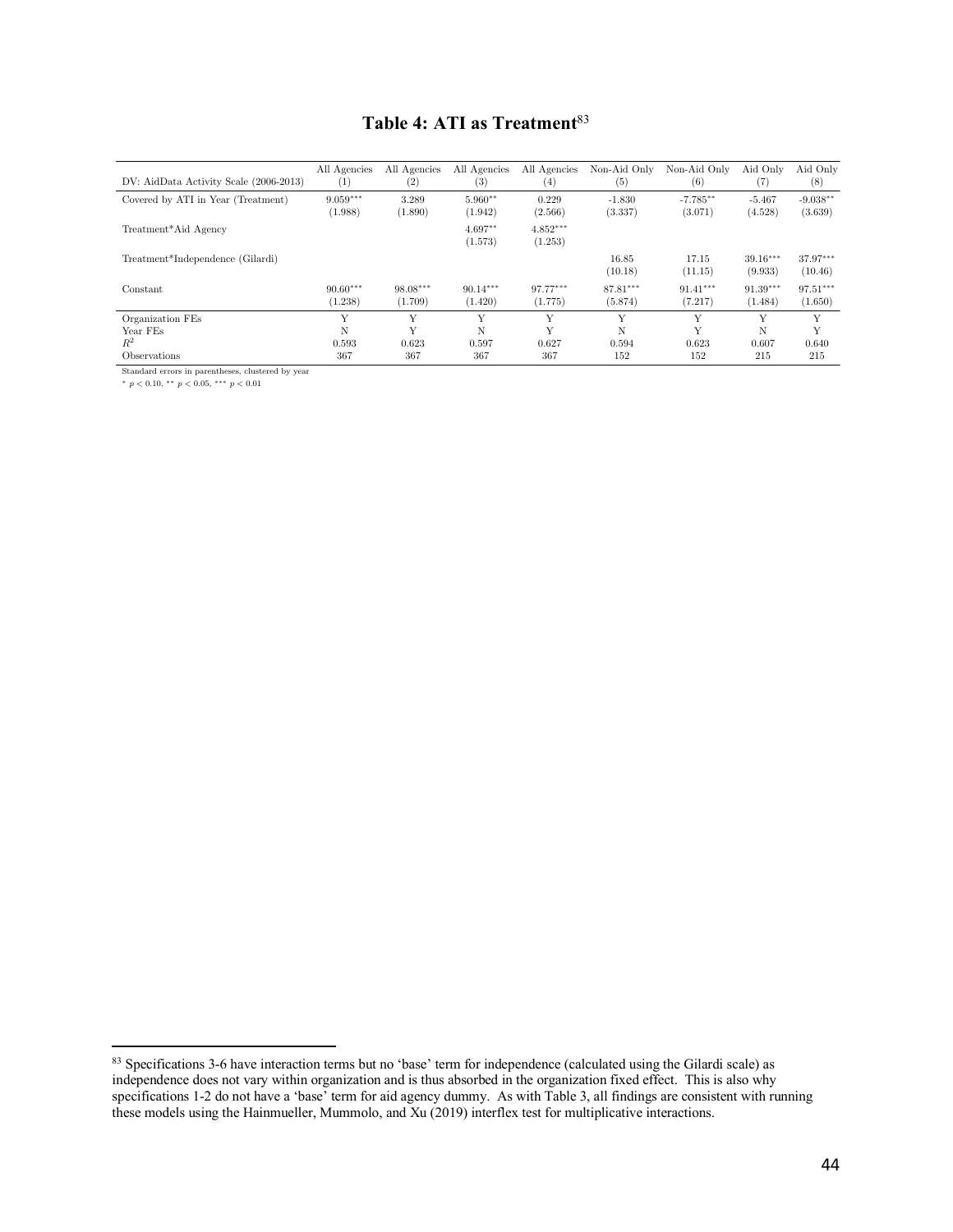| Country               | <b>Interview</b><br><b>Dates</b>                             | Interviewee<br>Role | Total # of<br>Interviews* | <b>Awareness of ATI***</b>    |                                  |                                         |                                                 |
|-----------------------|--------------------------------------------------------------|---------------------|---------------------------|-------------------------------|----------------------------------|-----------------------------------------|-------------------------------------------------|
|                       |                                                              |                     |                           | Yes-<br>Positive<br>Influence | $Yes -$<br>Negative<br>Influence | $Yes - No$<br>Influence /<br>No Opinion | Not Aware<br>of ATI / Did<br>Not Mention<br>ATI |
| <b>United States</b>  | $2/2011$ ;                                                   | Government          | $\overline{12}$           | 10                            | $\overline{0}$                   | $\overline{0}$                          | $\sqrt{2}$                                      |
|                       | $6/2013$ ;<br>9/2014;                                        | Donor<br>Agency     | 21                        | $\overline{15}$               | $\overline{3}$                   | $\mathbf{1}$                            | 5                                               |
|                       | $2/2015$ ;<br>$10/2015$ ; 1-<br>2/2016;<br>9/2016;<br>2/2017 | Other**             | 34                        | 31                            | $\overline{2}$                   | $\mathbf{1}$                            | $\overline{2}$                                  |
| <b>United Kingdom</b> | 7/2013;                                                      | Government          | $\overline{2}$            | $\overline{2}$                | $\mathbf{0}$                     | $\overline{0}$                          | $\overline{0}$                                  |
|                       | 5/2014;<br>12/2015                                           | Donor<br>Agency     | 6                         | 6                             | $\Omega$                         | $\theta$                                | $\Omega$                                        |
|                       |                                                              | Other**             | 17                        | 17                            | $\mathbf{0}$                     | $\boldsymbol{0}$                        | $\overline{0}$                                  |
| Malawi                | 12/2010                                                      | Government          | $\overline{22}$           | $\overline{0}$                | $\overline{0}$                   | $\overline{2}$                          | 20                                              |
|                       | $1/2013$ ;<br>12/2014                                        | Donor<br>Agency     | 35                        | $\overline{0}$                | $\theta$                         | $\overline{2}$                          | $\overline{33}$                                 |
|                       |                                                              | Other**             | 9                         | $\boldsymbol{0}$              | $\boldsymbol{0}$                 | $\boldsymbol{0}$                        | $\overline{9}$                                  |
| Uganda                | 6/2014;                                                      | Government          | $\overline{6}$            | $\overline{0}$                | $\overline{0}$                   | $\overline{2}$                          | $\overline{4}$                                  |
|                       | 3/2015                                                       | Donor<br>Agency     | 30                        | $\mathbf{1}$                  | 3                                | 5                                       | 24                                              |
|                       |                                                              | Other**             | $\overline{28}$           | $\overline{4}$                | $\mathbf{0}$                     | $\mathbf{1}$                            | $\overline{23}$                                 |
| Kenya                 | 12/2010;                                                     | Government          | 9                         | $\mathbf{1}$                  | $\mathbf{0}$                     | $\mathbf{1}$                            | $\overline{7}$                                  |
|                       | 6/2017                                                       | Donor<br>Agency     | $\overline{23}$           | $\overline{c}$                | $\Omega$                         | $\overline{2}$                          | $\overline{19}$                                 |
|                       |                                                              | Other**             | $\overline{13}$           | $\overline{c}$                | $\mathbf{0}$                     | $\overline{2}$                          | $\overline{9}$                                  |
| <b>Nepal</b>          | $12/2014$ ;                                                  | Government          | $\overline{8}$            | $\mathbf{1}$                  | $\boldsymbol{0}$                 | $\overline{3}$                          | $\overline{4}$                                  |
|                       | 3/2015                                                       | Donor<br>Agency     | 34                        | 3                             | $\mathbf{1}$                     | 16                                      | 15                                              |
|                       |                                                              | Other**             | 11                        | $\overline{2}$                | $\mathbf{0}$                     | $\overline{7}$                          | $\overline{c}$                                  |
| Honduras              | 3/2016;                                                      | Government          | 36                        | $\overline{c}$                | $\mathbf{0}$                     | 1                                       | 33                                              |
|                       | $6 - 8/2016$                                                 | Donor<br>Agency     | 20                        | $\mathbf{1}$                  |                                  | 6                                       | 13                                              |
|                       |                                                              | Other**             | 28                        | $\boldsymbol{0}$              | $\boldsymbol{0}$                 | $\boldsymbol{0}$                        | 28                                              |
| <b>AMP Workshop</b>   | Nairobi                                                      | Government          | $\overline{38}$           | 10                            | $\mathbf{0}$                     | 5                                       | $\overline{23}$                                 |
| <b>Delegates</b>      | 2010 and                                                     | <b>Donors</b>       | $\mathbf{0}$              | $\overline{0}$                | $\theta$                         | $\theta$                                | $\theta$                                        |
|                       | Nepal 2014                                                   | Other**             | $\overline{11}$           | $\overline{\mathbf{3}}$       | $\overline{0}$                   | $\overline{4}$                          | $\overline{4}$                                  |
| <b>Remote</b>         | 2013-2017                                                    | Government          | $\boldsymbol{0}$          | $\boldsymbol{0}$              | $\overline{0}$                   | $\overline{0}$                          | $\overline{0}$                                  |
| Correspondence        |                                                              | Donor               | $\tau$                    | $\overline{7}$                | $\theta$                         | $\theta$                                | $\overline{0}$                                  |
|                       |                                                              | Agency              |                           |                               |                                  |                                         |                                                 |
|                       |                                                              | Other**             | 5<br>465                  | 5                             | $\theta$<br>$9(1.9\%)$           | $\theta$                                | $\overline{0}$<br>$279(60\%)$                   |
| <b>TOTAL</b>          |                                                              |                     |                           | $125(26.9\%)$                 |                                  | $61(13.1\%)$                            |                                                 |

# **Table 5: Perceptions of ATI Influence on Donor Transparency Behavior (see online the online appendix for interview list)**

\*= Includes interviews that were conducted under agreement of non-attribution or deep background (off the record only), per IRB protocol. In these instances, the names are not listed in the online appendix.

\*\*\*ATI awareness includes explicit reference or implicit reference (for example, the "index used by" the International Aid Transparency Initiative or Publish What You Fund).

<sup>\*\*</sup> Other includes international and national non-governmental organizations, civil society groups, think tank and academic subject matter experts.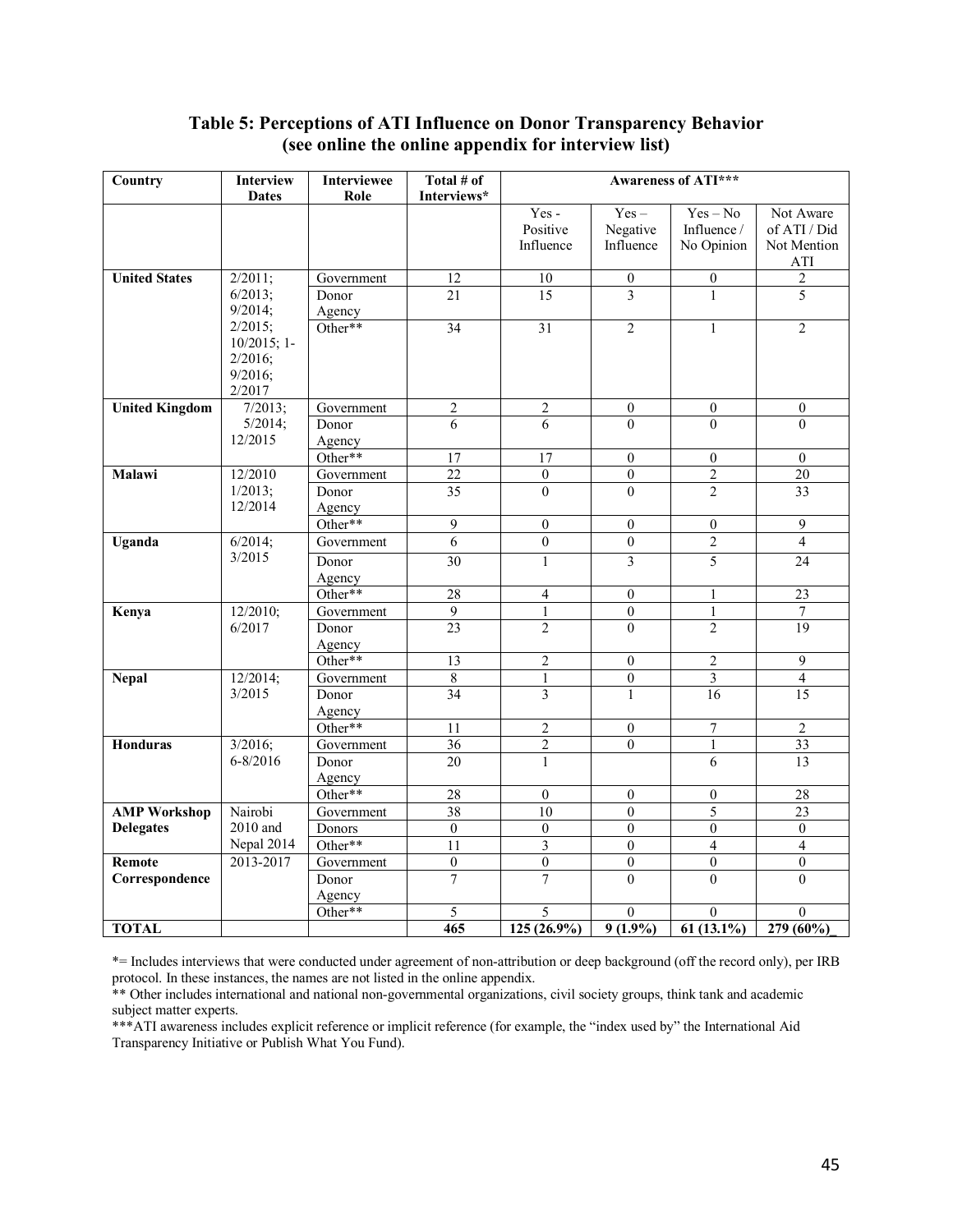